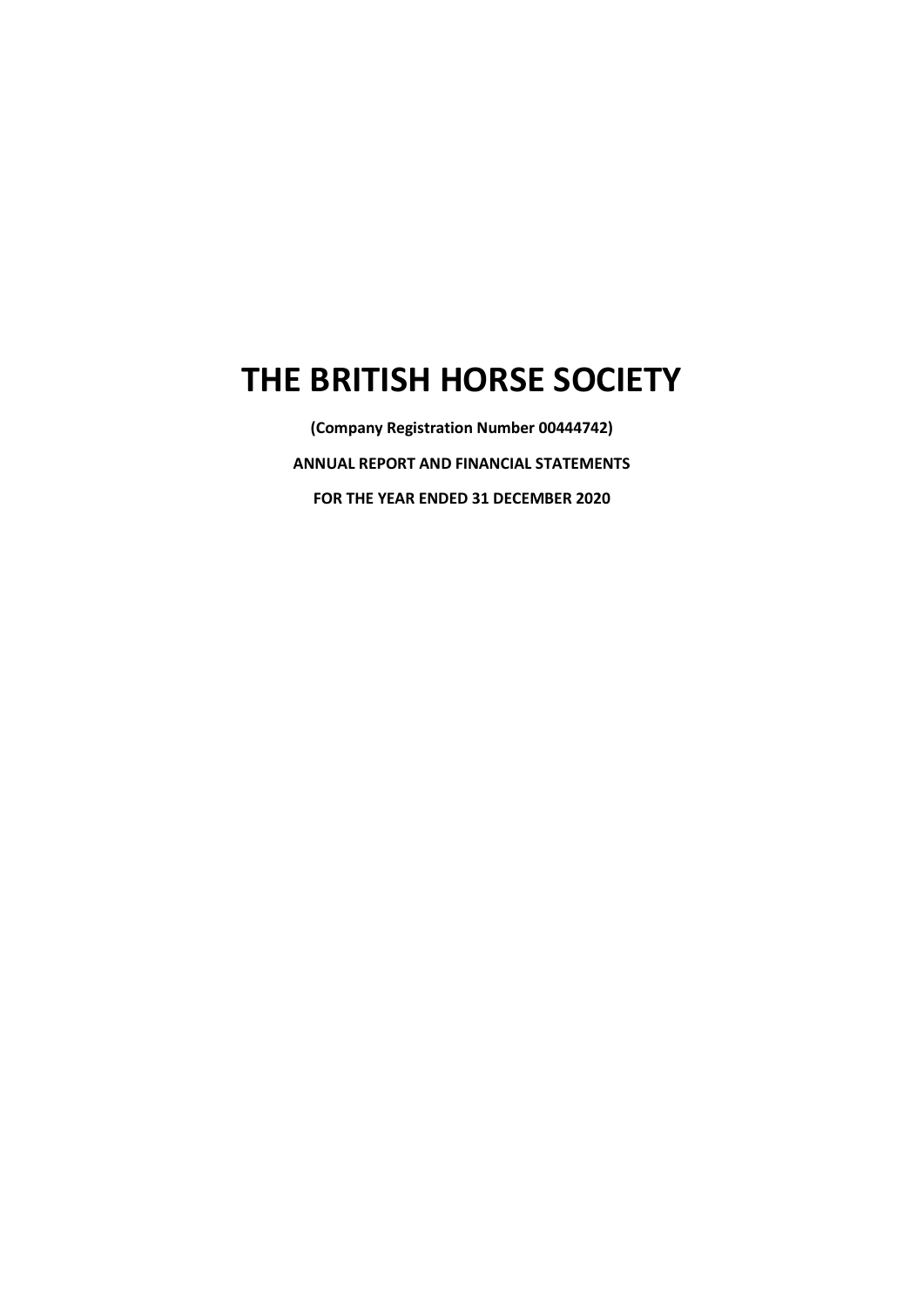## THE BRITISH HORSE SOCIETY ANNUAL REPORT AND FINANCIAL STATEMENTS For the year ended 31 December 2020 **CONTENTS**

| Chairman's Introduction                                  | $1$ to $3$ |
|----------------------------------------------------------|------------|
| Trustees' Report                                         | 4 to 7     |
| Strategic Report                                         | 8 to 17    |
| <b>Officers and Directors</b>                            | 18         |
| Administrative details, advisers and company information | 19         |
| Report of the Auditors                                   | 20 to 23   |
| <b>Consolidated Statement of Financial Activities</b>    | 24         |
| Society Statement of Financial Activities                | 25         |
| <b>Balance Sheets</b>                                    | 26         |
| <b>Consolidated Statement of Cash Flows</b>              | 27         |
| Society Statement of Cash Flows                          | 28         |
| Notes to the Financial Statements                        | 29 to 48   |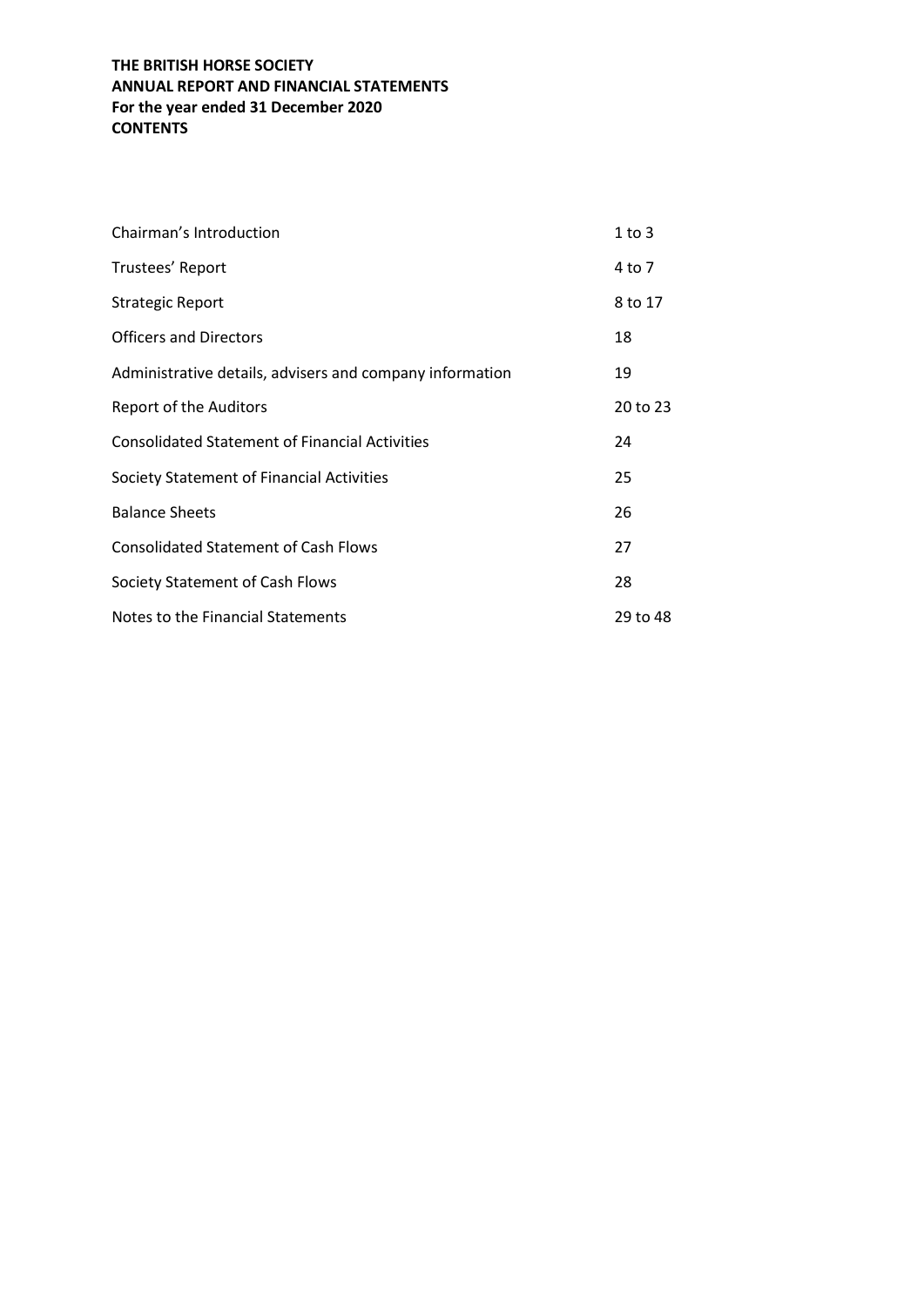## THE BRITISH HORSE SOCIETY ANNUAL REPORT AND FINANCIAL STATEMENTS For the year ended 31 December 2020 CHAIRMAN'S INTRODUCTION

The board of trustees, which also acts as the board of directors for the purposes of the Companies Act, presents the Society's Annual Report together with the audited financial statements for the year ended 31 December 2020. In doing so the trustees have adopted the provisions and guidance of all relevant legislation and standards.

In my introduction to last year's report I referred to the unheralded impact of the COVID 19 pandemic that precipitated the national lockdown in March 2020. The declaration of the global crisis and the subsequent period of restrictions, further lockdown and uncertainty has affected everyone's lives, health, mental health and livelihoods in some way.

As an organisation we have had to operate like many businesses, with a workforce located at home and with our headquarters closed since 23rd March 2020. The doors of Equestrian House have only opened to perform essential operations that cannot be carried out at home. We have very much been charting a course through unchartered territory.

Our technology provision for our employees and wider team has performed extremely well. With admirable foresight we equipped all our staff in late December 2019 and early January 2020 with devices enabling remote network and file access, and most significantly a video conferencing platform that has meant we have been able to function as a business and to maintain a vital service to the industry. We very much rose to the challenge of staying in touch while remaining apart.

Again, like so many businesses we have benefited from the Coronavirus Job Retention Scheme, and by carefully managing our capacity and the furloughing of employees we have benefited from the Chancellor's measures. We have prioritised the safety and wellbeing of our teams wherever they are located.

The senior management team introduced regular and routine crisis management meetings and briefings, initially daily, to ensure that all of our departments and service providers remained fully informed and knowledgeable in the ever-changing landscape we faced, and still do. The trustees have held frequent and agile board meetings to ensure that our governance has kept pace with the crisis as it unfolded; implementing measures and safeguards to help equestrians through the crisis and holding a years' worth of meetings in a matter of weeks in the process.

In order to remain as strong, resilient and agile as possible the trustees pooled all of the Society's cash resources so they were available without notice or delay should the need arise. As markets suffered the inevitable hit, we have tracked investment values, monitoring the sharp decline followed by a measured recovery. We reviewed every element of our reserves and transferred the property reserve, historically held as a designated fund to unrestricted funds. This entire exercise ensured we were adequately and appropriately positioned to respond with a high level of confidence and resilience whenever and wherever support may have been needed.

This organisational preparedness and responsiveness has been geared towards using the Society's resources on the one hand to lead, give advice and to lobby on behalf of equestrians and equines everywhere and on the other hand to give tangible financial support to those involved in equine participation to ensure they would survive and continue to care for and look after the horses and ponies they were responsible for. The specific focus therefore was on our members, riding schools, coaches as well as the wellbeing of the industry as a whole.

As equine competition, participation and education were paralysed from March 2020 equestrians had a myriad of questions about how to go about their lives with horses, their horses' health and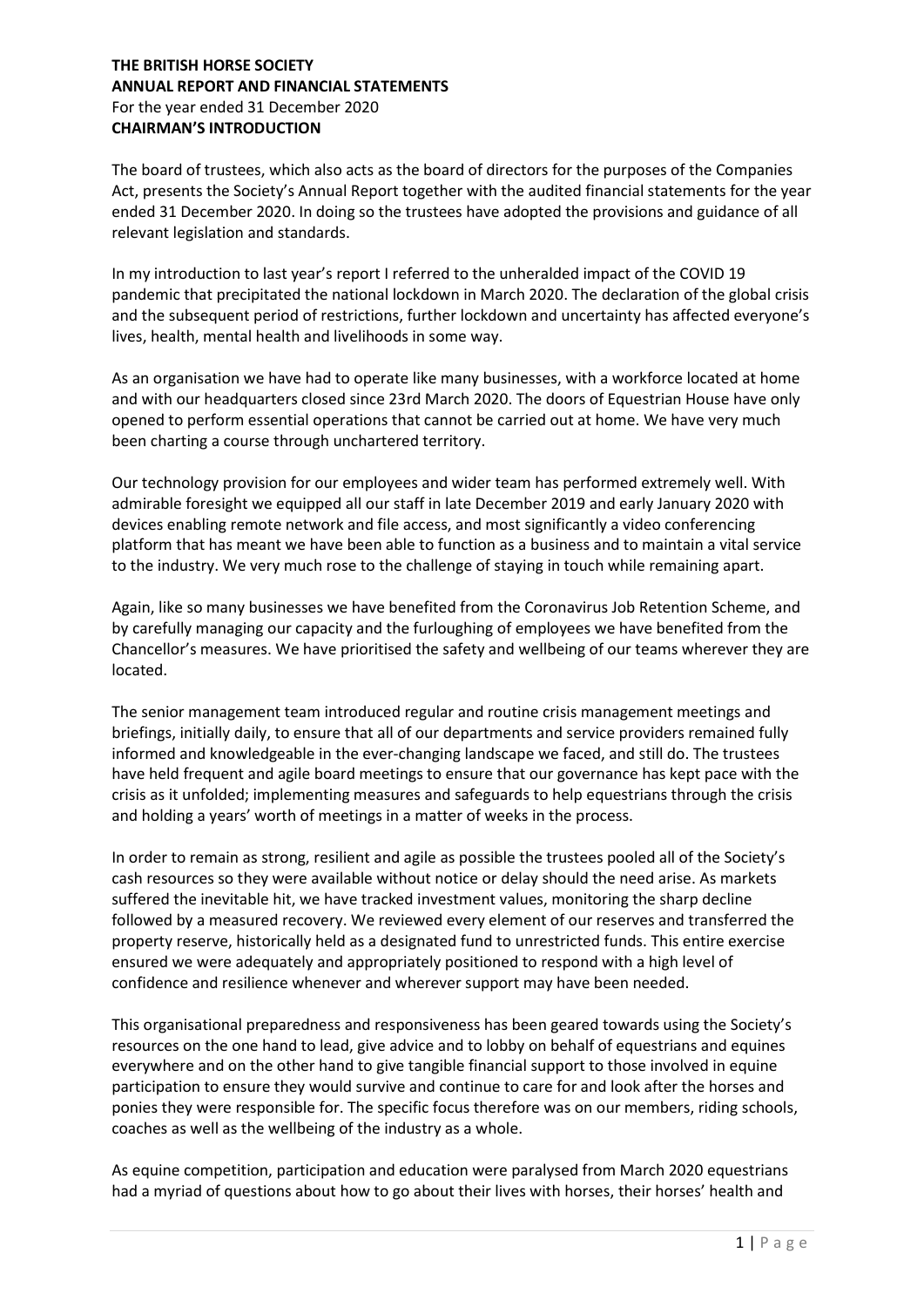## THE BRITISH HORSE SOCIETY ANNUAL REPORT AND FINANCIAL STATEMENTS For the year ended 31 December 2020 CHAIRMAN'S INTRODUCTION (continued)

welfare, their own safety and wellbeing, what they were allowed to do, and not allowed to do under government guidelines. The BHS therefore developed quick and urgent response mechanisms with our Coronavirus Helpline responding to thousands of queries and our Coronavirus Hub of information, guidance and advice informing the equine world together with a regular flow of multichannel member communications.

We helped, supported and informed our members, coaches and riding schools at every turn of events through periods of lockdown and the eventual easing of restrictions. Our team of experts interpreted government guidance and liaised with other equine bodies and authorities to give as clear a direction as possible. Varying government guidance between the Nations as the pandemic progressed gave an additional challenge and resulted in our team working for every Nation and responding to differing lockdown periods across the UK.

In addition to placing ourselves as an essential source of information and guidance the Society also recognised the plight of individuals and businesses reliant upon equine activities not only to make a living but, most importantly to care for and feed the horses and ponies in their charge. Riding schools across the country were forced to close and so many found it extremely difficult to cope with the challenges arising from the pandemic. The BHS supported them in a number of ways:

- 1. An immediate 12-month free period from BHS fees for Approved Riding Schools
- 2. A payment holiday for Accredited Professional Coaches whose livelihood was at threat and who were key to future equestrian education
- 3. The trustees commissioned a hardship fund in support of the horses and ponies in BHS riding schools and centres. This fund came primarily from the charity's resources both centrally and from across the regions and nations of the UK as well as from member donations via a national appeal. The aim was simple – for a claim to be straightforward – and to help where help was needed. This pioneering initiative remained in place throughout the year and by early 2021 the value of support had exceeded £1,000,000. The impact has been sustained and judging by the range of responses so well and gratefully received and put to great use. Without the coordination of resources and expertise across the entire Society this great team effort would not have been possible.

The trustees are proud that the Society has used its reserves to support members, other key stakeholders and the horses and ponies in their care. The Society's hardship fund initiative was recognised by government and at the National Equine Forum in March 2021 Lord Gardiner of Kimble, the then parliamentary Under Secretary of State in Defra, commented:

The BHS set up the hardship fund to help meet the cost associated with maintaining the health and wellbeing of horses and ponies. I thank the BHS for their collaboration with the Government to identify the implications that the changing COVID 19 restrictions have had on various equestrian activities

4. The BHS was instrumental in lobbying for the bringing back into use of indoor and covered arenas. We continue to represent the industry as we return safely and sensibly back to something resembling normal activity.

It has been a time like no other for the Society, but throughout the uncertainty the whole Society has been determined to care for, support, inform and advise. Many of the lessons learned and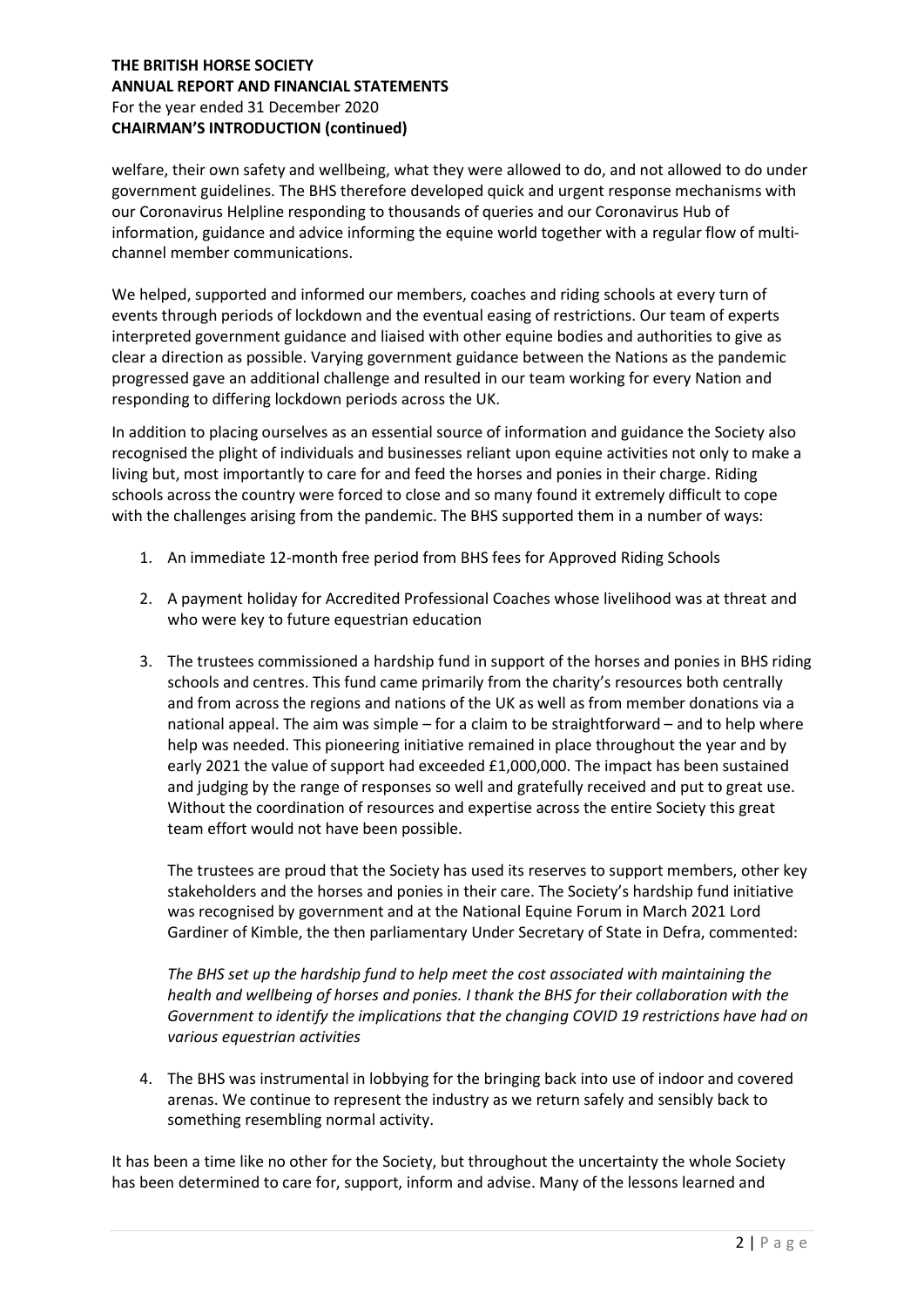## THE BRITISH HORSE SOCIETY ANNUAL REPORT AND FINANCIAL STATEMENTS For the year ended 31 December 2020 CHAIRMAN'S INTRODUCTION (continued)

changes in ways of working due to COVID 19 were positive and the Society will ensure that those beneficial practices are captured and remain part of how we do business.

We feel that we survived 2020 in a strong position – our wonderfully loyal membership not only stayed with the Society but many new members joined us. Additionally, in September we approved a longer-term strategy and earmarked funds for investment to improve our digital presence and communications with our growing membership.

As we have plotted a course through these unheralded times I must pay tribute to the hard work, dedication and enterprise of our entire team, superbly led by James Hick, our Chief Executive, my fellow trustees, past and present, who have been so committed and supportive of the Society's efforts and our brilliant volunteers, who have kept the Society moving forward despite so many local challenges.

We are, like everyone, looking forward to brighter times, but most of all we wish everyone to be safe and well.

Tim Lord Chairman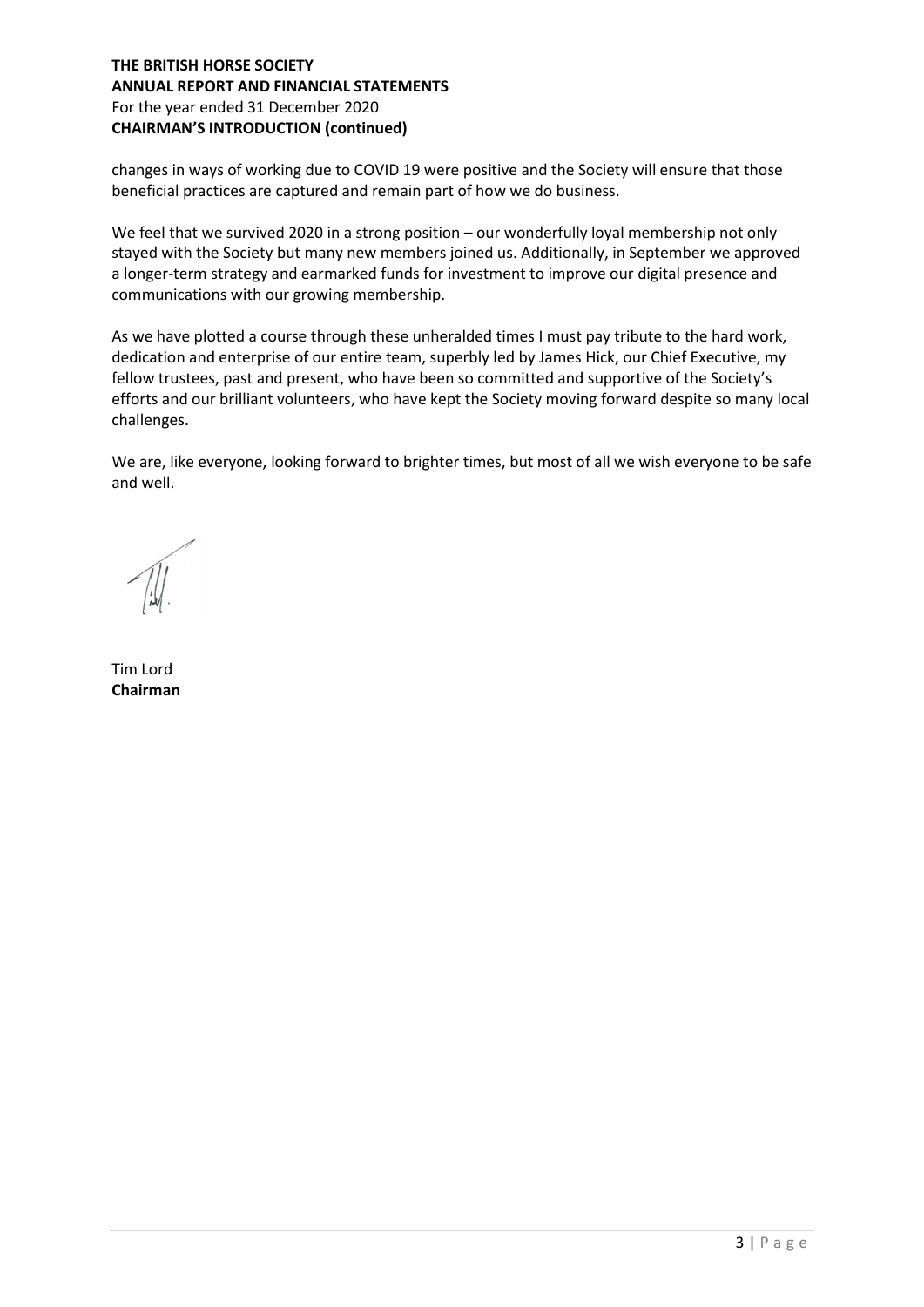# THE BRITISH HORSE SOCIETY ANNUAL REPORT AND FINANCIAL STATEMENTS

For the year ended 31 December 2020 TRUSTEES' REPORT

## **Status**

The British Horse Society is a charitable company incorporated in England. It does not have a share capital and is limited by guarantee. The company is registered as a charity with the Charity Commission and the Office of the Scottish Charity Regulator.

## **Objectives**

Article 2 within the Society's Articles of Association outline the following charitable objectives:

- to promote and advance the education, training and safety of the public in all matters relating to the horse;
- to promote the use, breeding, well-being, safety, environment, health and management of the horse for the public benefit;
- to promote community participation in healthy recreation involving the horse;
- to promote and facilitate the prevention of cruelty, neglect, or harm to horses and to promote the relief, safety, sanctuary, rescue and welfare of horses in need of care, attention and assistance; and
- to promote and secure the provision, protection and preservation of rights of way and of access for ridden and driven horses over public roads, highways, footpaths, bridleways, carriage ways, public paths and other land.

For the purpose of the Society's objectives and activities, horse means any member of the family Equidae

#### Our Vision

Every horse is respected, protected and enjoyed by knowledgeable, caring people.

#### Our Mission

We are the charity dedicated to knowledge and encouraging people and horses to enjoy life together

#### Our Values

| <b>Horses First</b> | The Horse is at the heart of all we do                                           |
|---------------------|----------------------------------------------------------------------------------|
| <b>One Team</b>     | We collaborate with and value our employees, members, supporters and<br>partners |
| Respect             | We are inclusive and deliver with respect, integrity, dedication and passion     |
| <b>Supportive</b>   | We support horses and people to enjoy life together safely                       |
| <b>Excellence</b>   | We strive for excellence in everything we do                                     |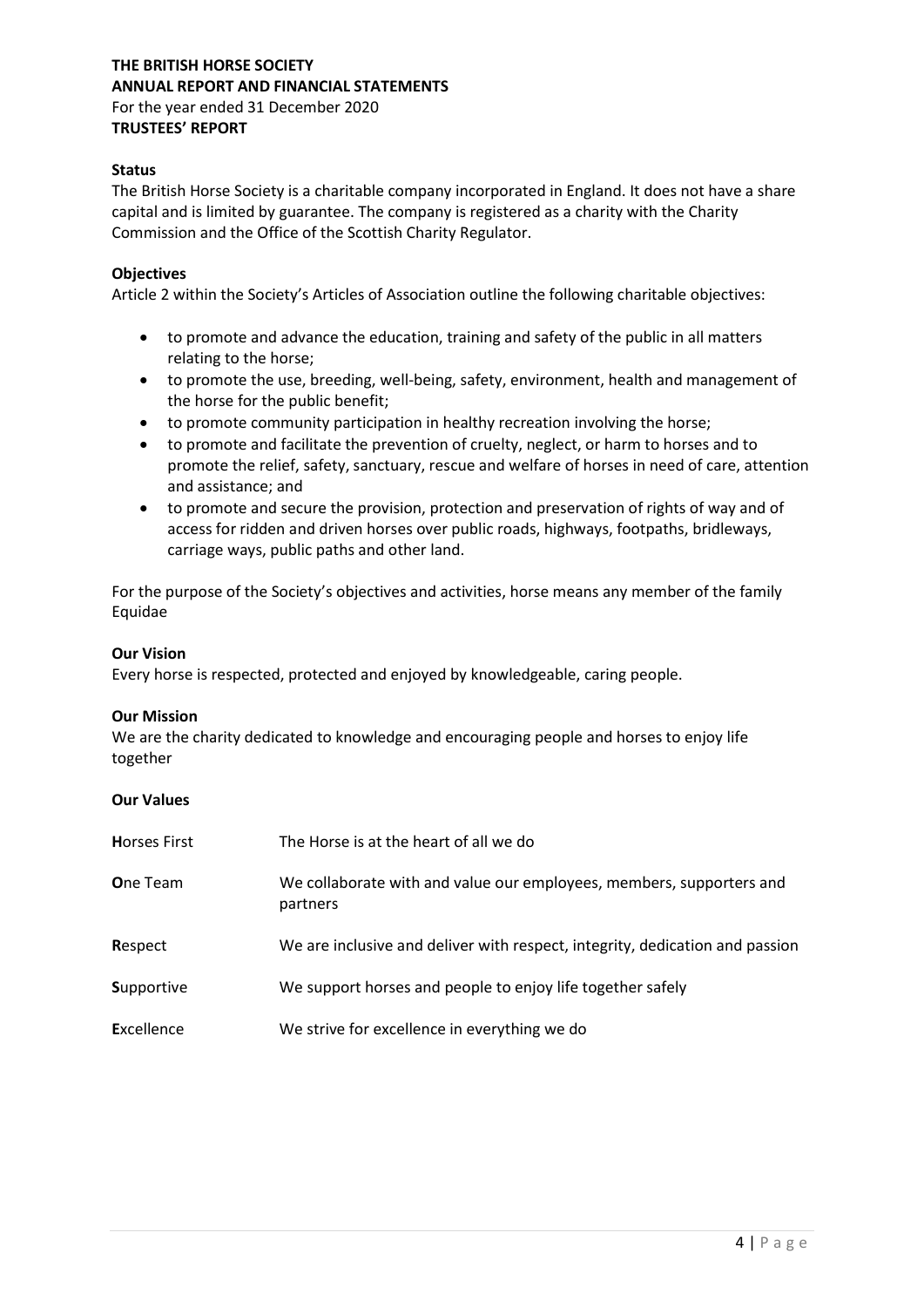#### Board of Trustees

The Board of Trustees governs the Society and is responsible for the management of the charity's affairs. The Board consists of:

- between seven and nine members elected by the Society's membership;
- up to three co-opted members; and
- the Chairman

Elected members serve a term of office of three years, co-opted members serve a term of office until the next trustee election. Elections are held annually and are structured to elect members to the board with complementary skills and expertise.

#### Legal Status of Trustees

The Board of Trustees are registered as trustees with the Charity Commission. They are also the statutory directors of the company and as such are registered with Companies House. Throughout this report the term "Trustee" is used to mean "Trustee and Statutory Director of The British Horse Society". The term "Director" is used to mean the senior member of staff in charge of a directorate.

Qualifying third party indemnity provision is in place for all trustees and directors.

#### Induction of Trustees

Newly elected trustees take part in a comprehensive induction which sets out their duties and responsibilities as Trustees, together with a programme setting out the aims and operations of the Society and its strategic objectives. The Trustees have access to professional and legal advisers and receive briefings and training on any legislative or good practice issues in respect of the Society's affairs.

#### Board Activity

The Board of Trustees meets a minimum of six times each year, and in addition, meets with the Society's senior staff to set the direction and strategy of the charity. This cycle of meetings establishes, monitors and evaluates the Society's plans; develops strategies for the delivery of the Society's objects; and identifies the resources, financial and human, required to deliver them.

#### Board Committees

The Society's Articles make provision for three committees with specific rules for their composition, remit and the frequency of meetings:

- Finance Committee
- Audit Committee
- Nomination Committee

The Board may also appoint such other Board or Advisory Committees as shall be considered beneficial to the Society and delegate to it such powers and functions for it to perform its purpose.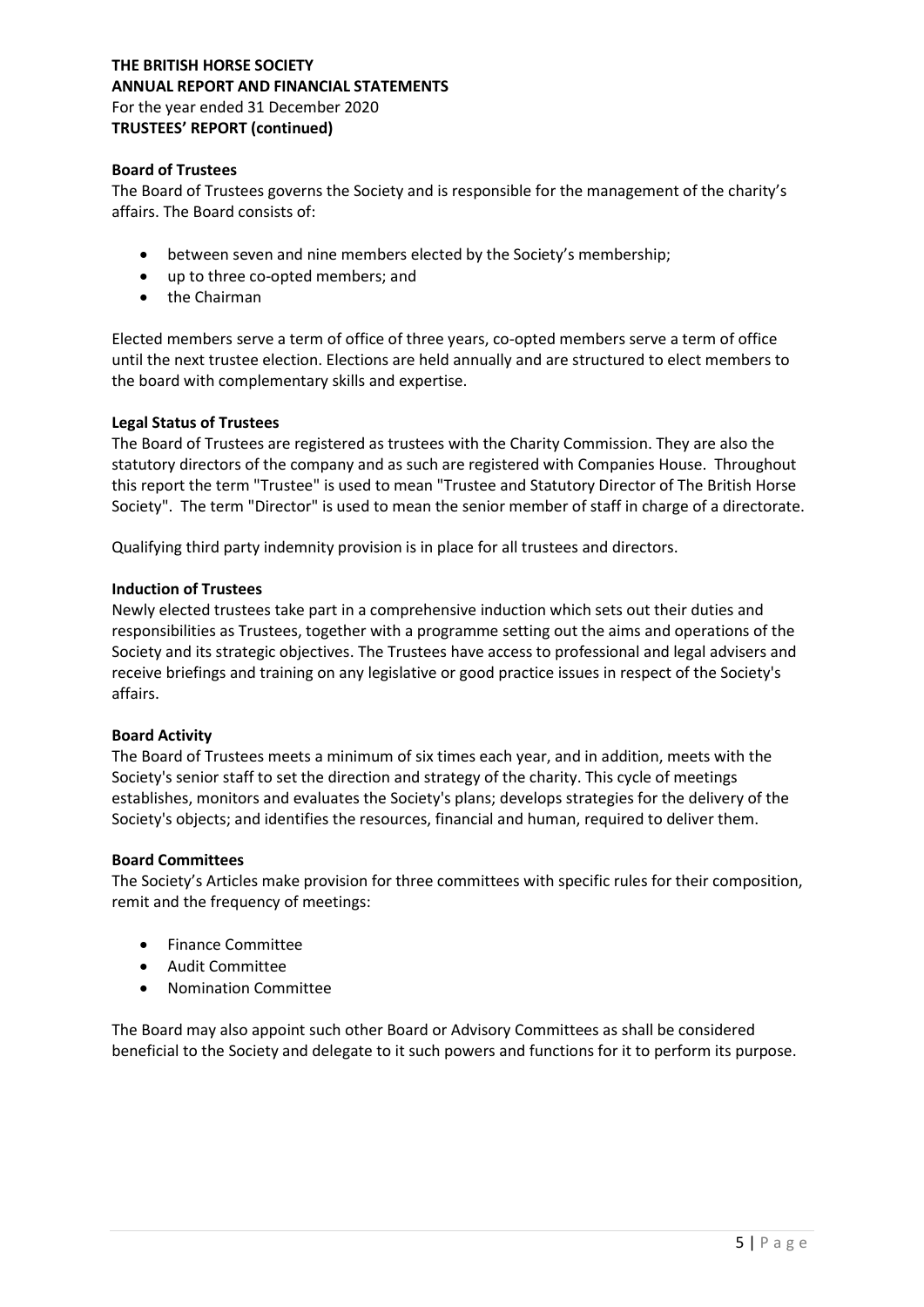## Disclosure of Information to Auditor

The Board engage an independent firm of auditors and so far as the trustees are aware there is no relevant audit information of which the charitable company's auditor is unaware, and they have taken all steps that they ought to have taken to make themselves aware of any relevant audit information and to establish that the auditor is aware of that information

## Trustees' Responsibilities in Respect of the Trustees' Annual Report and Accounts

The Trustees are responsible for preparing the Trustees Annual Report and Accounts in accordance with applicable law and United Kingdom Accounting Standards (United Kingdom Generally Accepted Accounting Practice). Company law requires the Trustees to prepare accounts for each financial year, which give a true and fair view of the state of affairs of the charitable company and the group, and of the income and expenditure of the group for that period. In preparing these accounts, the Trustees are required to:

- Select suitable accounting policies and then apply them consistently
- Observe the methods and principles in the Charities SORP
- Make judgements and accounting estimates that are reasonable and prudent
- State whether applicable United Kingdom Accounting Standards have been followed, subject to any material departures disclosed and explained in the accounts
- Prepare the accounts on a going concern basis unless it is inappropriate to presume that the charitable company will continue in business

The Trustees are responsible for keeping proper accounting records that disclose, with reasonable accuracy at any time, the financial position of the charitable company and enable them to ensure that the accounts comply with the Companies Act 2006, the Charities and Trustees Investment (Scotland) Act 2005 and the Charities Accounts (Scotland) Regulations 2006 (as amended). They are also responsible for safeguarding the assets of the charitable company and the group and hence for taking reasonable steps for the prevention and detection of fraud and other irregularities.

#### Going Concern

The trustees confirm that they consider it appropriate to adopt the going concern basis of accounting in preparing the financial statements, and do not consider that there are any material uncertainties to the group's ability to continue to do so over a period of at least 12 months from the date of approval of the financial statements. Further detail is provided in the Going Concern accounting policy on page 32.

#### Public Benefit

The Trustees confirm, that in their opinion they have complied with the duty in Section 17(5) of the Charities Act 2011, to have due regard to public benefit guidance issued by the Charity Commissioner. The objectives of the Society benefit every horse and rider and the public at large.

The Society contributes to the safety and growth of the equestrian industry by encouraging people of all ages and from all sections of society to participate in equestrian activities, by promoting a range of horse-related activities, by working to maximise the opportunities for people to ride in safe environments, and by supporting those people and businesses who provide equestrian facilities.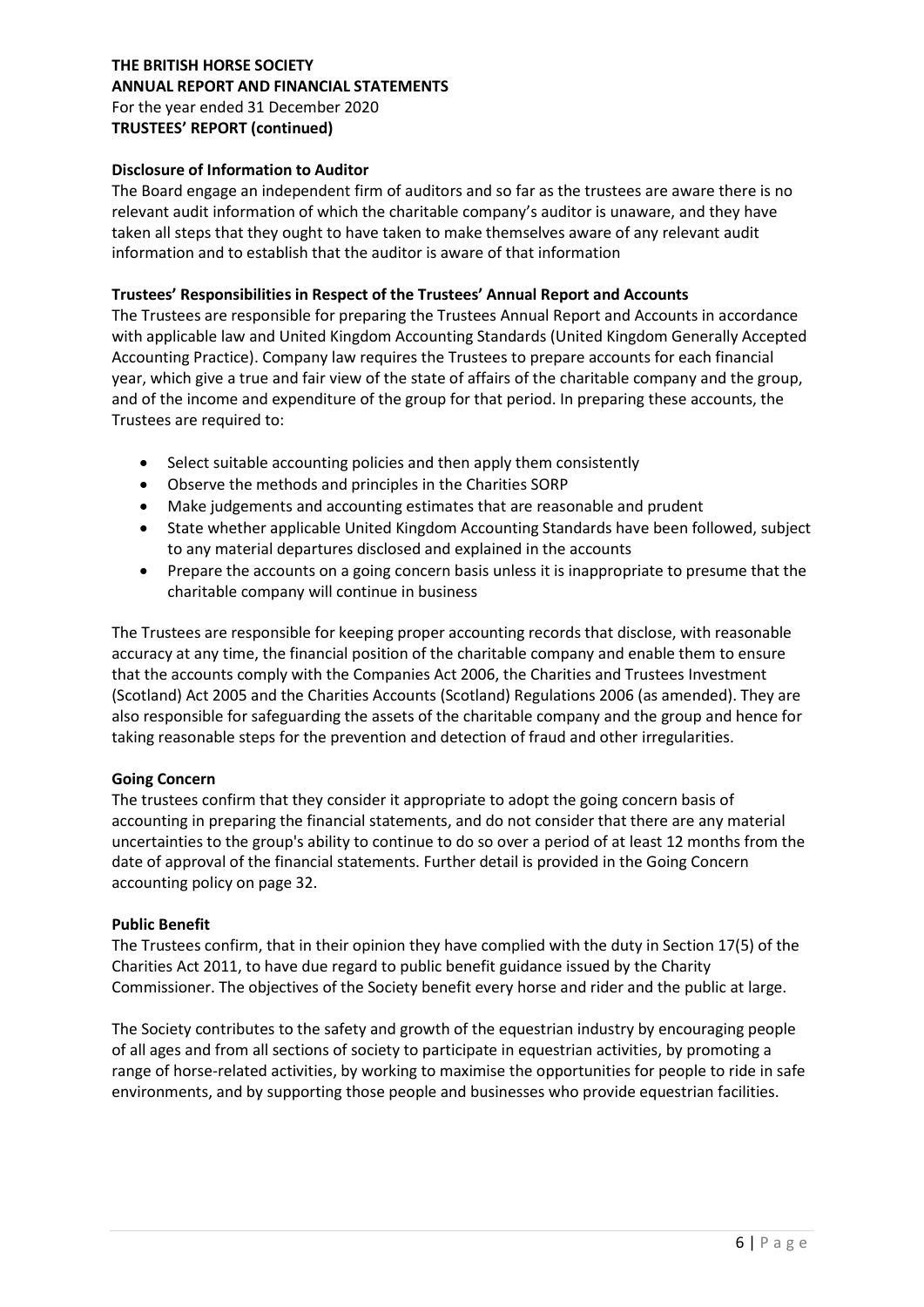## Investment Policy

The trustees reviewed and revised the Investment Policy during the year and the key components of the policy are as follows:

- The overall objective is to maintain and grow the purchasing power of the portfolio assets with reference to the Reserves Policy
- The trustees adopt a medium level of risk, with an unwillingness to tolerate permanent losses but with an understanding that target returns may lead to a degree of volatility and short-term fluctuations in value
- The majority of investments should be readily realisable, liquid and traded on recognised exchanges
- The assets are expected to be well diversified by class and geographical spread
- Investment managers are instructed to assess each investment as to its ethical and reputational suitability for inclusion in the Society's portfolio.

#### Website and Other Media Channels

The Trustees are responsible for the maintenance and integrity of the corporate and financial information included on the Society's website and other media channels. The Trustees are mindful that legislation in the United Kingdom, particularly governing the preparation and dissemination of accounts may differ from legislation in other jurisdictions.

#### Reserves Policy

The management of the Society's reserves is an integral part of the trustees' overall approach to the charity's stewardship and risk management. The need for reserves will vary depending on the circumstances that the trustees identify at any point in the planning cycle. In determining a Reserves Policy, the following factors have been considered:

- The requirement for short to medium term protection against a significant loss in income
- The need to ensure the provision of adequate resource (human and financial) in the event of the need for a period of recovery
- The flexibility to be able to respond to growth and investment opportunities as and when the need arises
- The high level of discretion held by the trustees over the commitment of charitable expenditure and the need to sustain a level of professional staff

The trustees wish to maintain freely available reserves at a level that enables the charity to manage and withstand the necessary period of recovery from a significant loss in revenue. The trustees have identified that the exposure from such a significant loss would be in the operating range of £1.5 million to £2.0 million and require that net cash or cash equivalents are maintained at that operating range. The trustees have also identified that the level of non-refundable income deferred into future periods is sufficient to sustain 3 months' worth of staff resource.

In April 2020, to ensure that the Society had reserves and resource to draw upon to protect against the effect of the COVID 19 pandemic and to prioritise resource to support horses in need, the trustees authorised the transfer of the property reserve (established in 2010) from designated funds to unrestricted funds as its original purpose had become outdated. As a result, the level of unrestricted undesignated reserves at 31 December 2020 rose to £5.6m (2019: £2.5 million) which is greater than the operating range of £1.5 million to £2.0 million required to be maintained by the trustees.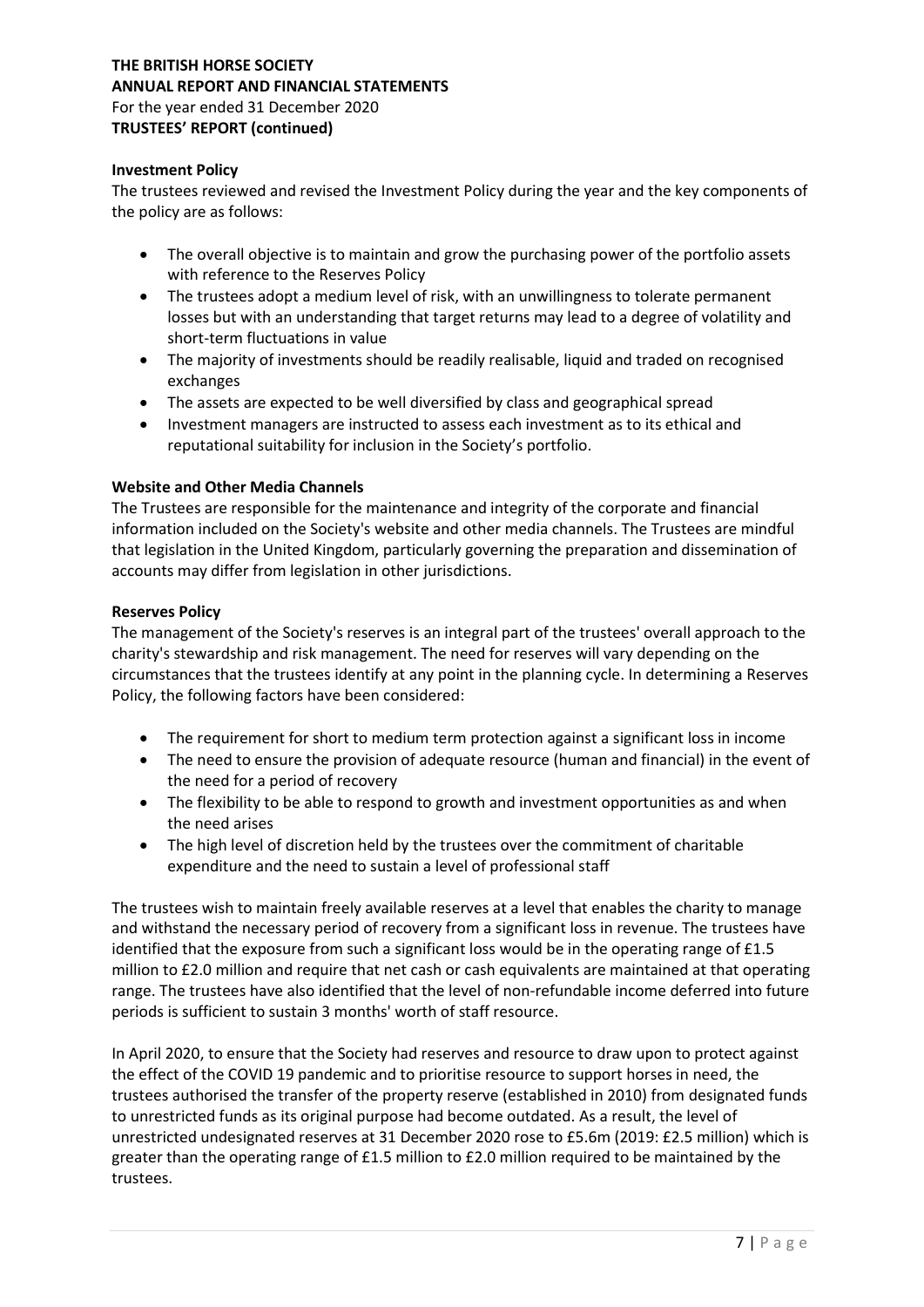Although our plans for 2020 were severely curtailed and adapted the following pages comment on our achievements and activities in the normal way with a measure of impact, by department, and aim to identify beneficiary groups where appropriate. Inevitably there are many references to the impact of the COVID 19 pandemic and our response as an organisation, our work on behalf of the industry, and our support for our members and stakeholders.

#### Access

In another busy year for the Access Team, 2020 saw the further roll out of the Society's Access Field Officer programme with the appointment of four more officers, covering Yorkshire, East, South West and the West and East Midlands.

The pandemic saw us delivering all our training virtually which meant we were able to provide training to many more people efficiently and in a timely manner.

The recreational challenge faced by us all shone a spotlight on access issues with the nation appreciating just how important access to the great outdoors is for the health and wellbeing of the nation. The increasing number of people making use of the public rights of way network brought its own pressures, and the Society worked to promote responsible and safe use.

There are now only 5 years until the 2026 cut-off date for the recognition of bridleways in England and Wales. The Society has continued to lobby for the deadline to be extended by 5 years, and we continue to our work to record and safeguard as many off-road routes as possible. 2020 saw another 635 applications registered as part of our Project 2026. Research has been difficult for our volunteers with many archives and records being closed because of the pandemic. The Society is grateful to Sport England for extending our grant for this work for a further year to take account of this.

The pandemic put a halt to many of our Ride Out UK events, but the ones that were able to go ahead made a valuable contribution to the Ride Out Fund. The fund was also boosted by our Rideathon in which participants set out with the aim of riding, carriage driving, walking or cycling 70km and raising £70 each. The Ride Out Fund funded or partnership-funded 5 projects in the year.

The equestrian access capacity of BHS in Scotland has grown significantly and we now have forty access representatives and fifteen active equestrian access groups across the country. We have also formed closer, more productive partnerships with other recreational groups through the Scottish Outdoor Recreation Alliance, with a board seat on ScotWays and the role of convenor of the Scottish National Access Forum.

During 2020 BHS in Scotland responded to over 120 planning consultations on behalf of horse riders and directly tackled over 70 access cases providing an advocacy service and delivering training on the Scottish Outdoor Access Code.

Work has continued in Northern Ireland to produce a new online document "Enabling Equestrian Access in Northern Ireland" aimed at local authorities and relevant land- owning bodies for publication in 2021.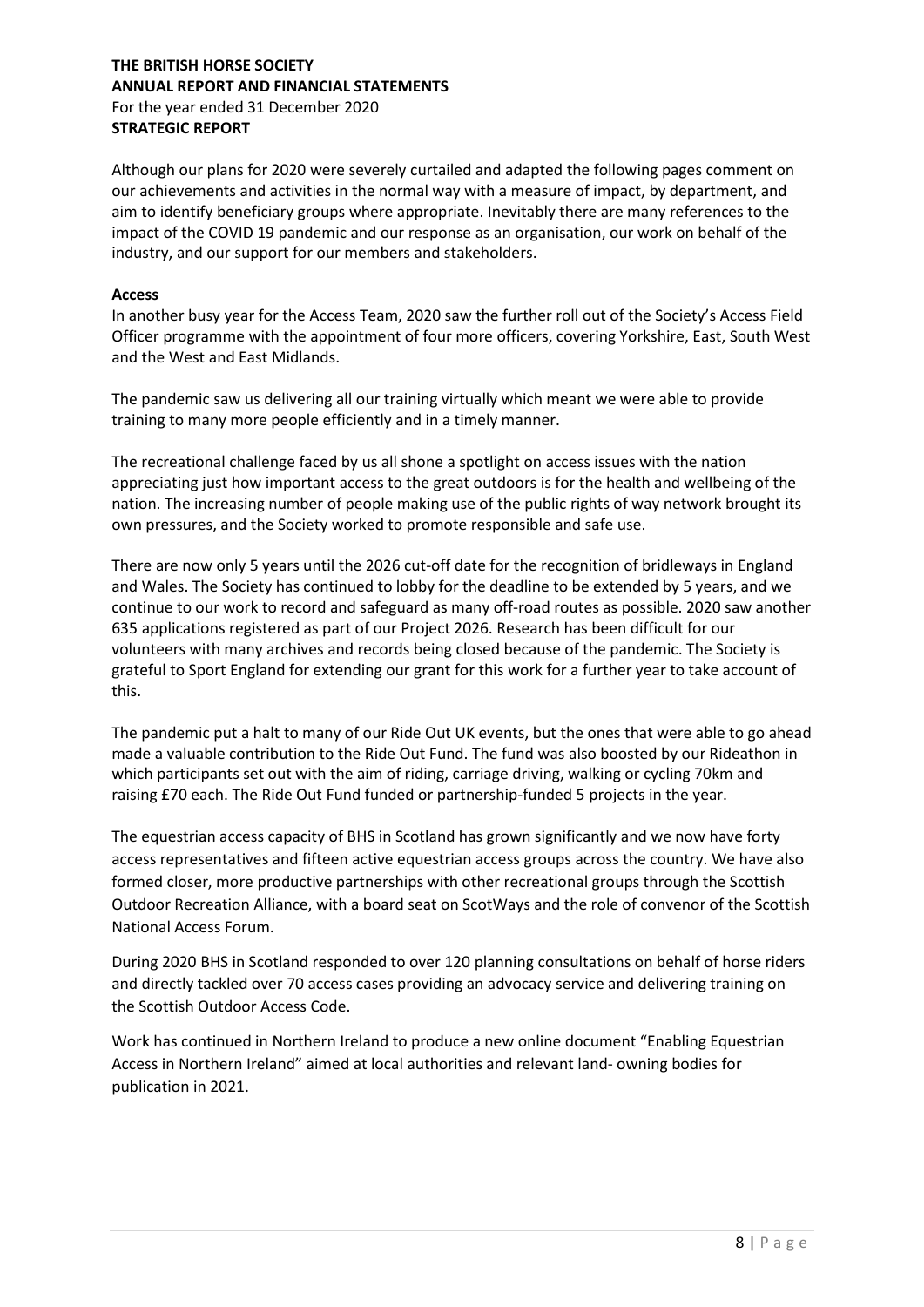#### Education

Our career pathway, which takes candidates through the stage qualifications, were vastly affected by COVID 19 regulations and lockdowns. The Society worked hard to amend assessment methodology, as well as training and assessment guidance, and as a result managed to deliver 3000 assessments, supporting candidates, coaches and centres. The BHS supported over 5000 learners through our challenge awards, many of these being delivered virtually by our Accredited Professional Coaches and Approved Riding Schools.

We supported our Accredited Professional community through payment holidays, regular COVID 19 updates and virtual CPD course, virtual safeguarding courses and virtual first aid courses to help them keep working within the Government guidance during the pandemic.

The only large-scale education event was a successful 2-day convention at Addington, the two day prior to the announcement of lockdown from the Government. We were delighted to be joined by HRH Princess Anne, as well as hundreds of coaches. We were thrilled to get both national and international press coverage of this outstanding event.

Although our international programme was significantly curtailed we maintained our links with our international centres and intend to be ready to deliver BHS standards whenever opportunity presents itself safely.

## Fundraising and Associated Initiatives

2020 has proved to be a difficult year for so many, not least our Riding Schools. The BHS set up the COVID Appeal to support BHS Approved Riding Schools whilst they were under enforced closure. The Appeal secured over £100,000 in donations and support from the general public, charitable trusts and industry suppliers. This support, along with a significant contribution from BHS reserves both centrally and regionally, has provided in excess of £700,000 to support our riding schools, ensuring welfare needs were met through the provision of food, farriery and healthcare to riding school horses and ponies.

In 2020 we continued the implementation of the Fundraising Strategy. One of the key objectives is to grow the contribution from Charitable Trusts and Granting Bodies. We have been successful in securing considerable support for the Changing Lives through Horses programme.

We secured a grant from the Department for Transport for vital research to improve reporting of horse rider and equine incidents and accidents on UK roads to the BHS horse incident database. Research is being conducted to determine why only 845 incidents and accidents were reported to the BHS database in 2018-19, compared to 3,447 patients needing hospital care after being involved in a road incident whilst riding a horse in 2018-19. We will act upon the key findings from the report, to double the number of horse riders reporting road incidents within two years to the BHS specialist horse incident database.

Funding of £50,000 was secured from Derbyshire Environmental Trust to enable crucial maintenance and drainage work to a bridleway which provides essential off-road access and connection to an extensive network of routes; including Shipwright's Way and Alice Holt Forest. The bridleway had become extremely unsafe due to its inadequate drainage. The project will commence in spring 2021 and consist of draining, widening and resurfacing 850m of the 860m route.

Equine Grass Sickness (EGS) continues to kill horses and ponies every year. We secured £20,000 of funding to support a collaborative project between the BHS, Moredun Foundation, and the Equine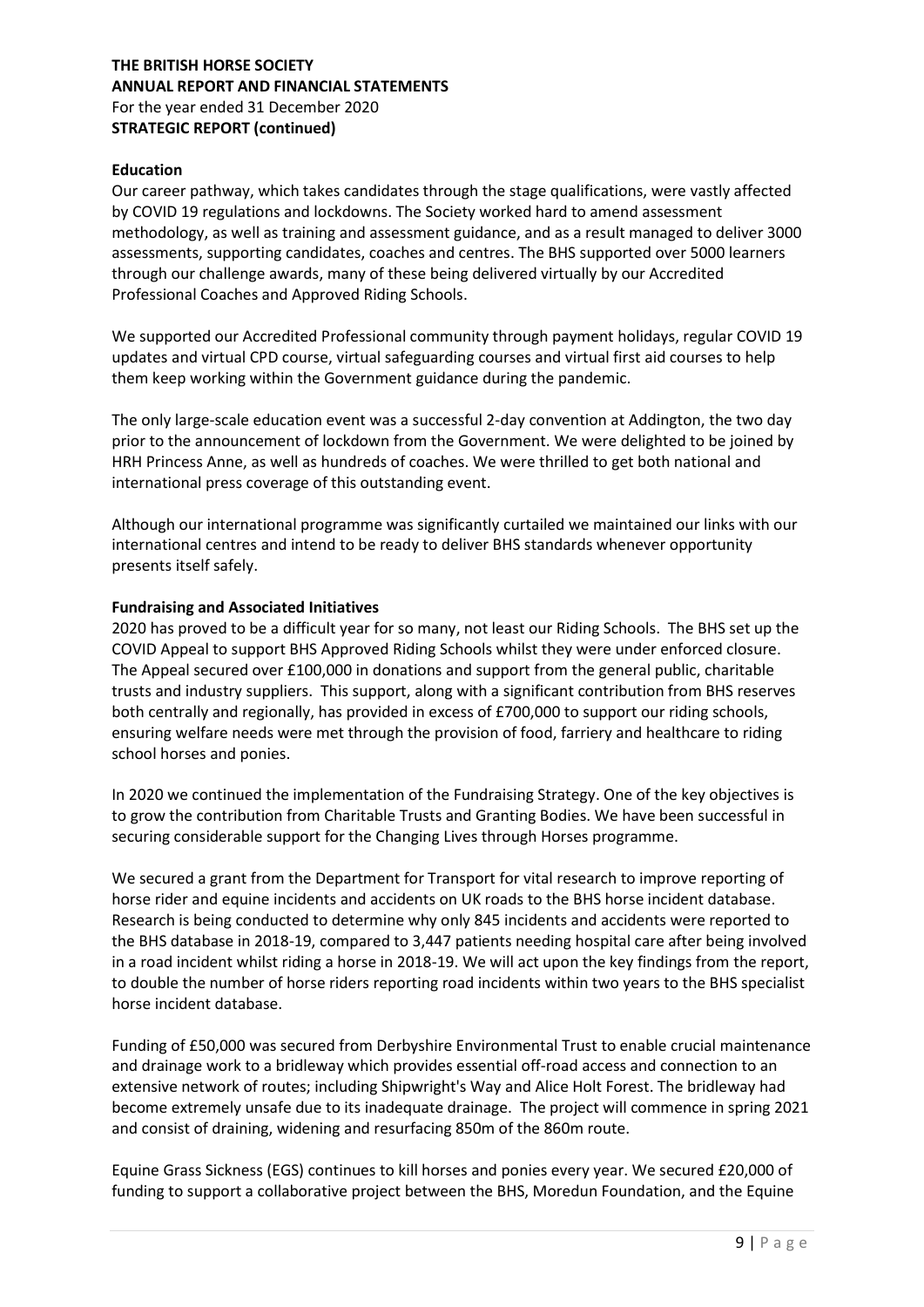Grass Sickness Fund. The funds will support the development of a biobank which will be a store of samples collected for research into EGS. This will include samples taken from the horse, pre- and post-mortem, including faecal, blood, serum, gut biopsy, gut content, microbiome analysis along with samples from the premises where the horse has been grazing; including soil, grass and forage, neighbouring plants and fungi. This information should provide valuable insight into the yet undetermined cause of grass sickness.

Our Legacy Campaign has continued to evolve, and we have received two considerable legacies in 2020 which will lead to longer term planning and implementation for their directed use. During the periods in the year where we have not been in lockdown a series of legacy days have been hosted at BHS Approved Riding Schools. This has provided a unique opportunity for individuals considering leaving a legacy to see some of the work of the BHS first-hand. This has included observing young people taking part in the Changing Lives through Horses programme and meeting some of the Second Chance horses and ponies who have been rehabilitated in our riding schools.

The British Horse Society is registered with the Fundraising Regulator. We monitor our fundraising activities to ensure we follow the Code of Fundraising Practice and the Fundraising Promise, with no complaints arising in 2020.

#### Membership

We started the year with 108,355 members and ended the year with 116,320 members, a net gain of 7,965 (7.35%) despite the challenges of a global pandemic. We saw a real step up in recruitment from our Together We Can advertising campaigns from May onwards as easing of the first national lockdown began.

As well as the increase in recruitment we also saw a drop in attrition due to some significant improvements to our membership journey communications. We also improved the system for paying by credit or debit card, ensuring greater security for our members and the BHS regarding card payments. Towards the end of the year we launched a new online journey for new members to reduce the time taken to join and to ensure it is optimised for those on mobile devices.

Throughout 2020 we were mindful on two counts as to how our insurance offer to members could be affected in advance of 2021.

Firstly in terms of cost, in a world where premiums for all insurance cover is generally rising, and with underwriters becoming more and more defensive in terms of exclusions and terms, we were able to negotiate a good position going forward, keeping the cost impact to a manageable level.

Secondly, with the Brexit deadline looming we were concerned about our ability to offer insurance outside of the UK. This had a particular bearing for those members resident in the Republic of Ireland. After months of research with our brokers SEIB and discussions with underwriters it became clear that there wasn't any way we could legally continue to offer insurance as part of our membership packages in the Republic of Ireland. It was a devastating message to have to give, but we will be ready to act quickly should the regulatory landscape change.

#### Participation

With our community of Approved Centres operating under such challenging and perilous circumstances, 2020 saw us embark on a programme of support, both in terms of guidance and information, and in terms of financial support for the wellbeing of horses and ponies in their charge.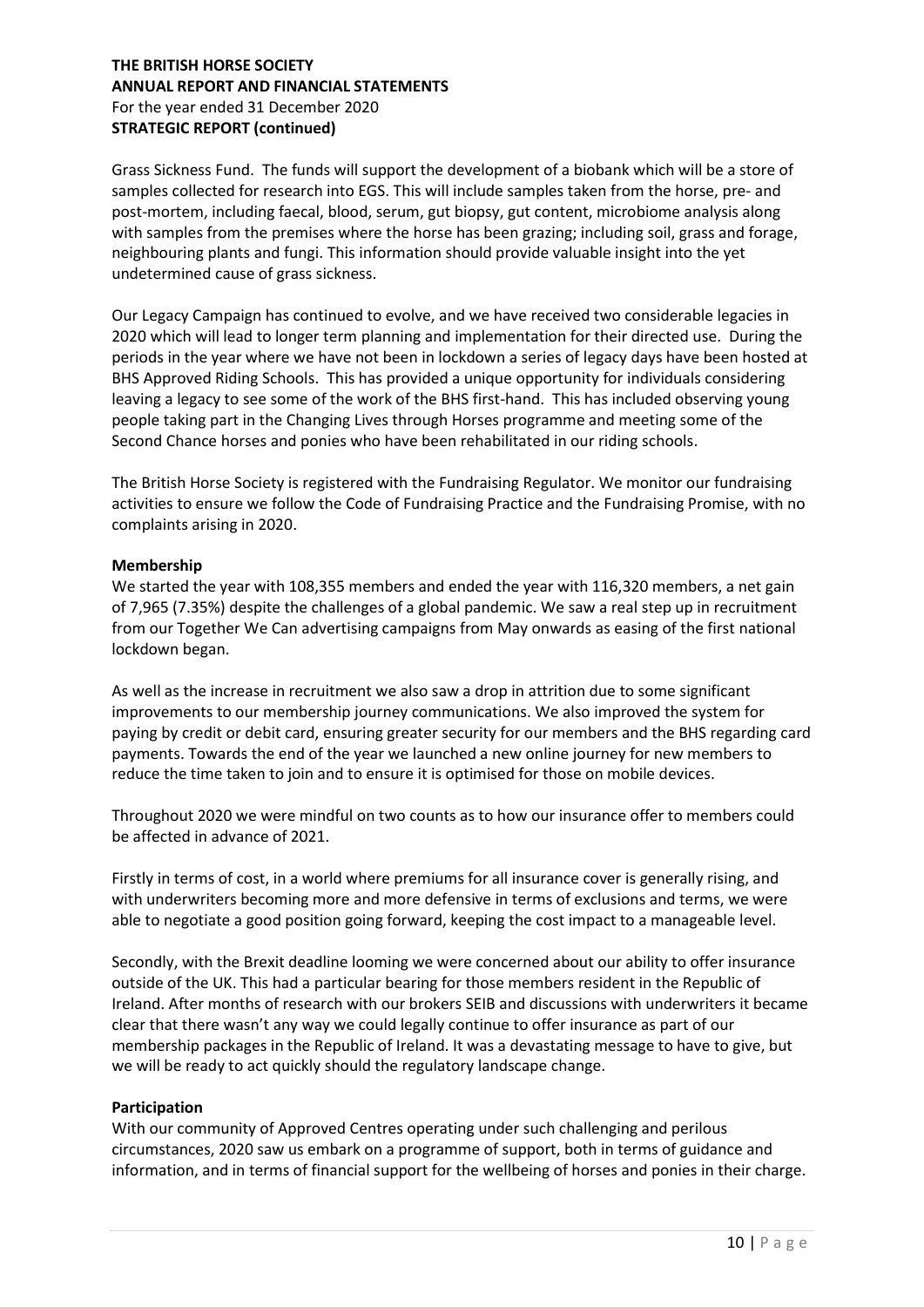With such prolonged enforced closures in the face of the pandemic the very core of the equine industry has never known such a threat to its future.

In April, very quickly after the first national lockdown was announced the trustees established the BHS Approved Centre Hardship Fund to support the welfare of Riding School horses and ponies. The fund was created from charitable monies held within BHS reserves centrally, regionally and from all UK countries. This was added to by a national appeal and was sustained by further utilising the Society's reserves. In three rounds of applications in April, June and December 400 riding schools and trekking centres received in excess of £400,000 worth of grants to be used on feed, forage, farriery, bedding and emergency veterinary fees. In addition BHS Approved Centres enjoyed a free period of a year on fees. The package of support in 2020 was greater than £700,000. This support continued into 2021 with a fourth round of applications pushing the level to in excess of £1M.

In addition to the Hardship Fund the Approved Centre team remained closely engaged with centres throughout the crisis, ensuring information and guidance, ranging from COVID-secure procedures to advice on the availability of business support and government grants was provided in the ever changing landscape. Throughout it was key to ensure the correct interpretation of legislation and guidance.

Communication and engagement were the hallmark of the team's approach, with personal telephone calls, virtual coffee mornings and social media involving centres sharing experiences, coping strategies and ideas to ensure survival.

As a result the BHS Approved Centre Facebook page now has nearly 800 members with many Centres commenting on how helpful and efficient it has been for getting updates, plus the sense of community it has given them.

Despite the pandemic work has continued to ensure that the BHS Approved Centre scheme remains world renowned as a statement of quality assurance for the high standards of care and services provided to horses and riders. Centre inspections ceased at the first national lockdown and we have used the time and the learnings from lockdown to develop a new structure with an appropriate mix of inspection and business support.

In 2021 each region will have a designated Business Support Manager (BSM) as their BHS point of contact. The service will be much more customer focused and personal, therefore aiding retention and growth of the scheme.

The creation of a 'Pending Category' for Approval was introduced during 2020 to ensure that such centres would remain engaged with the idea of joining the scheme. This has proved successful so far and centres that have joined in this category will take priority for face to face inspection visits once restrictions have been lifted and inspections can be carried out safely.

Our ambitions for the Changing Lives Through Horses initiative were dealt a similar blow by the pandemic, though we continued to provide the programme for disengaged young people whenever possible. Local authorities agreed with our position that centres should continue on a COVID-secure basis – with the emphasis on increased wellbeing 572 certificates were awarded in 2020, through 27 centres, 6 of them newly added to the programme.

To build on this strong foundation the programme now has strong links to the national curriculum with plans in place to refresh course and coaching materials.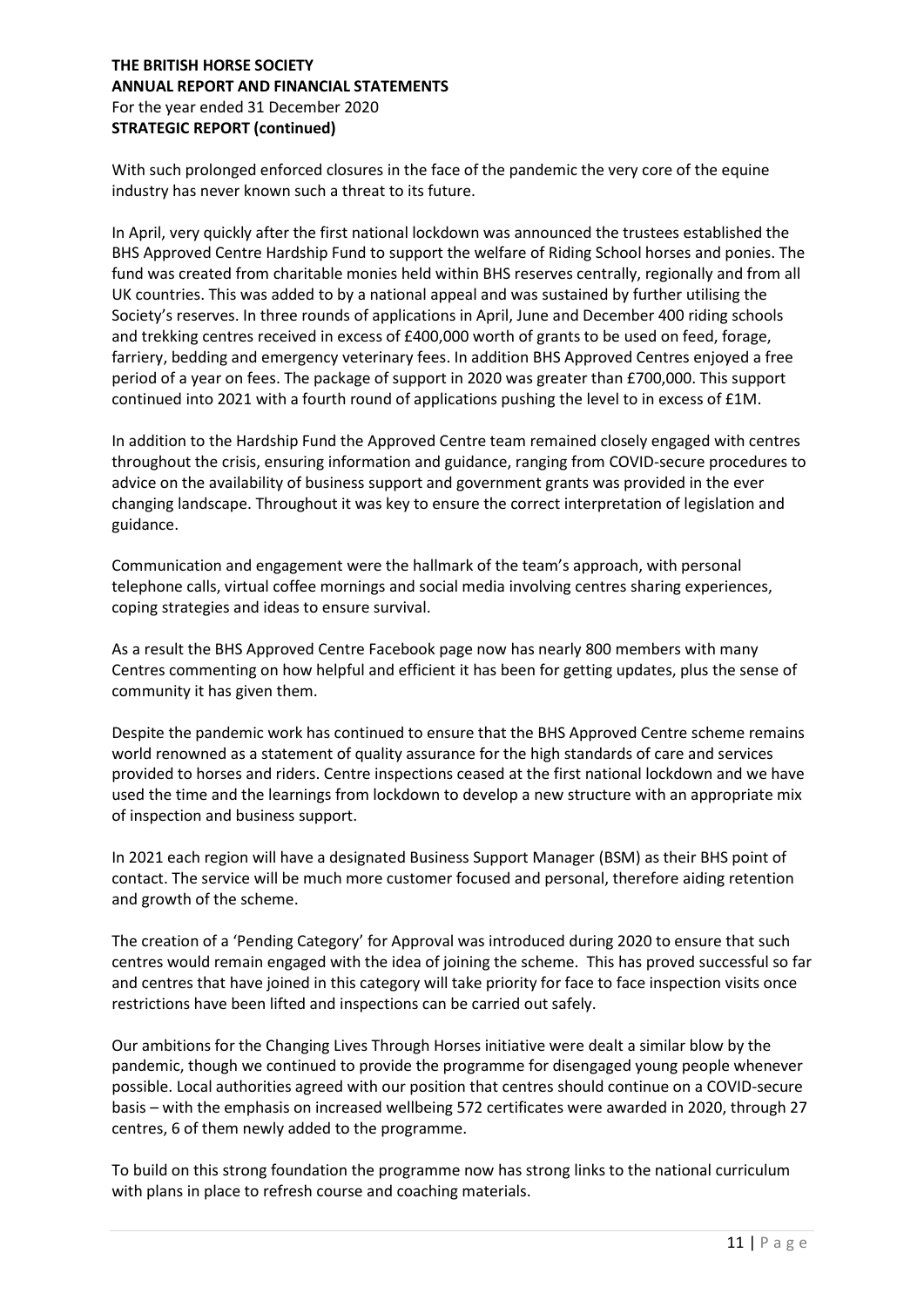Throughout 2020 our Regional and National Managers have been busier than ever. The pandemic and subsequent restrictions on 'face to face' events have required them to become experts at online 'virtual' events. The team supported members and the equestrian community throughout the pandemic by being available to disseminate information and answer a multitude of queries.

Widespread home working and our improved technology infrastructure enabled the team to engage the equestrian community through an extensive programme of innovative and informative events, which were very well received and supported.

With so many shows and major events cancelled the Big BHS online photo show was a resounding success with over 3500 entries from across the UK resulting in regional and national winners. During late Summer there was a small window of opportunity to hold face to face events and a number of activities were held across the UK following COVID-safe protocols. These included day camps, pleasure rides and training days.

Our British Riding Clubs programme was understandably severely curtailed. The BRC Arena Eventing was a huge success before the national lockdown with increased numbers across all classes over two days of competition. At the BRC Dressage to Music, ran with all COVID 19 protocols in place, competitors and officials delight to be out and competing was very much in evidence. But with so much down time, keeping a high level of engagement with clubs, officials, volunteers and members became paramount – and we ran 16 virtual clinics with a total of 512 attendees.

The year culminated with our first ever virtual competition – ran entirely in house by the BRC team – the BRC Christmas Cracker. With a huge collective will we ran 10 sections and received 325 entries in an innovative addition to the programme of events.

#### Safety

The Safety Team, alongside everyone else, had specific challenges in 2020, but we were still able to build on all the partnership working that has been developed with key stakeholders in all our departmental strands. Obviously, the Dead Slow campaign occupied most of our time and resources, but we had significant impact in many areas. This important campaign is aimed at improving the safety of horses, riders and carriage drivers on our roads. It educates drivers in how to pass horses safely, but also gives safety advice and information to riders. It has three strands, Safer Drivers, Safer Riders and Safer Horses.

A major piece of work has been the review of the Highway Code for vulnerable road users. The BHS were part of the Stakeholders Review Group alongside the Department of Transport, DVSA, Cycling UK and Living Streets. The proposals were put to consultation between July and Oct 2020. We will be invited to respond to the consultation in 2021.

The pandemic has not halted the Safety Team's involvement with Road Safety Partnerships, Road Safety GB, working with the Police, Fire and Rescue Services and Driving Instructors. The Safety Team have been part of many Road Safety Webinars and been asked to speak and present to road safety professionals.

Part of the partnership approach has been to work with local authorities, to place Dead Slow signs at locations where there have been a number of near misses reported to the BHS on our Horse Incident website. These signs have been well received by riders and have had an impact to the safety of equestrians.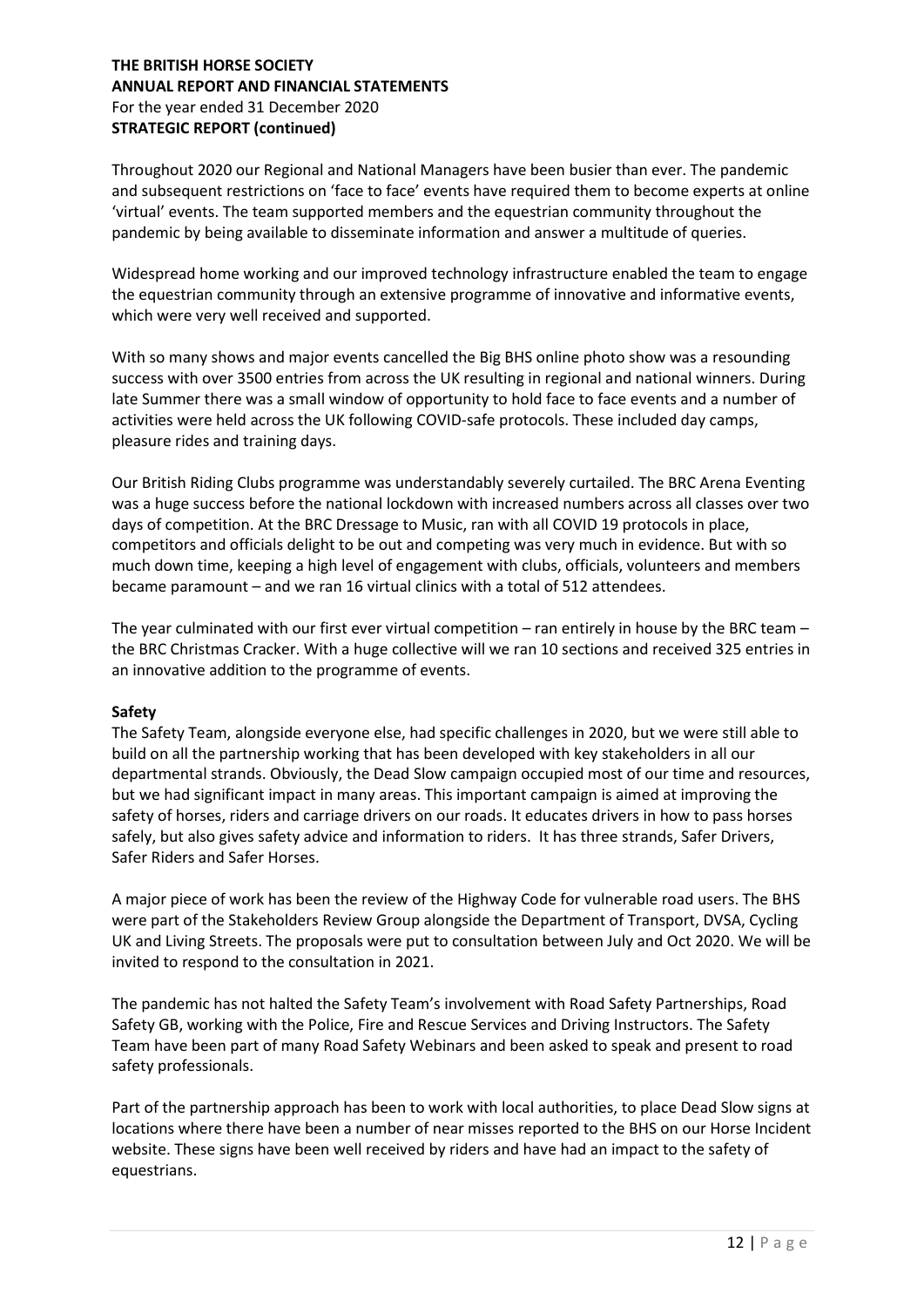The BHS were awarded a grant from the Department of Transport to review and refine the Horse Incidents website and encourage more riders to report incidents. A researcher was employed as part of the grant, and improvements to the website, together with an APP are soon to be implemented.

We have still held Road and Rider Awareness events, and training for commercial driving companies, albeit virtually, on the Dead Slow campaign. These events are held to inform drivers, riders and other vulnerable road users of responsibilities and advice on how to stay safe on the roads when passing horses.

In Road Safety Week in November the BHS released our Dead Statistics for the year and had 56 pieces of local and national media coverage, together with 71,000 views to our specially filmed videos for the week with Road Safety professionals.

In October we were able to continue the 'Henry the Horse' initiative in a COVID-friendly way. This interactive project is to inform 9- and 10-year-old children how to walk or cycle safely past horses. It also gives the Dead Slow messages to parents. This initiative is being evaluated by ROSPA and has had superb reviews from parents, head-teachers and school children.

The Safety Team has been instrumental in two forums, the APPG for Towing and Highways England Towing Group in educating equestrians on how to tow safely and now has important partners in this field. There have been instructional videos and sharing of information with the Police, Highways England and equestrians. The BHS are an important part of this community.

The BHS have also been consulted by the Governmental Office of Product Safety and Standards regarding Firework safety and equestrians.

#### Welfare

Before COVID 19 was a concern in the UK, a successful healthcare and education clinic took us off to a flying start with 38 horses attending, of which 15 were castrated. Our clinics aim to break the cycle of indiscriminate breeding by reaching out to owners and communities who may not normally seek regular healthcare for their horses who have been identified as vulnerable. Plans are in place for 2021 and we cannot wait to get back out when it is safe to do so. It is thanks to our members and donors that we are able to carry out our welfare work and continue our aim of ending needless cases of neglect.

Following the Government announcement for lockdown, like many other organisations across the UK our headquarters closed, and all BHS staff moved to working from home. The role of the welfare team quickly shifted, and our phone line became the main COVID 19 helpline to support horse owners, equestrian businesses, and coaches through these very challenging times. Our dedicated team were on hand to provide advice, support and reassurance, with extended hours introduced over weekends to ensure anyone who needed it, could access this service. Throughout 2020 our team responded to more than 2120 coronavirus related queries.

Alongside our COVID 19 helpline, we have continued to answer queries on a range of welfare and care topics and offer support and advice where needed. This year our experienced and knowledgeable Welfare Helpline Coordinators have supported over 11,000 people.

As we moved into the first National lockdown, our Welfare Advisers voluntary work sadly had to be put on hold. However, during the lockdown urgent concerns were responded to by our three employed Field Officers as they expanded their coverage. As lockdown eased, they quickly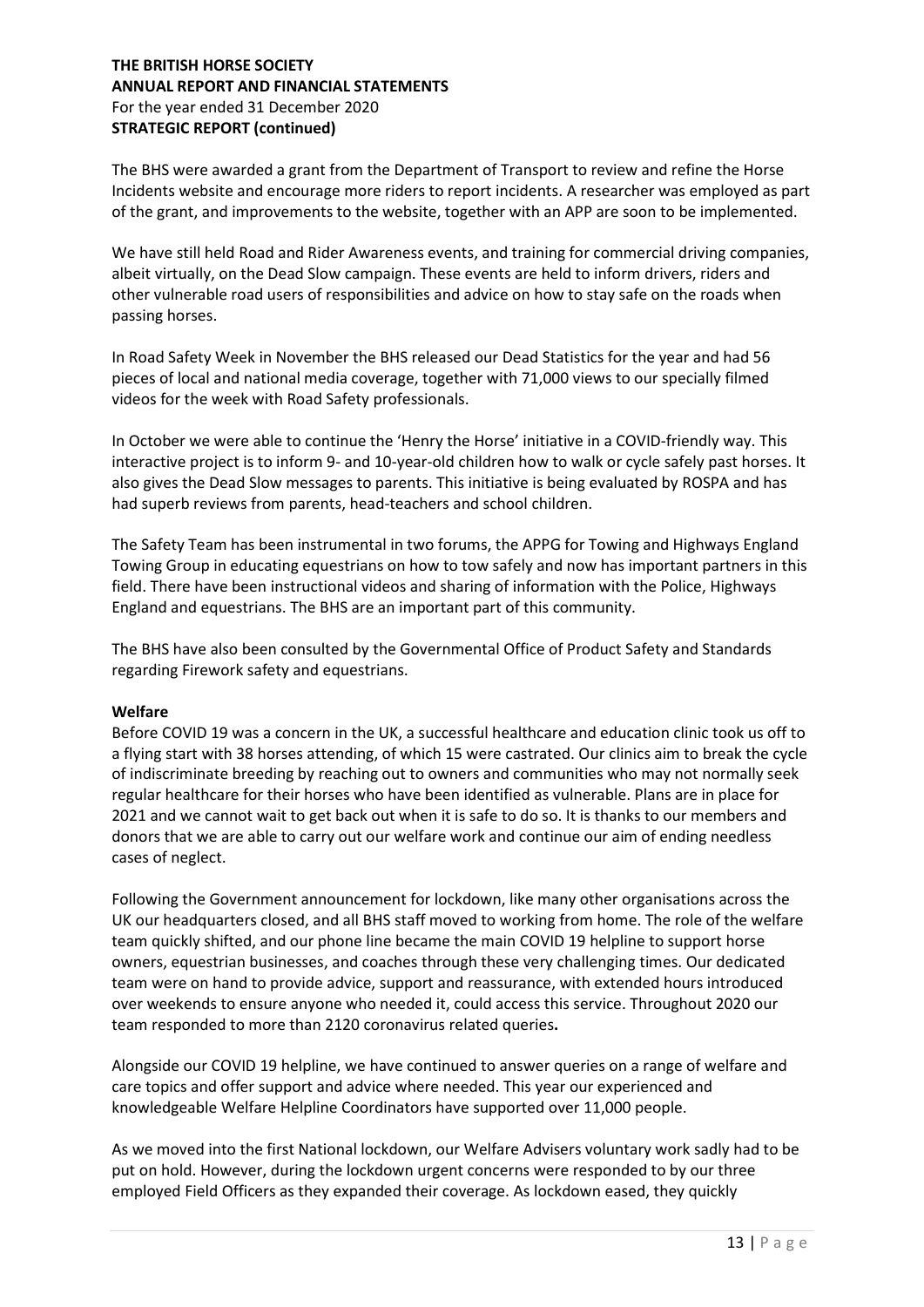prioritised other concerns that were pending an assessment. Throughout the period of March – July, a total of 238 concerns were responded to. In August, our volunteer Welfare Advisers across all Nations returned to their role to support a further 675 concerns. In total this year together, we have processed over 1385 concerns.

In addition to this we have also supported many horse owners through our Friends At The End initiative. This year has created challenges for us all and with continuous changes to circumstances, many horse owners have had to make the very difficult decision on the future of their equine companion. However, our network of Friends At The End volunteers and staff help to ensure that no horse owner faces this loss alone and have been on hand to provide support to 45 horse owners this year.

An integral part of our work is working collaboratively with other welfare organisations to help support horse owners and improve the welfare of horses in their care. 2020 has presented challenges for us all, meaning this collaborative work has been more important than ever, as rescue centres continue to work at full capacity. Our team has been involved in a large multi-agency operation, which saw us passport and microchip 70 horses, alongside World Horse Welfare, Bransby Horses, Redwings Horse Sanctuary and the University of Cambridge Vet School. An important aspect to this job was the gelding of each of the colts and stallions to prevent further indiscriminate breeding. Through this work and the further support from World Horse Welfare the horse owner is in a much better position to rehome the horses, so they can decrease their numbers and ensure the appropriate care can be given.

Our presence across social media platforms has allowed us to interact successfully with horse owners and the general public, providing educational advice and support on key welfare issues. A major part to this has been through our #WelfareWednesday and additional welfare posts which this year have reached over 4.7 million people. This has been enhanced further through our targeted campaigns.

Our Be Horse Aware campaign was created following increased reports of horses being made seriously ill, suffering significant injuries, and even dying, due to members of the public feeding horses or because of a direct action such as not closing a gate. We aim to raise awareness among the public, about the importance of not feeding horses if they encounter them, as well as some reminders about the Countryside Code. The promotion of this campaign had a significant impact with our Facebook post, which over the Easter Bank Holiday reached 1 million people.

Our second Colic Awareness Week was held in October, which involved daily webinars produced and presented by the veterinary team at the University of Nottingham and encouraged people to Pledge to React, ensuring a plan was in place should their horse suffer with colic. Through this campaign 3000 people joined in to watch the webinars and over 1500 people signed up to receive their free Equine Care and Emergency Plan.

On top of our proactive welfare work we also have an amazing network of staff within our team taking on numerous passport applications. Our passport team are also on hand to answer any queries relating to your horse's passport or current passport regulations within the UK. We have seen a large surge in applications this year following changes to equine passporting laws within the UK, whereby all foreign passports must be over stamped and retrospective microchipping. This year we have processed over 1,380 passports.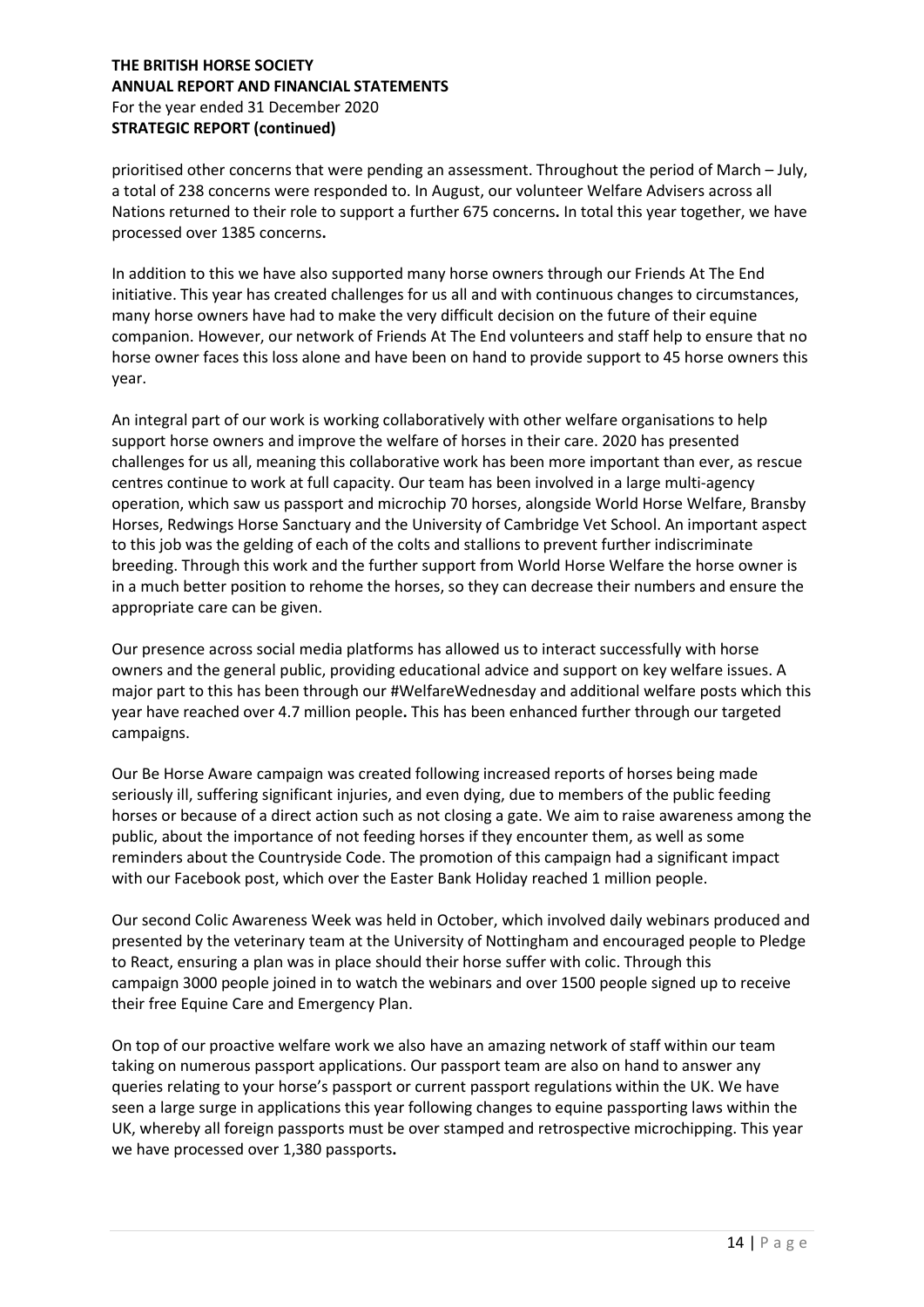On behalf of the BHS Welfare Team, we would like to say a huge thank you to our valued members, supporters and Welfare Advisers, who are an integral part of our work and what we have been able to achieve throughout 2020. This continued support offers a positive contribution to our impact on improving welfare through education and through this the welfare of thousands of horses across the UK.

#### Our Volunteers

Our volunteers were able to stay connected, albeit virtually via a new technology platform. This enabled committees to come together and continue to provide significant support to the Society. Committees continued to support key campaigns and our work across Welfare, Access and Safety. Of note, was the monies contributed by our volunteer committees to the hardship fund for the care of riding school horses and ponies as a result of the enforced closure of riding schools during the pandemic.

During 2020, three new volunteering roles were established:

- BHS COVID 19 Support Volunteer Buddy: This role was introduced in direct response to the COVID 19 pandemic. It provides essential support for horse owners who are unwell/isolating and unable to attend to the basic care of their horse.
- BHS 2026 Project Historical Research Volunteer: This role has been formalised in England & Wales to help identify and register historic routes before the final deadline
- Occasional Volunteers: Volunteers who can support local BHS events and activities in their area, from helping on a show stand, at a pleasure ride or in the refreshment/tea rooms, Occasional Volunteers can help by marshalling, baking, fence judging, selling raffle tickets – there is always plenty to do!

The BHS Annual Awards provides an opportunity to recognize the fabulous work undertaken by our volunteers. During 2020 a new, simplified, online form combined with various national lockdowns meant that we received a record-breaking number of nominations. A new Awards Panel provided a shortlist of nominations to the Board. Due to the pandemic we will be holding a combined awards ceremony for 2020/21 in 2021.

#### Operations and Infrastructure

In March, along with all other businesses, Equestrian House was closed for regular business and used for essential work only as the entire BHS team all started working from home. It has been a challenge throughout the year to identify areas where working from the office was essential and unavoidable but sensible planning, communication and strict adherence to COVID-secure guidelines has meant we have been able to provide a safe environment for our team when the need arose.

The wellbeing of our employees has been a priority throughout the year. As well as applying COVIDsecure policies and procedures we have ensured regular engagement, both formal and informal, to support our teams through the many challenges faced with the upheaval of our normal working practices.

Our technology team were very proactive in refreshing user technology in late 2019 and early 2020 which meant we were in a very strong position when the working from home directive came in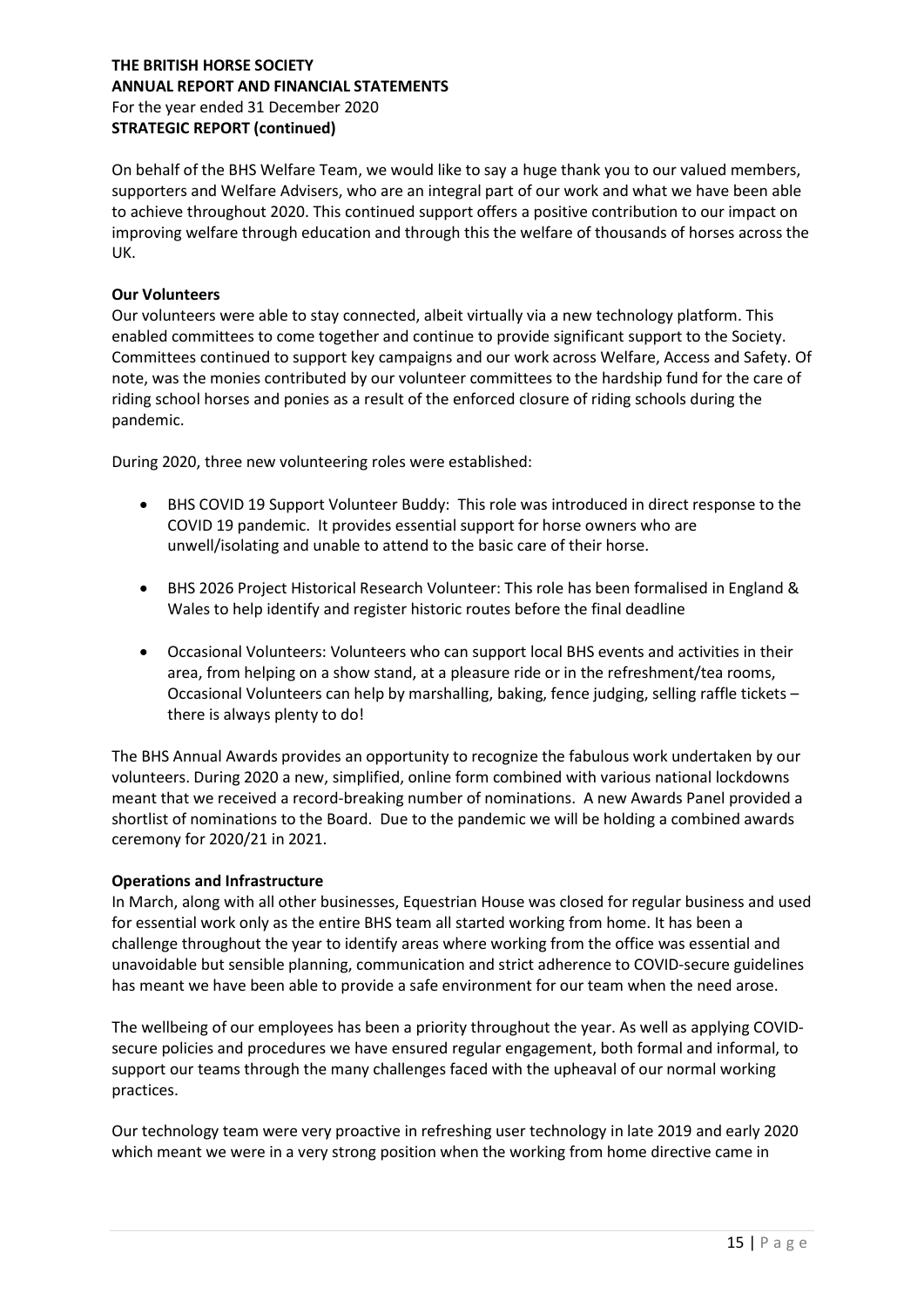March. The introduction of video conferencing facilities has meant operations could continue and has contributed a significant saving in the costs of travelling to and holding meetings, both internally and externally.

A digital transformation strategy and associated funding was approved by the Trustee Board in September 2020 with a focus on an 'outside-in' approach to making engagement via technology simpler and easier for members and stakeholders. A new membership joining experience has been launched online as part of this strategy with much more to follow in 2021.

We have continued to focus on delivering technology without significant cost increase during 2020 while ensuring cyber security is robust in a year that has seen an increased level of threat globally in this area.

#### Risk

In order to fulfil their responsibility to identify and manage the risks that the Society faces, the Trustees require a risk register to be maintained. The risks documented therein are reviewed by the Audit Committee and the Finance Committee as part of their programme of work.

The register is updated and revised at least six-monthly, and where appropriate, the trustees, a specific director, or group of directors is assigned to each risk. The register is made available for inspection to the Society's auditors. During 2020 the Trustees recognised the following principal risks:

- A significant decline in income due to either internal or external factors
- A major outbreak of an equine disease which may adversely affect members' ability or influence their choice to remain in membership
- Reductions in membership if membership services and benefits are not maintained, or their perceived value is diminished

#### Financial Report for the Year

The trustees are pleased to present a small deficit on unrestricted funds of £3,000, before the adjustment for the release of the property reserve which leads to our unrestricted undesignated reserves being at a level of £5,611,000 at the year end. This is a conscious move to ensure resilience against the uncertainty of the COVID 19 pandemic. This level of reserves complies with our overall reserves policy.

The expenditure on designated funds, of £940,000 represents planned investment in the Society's charitable objectives and infrastructure and is presented in detail in note 16 to the accounts. During the year BHS received revenue for specific purposes of £742,000 and made associated expenditure of £309,000 and these are accounted for within Restricted Funds and is presented in detail in note 15 to the accounts.

A significant drop in education and event-based revenues was largely compensated for by the growth in membership revenue, with total revenue reducing by 3% to £12,145,000 (2019: £12,582,000). Enforced inactivity in many areas saw a reduction in charitable expenditure of 12% to £11,289,000 (2019: £12,803,000).

Despite a severe drop in values in the period from February to April, investment holdings recovered to a level where unrealised losses only amounted to £24,000.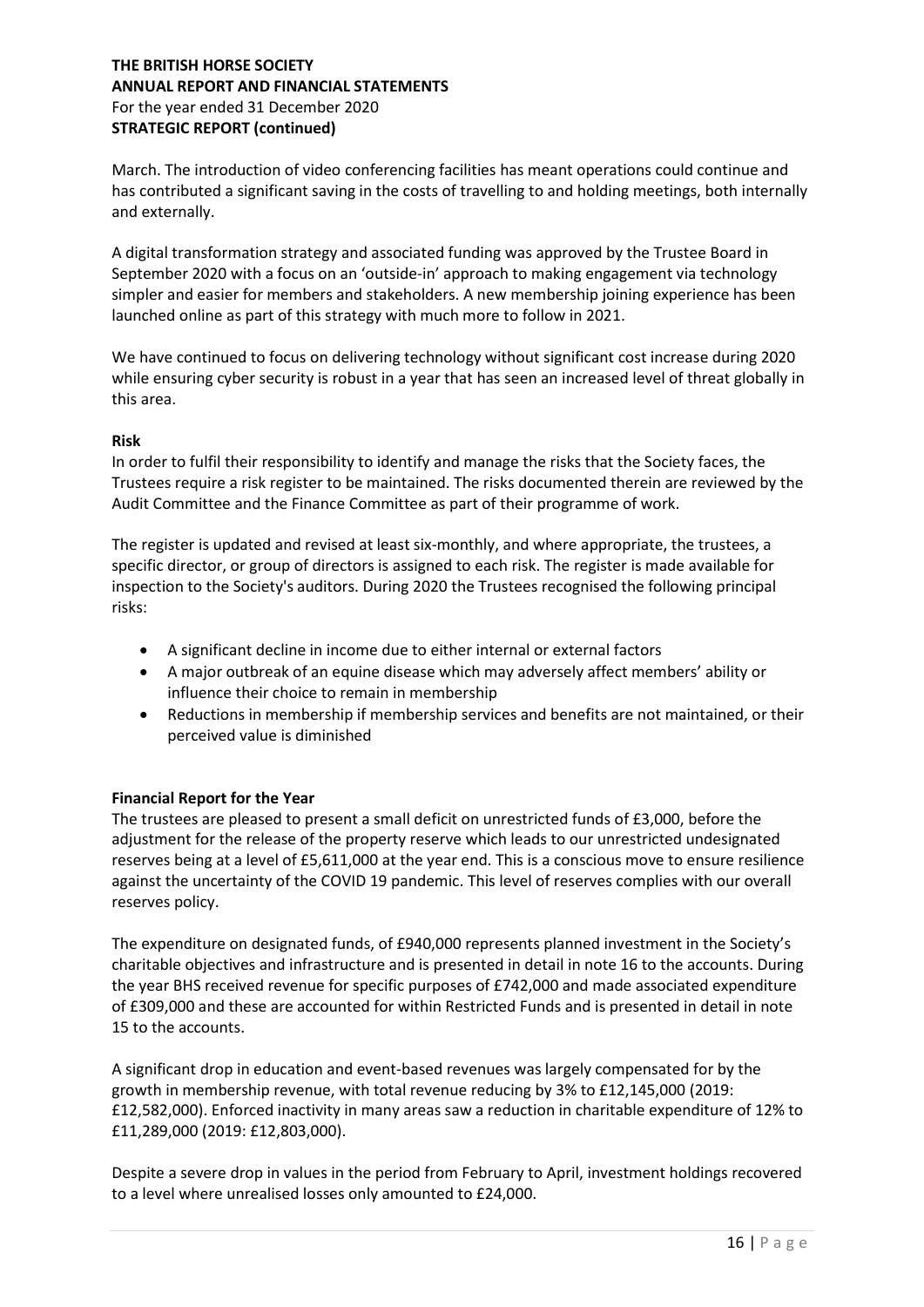Our continued aim is to maximise the impact of our charitable spend while gaining value for money and efficiencies on our overheads. Total expenditure, and an analysis thereof, is presented in note 7 to the accounts, and our staff costs and numbers are outlined in detail in note 8 to the accounts. We continue to project forward and forecast performance and cashflow to ensure resources are available for future plans.

The trustees, in this difficult year felt it important that the Society used its resources proactively to assist various stake holders – primarily Approved Riding Schools and Approved Professional Coaches given pressures on them due to COVID 19, as described above. These decisions were made with an expectation that reserves would fall but maintain consistent with the Society's reserve policy. However due primarily to the significant increase in membership (a net gain of 7,965 members - 7.35%) supported by a membership price increase and effective management of costs, reserves have been sustained and have been earmarked for several projects in 2021 and beyond.

#### Future Plans

During 2020 we learned to forecast and model every initiative and project using a number of scenarios, and were very often prepared to do so again, and again. We have learned to be flexible, proactive and yet responsive to changing circumstances. It appears 2021 will very much demand the same approach. While we have by no means abandoned our Strategic Plan 2019 – 2024, the immediacy and significance of the global pandemic has meant that we have had to flex and adjust within our guiding principles.

As an organisation we have learned so much throughout the crisis of 2020 and moving into 2021 we have realised the value of resilience and determination to support, advise and deliver quality services while managing the resources at our disposal. We wish to capture all the positive collaboration and collective goodwill that has driven us through recent months, and 2021 will see us launch our Ride By Your Side initiative as a tangible, beneficial way of working with all our members, stakeholders and friends.

The Trustees' Report, Strategic Report and the Financial Report were approved by the Board on:

 $3019$  Joye 2021

 Tim Lord Chairman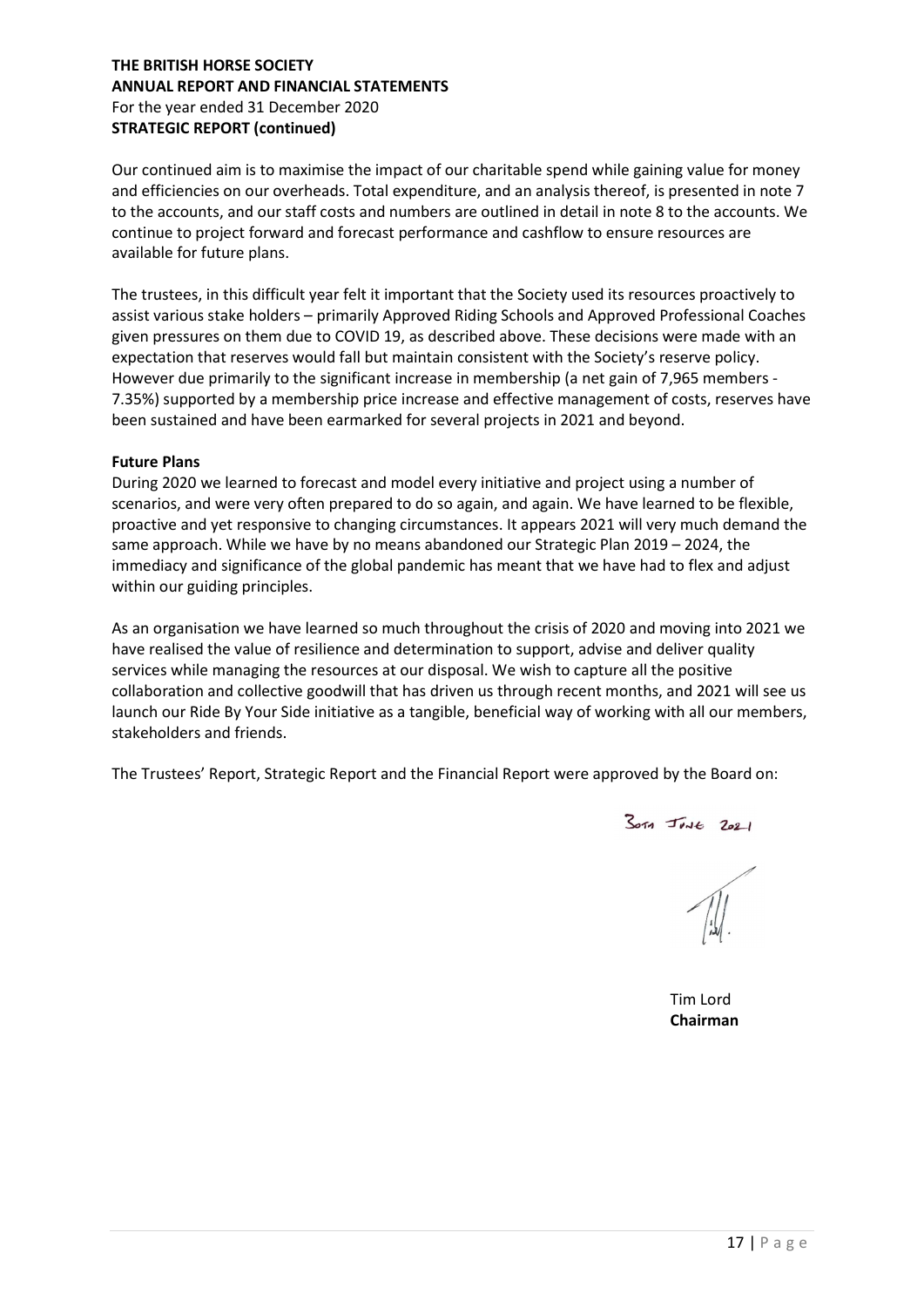## THE BRITISH HORSE SOCIETY ANNUAL REPORT AND FINANCIAL STATEMENTS For the year ended 31 December 2020

OFFICERS AND DIRECTORS

| <b>PATRON:</b>                                                                                                                                                                                                                                                                                                                                                                                                      | Her Majesty Queen Elizabeth II                                                                                                                                                                                                                                       |
|---------------------------------------------------------------------------------------------------------------------------------------------------------------------------------------------------------------------------------------------------------------------------------------------------------------------------------------------------------------------------------------------------------------------|----------------------------------------------------------------------------------------------------------------------------------------------------------------------------------------------------------------------------------------------------------------------|
| <b>VICE-PATRON:</b>                                                                                                                                                                                                                                                                                                                                                                                                 | Her Royal Highness the Princess Royal                                                                                                                                                                                                                                |
| <b>PRESIDENT:</b>                                                                                                                                                                                                                                                                                                                                                                                                   | <b>Martin Clunes OBE</b>                                                                                                                                                                                                                                             |
| <b>TRUSTEES:</b><br>Chairman:                                                                                                                                                                                                                                                                                                                                                                                       | Tim Lord                                                                                                                                                                                                                                                             |
| Vice-Chairman:                                                                                                                                                                                                                                                                                                                                                                                                      | Sally McCarthy                                                                                                                                                                                                                                                       |
| <b>Other Elected Trustees:</b>                                                                                                                                                                                                                                                                                                                                                                                      | Sarah Simpson<br>Fran Mason<br>Sandra Harris (elected July 2020)<br>Ken Law (re-elected July 2020)<br>Lesley Donaldson (elected July 2020, resigned January 2021)<br>Jane Domhill (term of office ended July 2020)<br>Diane Tranter (term of office ended July 2020) |
| Treasurer (co-opted):                                                                                                                                                                                                                                                                                                                                                                                               | Gaby Gläsener-Cipollone (resigned June 2020)                                                                                                                                                                                                                         |
| Other Co-opted Trustees:                                                                                                                                                                                                                                                                                                                                                                                            | Professor Tim Morris (co-opted July 2020)<br>Rt. Hon. Dame Caroline Spelman DBE PC<br>(co-opted July 2020)<br>Gillian Longhurst (co-opted March 2021)                                                                                                                |
| <b>SENIOR MANAGEMENT TEAM:</b><br><b>Chief Executive</b><br><b>Chief Operating Officer</b><br><b>Director of Access</b><br>Director of Business Development<br>Director of Education<br>Director of Finance<br>Director of Fundraising<br>Director of Marketing and<br>Communications<br>Director of Membership<br>Director of Participation<br>Director of Safety<br>Director of Technology<br>Director of Welfare | James Hick<br>Sarah Phillips<br>Mark Weston<br>Georgina Walters<br>Alex Copeland<br>Duncan Snook<br><b>Tracy Casstles</b><br>Sandra Ford<br>Emma Day<br>Laura Sanger (from January 2021)<br>Alan Hiscox<br><b>Paul Perkins</b><br>Gemma Stanford                     |
| <b>COMPANY SECRETARY:</b>                                                                                                                                                                                                                                                                                                                                                                                           | Duncan Snook                                                                                                                                                                                                                                                         |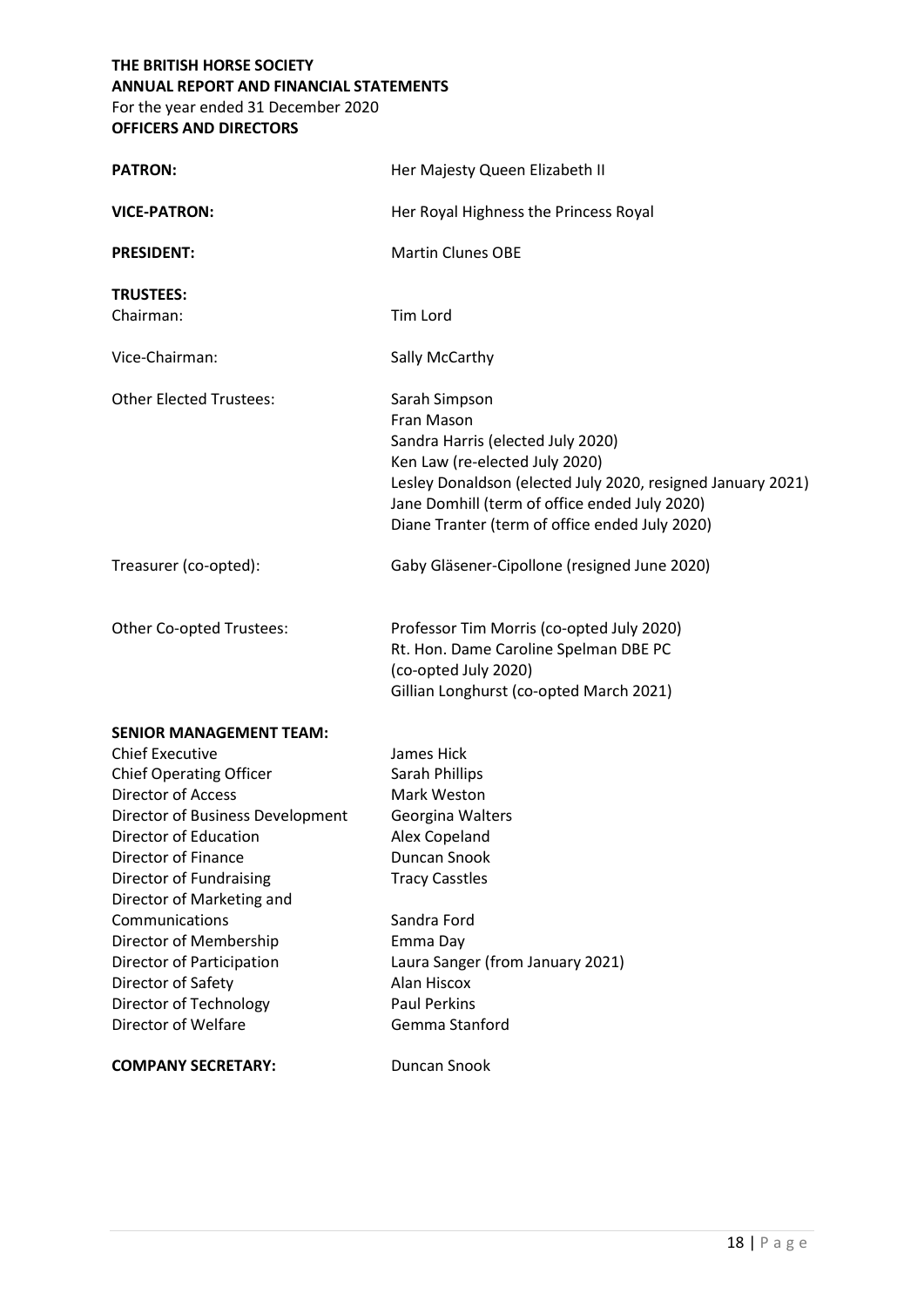## THE BRITISH HORSE SOCIETY ANNUAL REPORT AND FINANCIAL STATEMENTS For the year ended 31 December 2020 ADMINISTRATIVE DETAILS, ADVISERS AND COMPANY INFORMATION

#### Registered Office and Principal Address

The British Horse Society, Abbey Park, Stareton, Kenilworth, Warwickshire CV8 2XZ

#### Legal and Charitable Status

The Society was incorporated on 5th November 1947 as a company limited by guarantee and is governed by its Articles of Association. The company number is 444742. The Society's charity registration numbers are 210504 in England and Wales, and SCO38516 in Scotland.

#### Subsidiaries

The British Horse Society (Trading Company) Limited was incorporated on 11 September 1991 as a wholly owned subsidiary of the Society. The company's registration number is 2644832.

The British Horse Society Qualifications Limited (formerly Equestrian Qualifications GB Limited) was incorporated on 18 January 2006 as a wholly owned subsidiary of the Society. The company's registration number is 5679140.

The results of the two subsidiaries above have been consolidated within the accounts of the Society.

#### Auditors

RSM UK Audit LLP St Philips Point, Temple Row, Birmingham B2 5AF

#### Bankers

Lloyds Bank plc 125 Colmore Row, Birmingham B3 3SF

#### Legal Advisers

Bates Wells & Braithwaite LLP 10 Queen Street Place, London EC4R 1BE

#### Taxation Advisers

RSM UK Tax and Accounting Limited St Philips Point, Temple Row, Birmingham B2 5AF

#### Investment Managers

McInroy & Wood 53 Davies Street, London W1K 5JH

M & G Investments Laurence Pountney Hill, London EC4R 0HH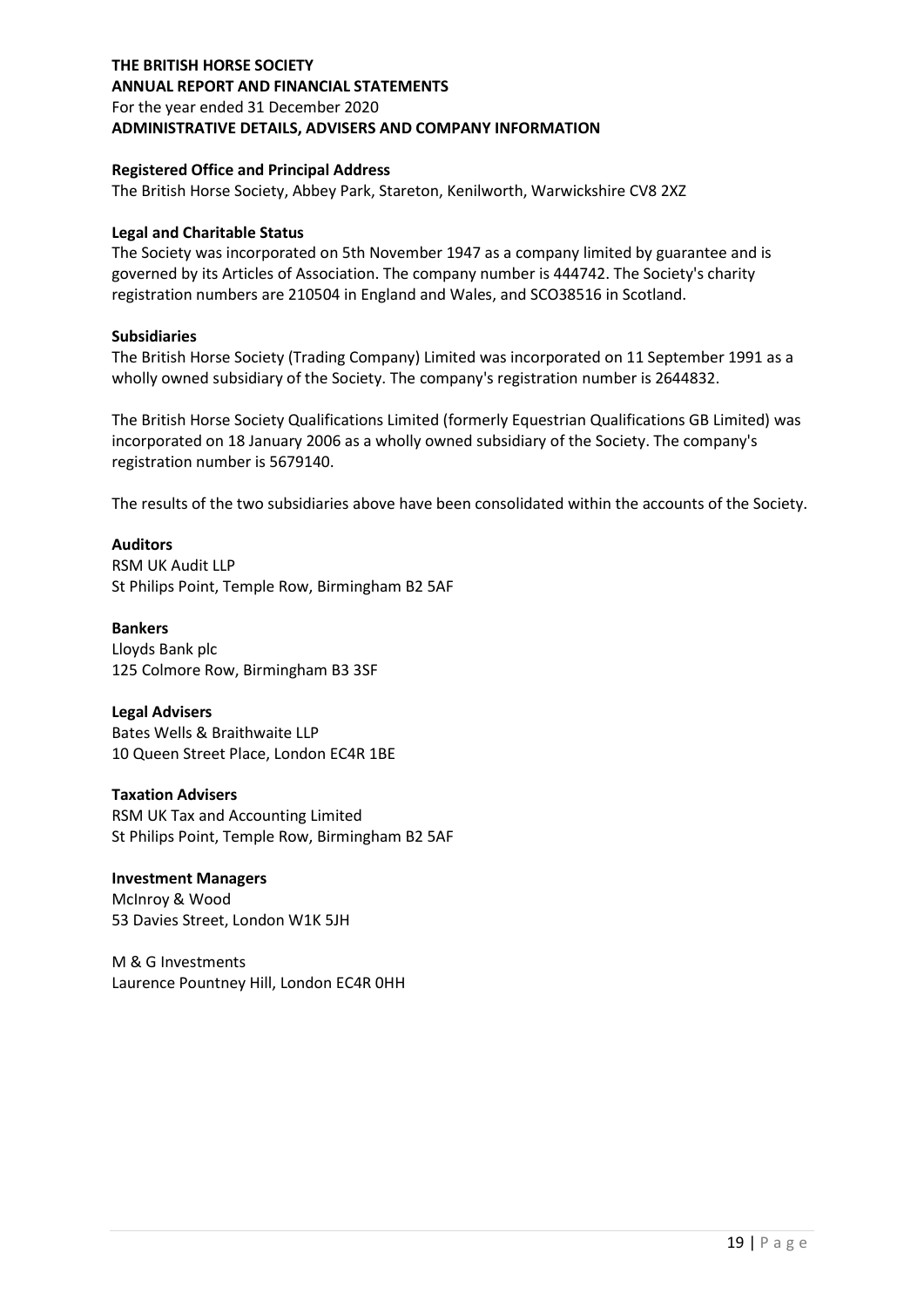## Opinion

We have audited the financial statements of The British Horse Society (the 'parent charitable company') and its subsidiaries (the 'group') for the year ended 31 December 2020 which comprise the Consolidated and Society Statements of Financial Activities, the Group and Society Balance Sheets, the Group and Society Statements of Cash Flows and notes to the financial statements, including significant accounting policies. The financial reporting framework that has been applied in their preparation is applicable law and United Kingdom Accounting Standards, including FRS 102 "The Financial Reporting Standard applicable in the UK and Republic of Ireland" (United Kingdom Generally Accepted Accounting Practice).

In our opinion the financial statements:

- give a true and fair view of the state of the group's and the parent charitable company's affairs as at 31 December 2020; and of the group's and the parent charitable company's incoming resources and application of resources, including their income and expenditure, for the year then ended;
- have been properly prepared in accordance with United Kingdom Generally Accepted Accounting Practice; and
- have been prepared in accordance with the Companies Act 2006, the Charities and Trustee Investment (Scotland) Act 2005 and regulations 6 and 8 of the Charities Accounts (Scotland) Regulations 2006 (as amended).

## Basis for opinion

We have been appointed auditor under section  $44(1)(c)$  of the Charities and Trustee Investment (Scotland) Act 2005 and under the Companies Act 2006 and report in accordance with regulations made under those Acts.

We conducted our audit in accordance with International Standards on Auditing (UK) (ISAs (UK)) and applicable law. Our responsibilities under those standards are further described in the Auditor's responsibilities for the audit of the financial statements section of our report. We are independent of the group and parent charitable company in accordance with the ethical requirements that are relevant to our audit of the financial statements in the UK, including the FRC's Ethical Standard and we have fulfilled our other ethical responsibilities in accordance with these requirements. We believe that the audit evidence we have obtained is sufficient and appropriate to provide a basis for our opinion.

#### Conclusions relating to going concern

In auditing the financial statements, we have concluded that the trustees' use of the going concern basis of accounting in the preparation of the financial statements is appropriate.

Based on the work we have performed, we have not identified any material uncertainties relating to events or conditions that, individually or collectively, may cast significant doubt on the group's or parent charitable company's ability to continue as a going concern for a period of at least twelve months from when the financial statements are authorised for issue.

Our responsibilities and the responsibilities of the trustees with respect to going concern are described in the relevant sections of this report.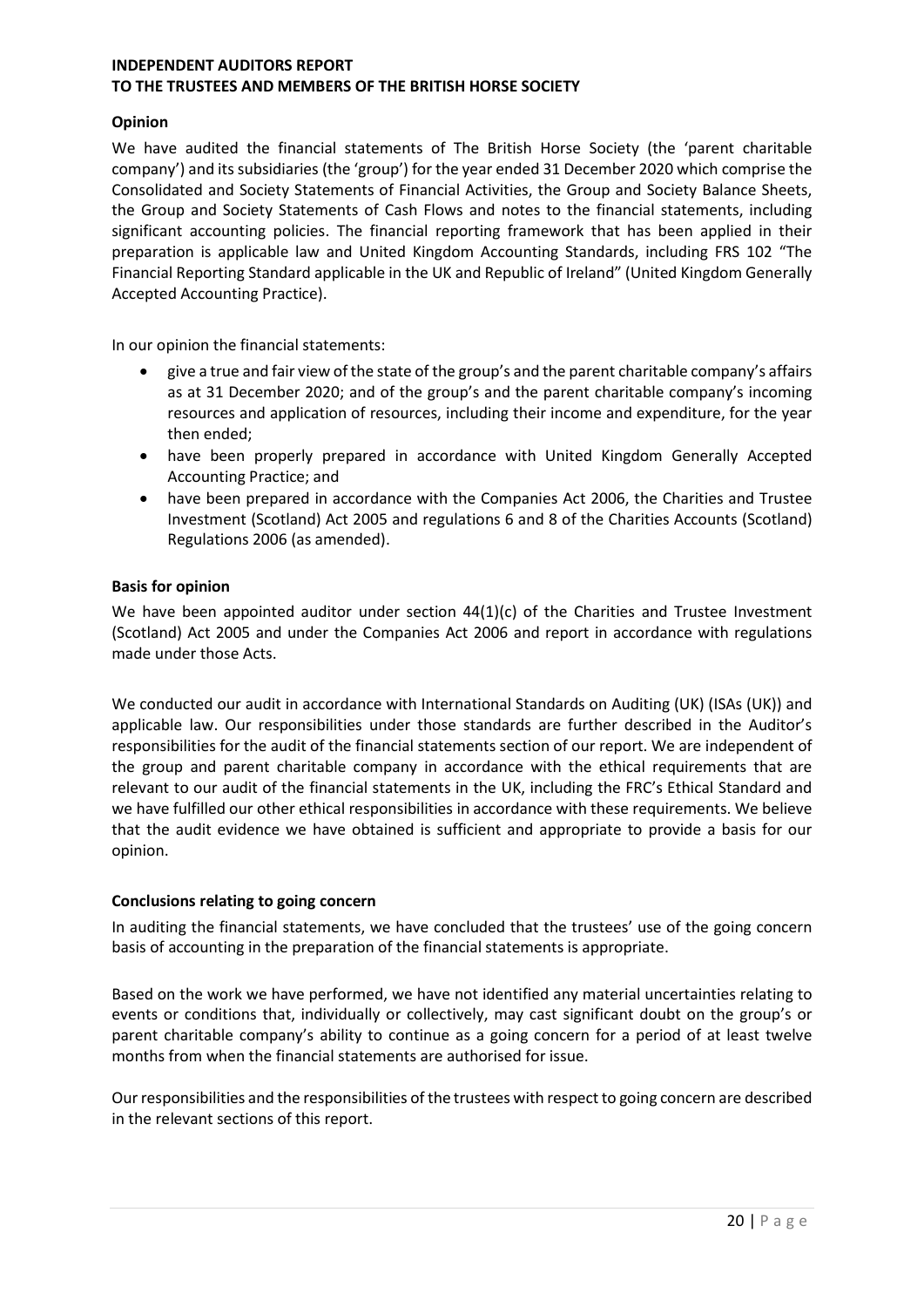#### Other information

The other information comprises the information included in the annual report other than the financial statements and our auditor's report thereon. The trustees are responsible for the other information contained within the annual report. Our opinion on the financial statements does not cover the other information and, except to the extent otherwise explicitly stated in our report, we do not express any form of assurance conclusion thereon.

Our responsibility is to read the other information and, in doing so, consider whether the other information is materially inconsistent with the financial statements or our knowledge obtained in the course of the audit or otherwise appears to be materially misstated. If we identify such material inconsistencies or apparent material misstatements, we are required to determine whether this gives rise to a material misstatement in the financial statements themselves. If, based on the work we have performed, we conclude that there is a material misstatement of this other information, we are required to report that fact. We have nothing to report in this regard.

## Opinions on other matters prescribed by the Companies Act 2006

In our opinion, based on the work undertaken in the course of the audit:

- the information given in the directors' report and the strategic report, prepared for the purposes of company law and included within the trustees' annual report, for the financial year for which the financial statements are prepared is consistent with the financial statements; and
- the directors' report and the strategic report, included within the trustees' annual report, have been prepared in accordance with applicable legal requirements.

## Matters on which we are required to report by exception

In the light of the knowledge and understanding of the group and the parent charitable company and their environment obtained in the course of the audit, we have not identified material misstatements in the directors' report or the strategic report, included within the trustees' annual report.

We have nothing to report in respect of the following matters where the Companies Act 2006 and the Charities Accounts (Scotland) Regulations 2006 (as amended) require us to report to you if, in our opinion:

- adequate and proper accounting records have not been kept by the parent charitable company, or returns adequate for our audit have not been received from branches not visited by us; or
- the parent charitable company financial statements are not in agreement with the accounting records and returns; or
- certain disclosures of trustees' remuneration specified by law are not made; or
- we have not received all the information and explanations we require for our audit.

## Responsibilities of trustees

As explained more fully in the statement of trustees' responsibilities set out on page 6 the trustees (who are also the directors of the charitable company for the purposes of company law) are responsible for the preparation of the financial statements and for being satisfied that they give a true and fair view and for such internal control as the trustees determine is necessary to enable the preparation of financial statements that are free from material misstatement, whether due to fraud or error.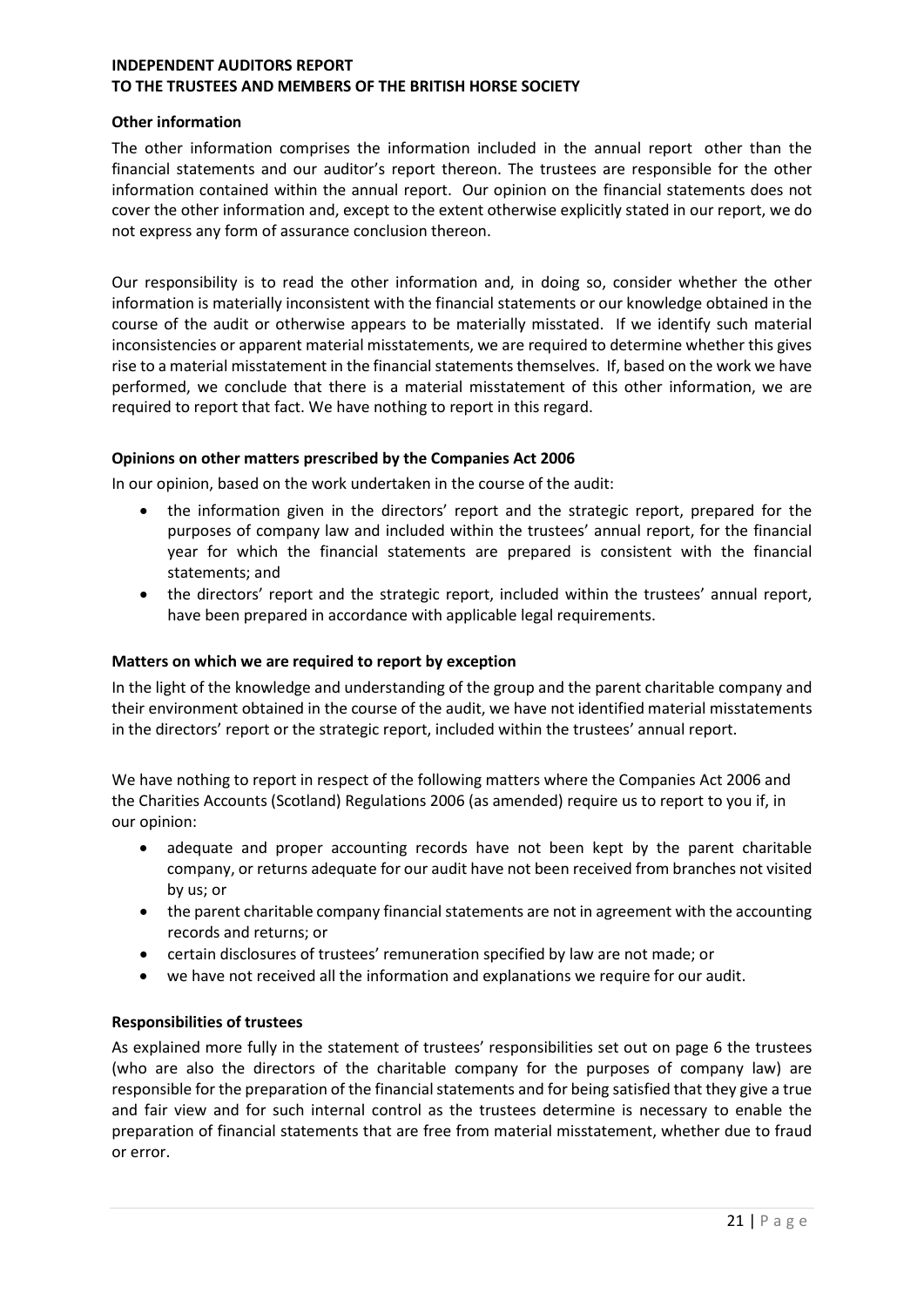In preparing the financial statements, the trustees are responsible for assessing the group's and parent charitable company's ability to continue as a going concern, disclosing, as applicable, matters related to going concern and using the going concern basis of accounting unless the trustees either intend to liquidate the group or parent charitable company or to cease operations, or have no realistic alternative but to do so.

## Auditor's responsibilities for the audit of the financial statements

Our objectives are to obtain reasonable assurance about whether the financial statements as a whole are free from material misstatement, whether due to fraud or error, and to issue an auditor's report that includes our opinion. Reasonable assurance is a high level of assurance, but is not a guarantee that an audit conducted in accordance with ISAs (UK) will always detect a material misstatement when it exists. Misstatements can arise from fraud or error and are considered material if, individually or in the aggregate, they could reasonably be expected to influence the economic decisions of users taken on the basis of these financial statements.

## The extent to which the audit was considered capable of detecting irregularities, including fraud

Irregularities are instances of non-compliance with laws and regulations. The objectives of our audit are to obtain sufficient appropriate audit evidence regarding compliance with laws and regulations that have a direct effect on the determination of material amounts and disclosures in the financial statements, to perform audit procedures to help identify instances of non-compliance with other laws and regulations that may have a material effect on the financial statements, and to respond appropriately to identified or suspected non-compliance with laws and regulations identified during the audit.

In relation to fraud, the objectives of our audit are to identify and assess the risk of material misstatement of the financial statements due to fraud, to obtain sufficient appropriate audit evidence regarding the assessed risks of material misstatement due to fraud through designing and implementing appropriate responses and to respond appropriately to fraud or suspected fraud identified during the audit.

However, it is the primary responsibility of management, with the oversight of those charged with governance, to ensure that the entity's operations are conducted in accordance with the provisions of laws and regulations and for the prevention and detection of fraud.

In identifying and assessing risks of material misstatement in respect of irregularities, including fraud, the group audit engagement team:

- obtained an understanding of the nature of the sector, including the legal and regulatory framework that the group and parent charitable company operate in and how the group and parent charitable company are complying with the legal and regulatory framework;
- inquired of management, and those charged with governance, about their own identification and assessment of the risks of irregularities, including any known actual, suspected or alleged instances of fraud;
- discussed matters about non-compliance with laws and regulations and how fraud might occur including assessment of how and where the financial statements may be susceptible to fraud.

As a result of these procedures we consider the most significant laws and regulations that have a direct impact on the financial statements are FRS 102, Charities SORP (FRS 102), Companies Act 2006,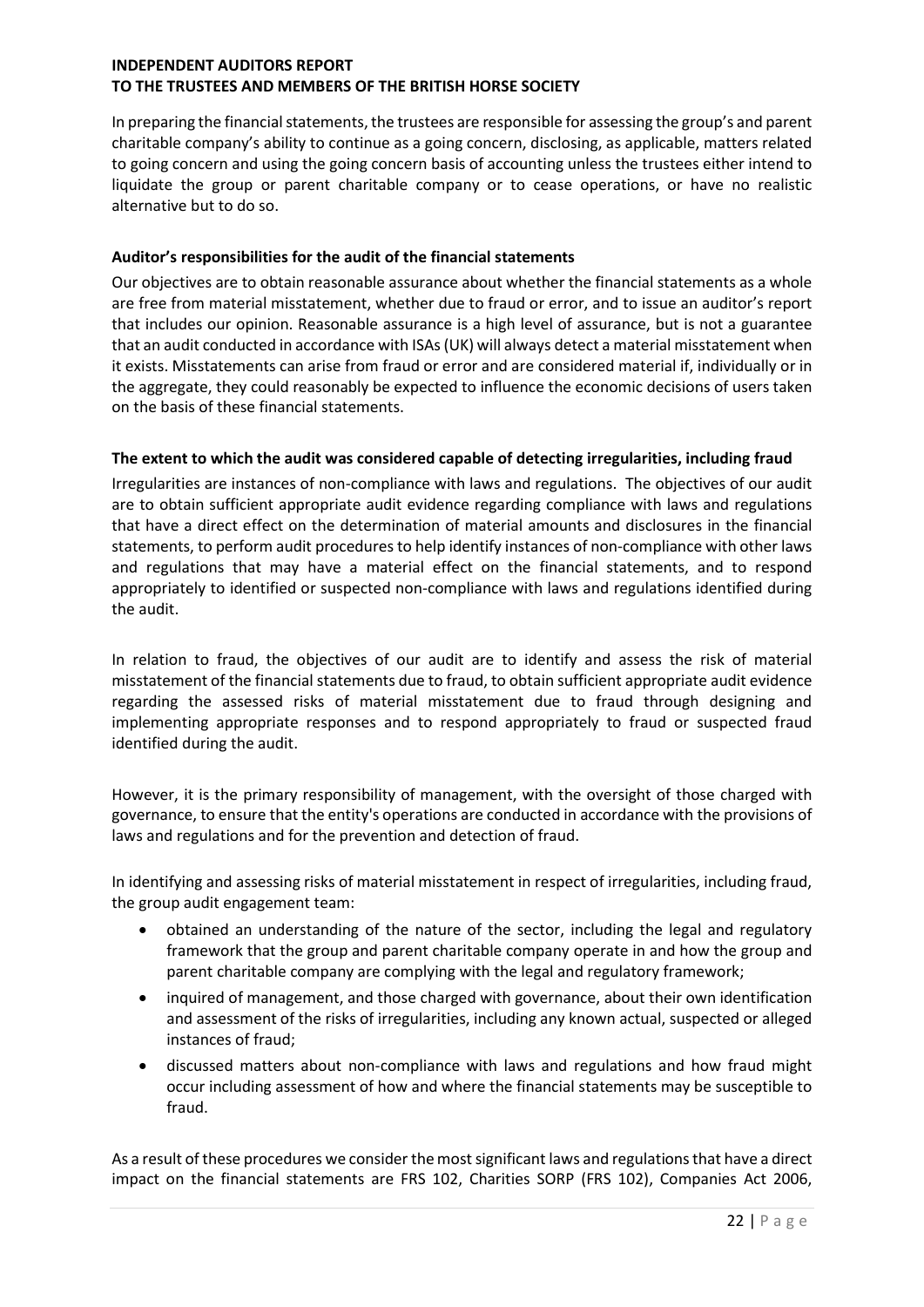Charities Act 2011, Charities and Trustee Investment (Scotland) Act 2005, the parent charitable company's governing document and tax legislation. We performed audit procedures to detect noncompliances which may have a material impact on the financial statements which included reviewing the financial statements including the Trustees' Report, remaining alert to new or unusual transactions which may not be in accordance with the governing documents, inspecting correspondence with local tax authorities and evaluating advice received from internal/external advisors.

The most significant laws and regulations that have an indirect impact on the financial statements are those in relation to General Data Protection Regulation (GDPR). We performed audit procedures to inquire of management and those charged with governance whether the group/parent charity is in compliance with these law and regulations and read minutes of trustee meetings.

The group audit engagement team identified the risk of management override of controls as the area where the financial statements were most susceptible to material misstatement due to fraud. Audit procedures performed included but were not limited to testing manual journal entries and other adjustments, evaluating the business rationale in relation to significant, unusual transactions and transactions entered into outside the normal course of business and challenging judgments and estimates.

A further description of our responsibilities for the audit of the financial statements is located on the Financial Reporting Council's website at http://www.frc.org.uk/auditorsresponsibilities. This description forms part of our auditor's report.

## Use of our report

This report is made exclusively to the members, as a body, in accordance with Chapter 3 of Part 16 of the Companies Act 2006, and to the charitable company's trustees, as a body, in accordance with section 44(1)(c) of the Charities and Trustee Investment (Scotland) Act 2005 and regulation 10 of the Charities Accounts (Scotland) Regulations 2006 (as amended). Our audit work has been undertaken so that we might state to the members and the charitable company's trustees those matters we are required to state to them in an auditor's report and for no other purpose. To the fullest extent permitted by law, we do not accept or assume responsibility to anyone other than the charitable company, its members as a body, and its trustees as a body, for our audit work, for this report, or for the opinions we have formed.

Roy J Lolt and

PAUL OXTOBY (Senior Statutory Auditor) For and on behalf of RSM UK AUDIT LLP, Statutory Auditor Chartered Accountants St Philips Point Temple Row Birmingham B2 5AF Date 5 August 2021

RSM UK AUDIT LLP is eligible to act as an auditor in terms of section 1212 of the Companies Act 2006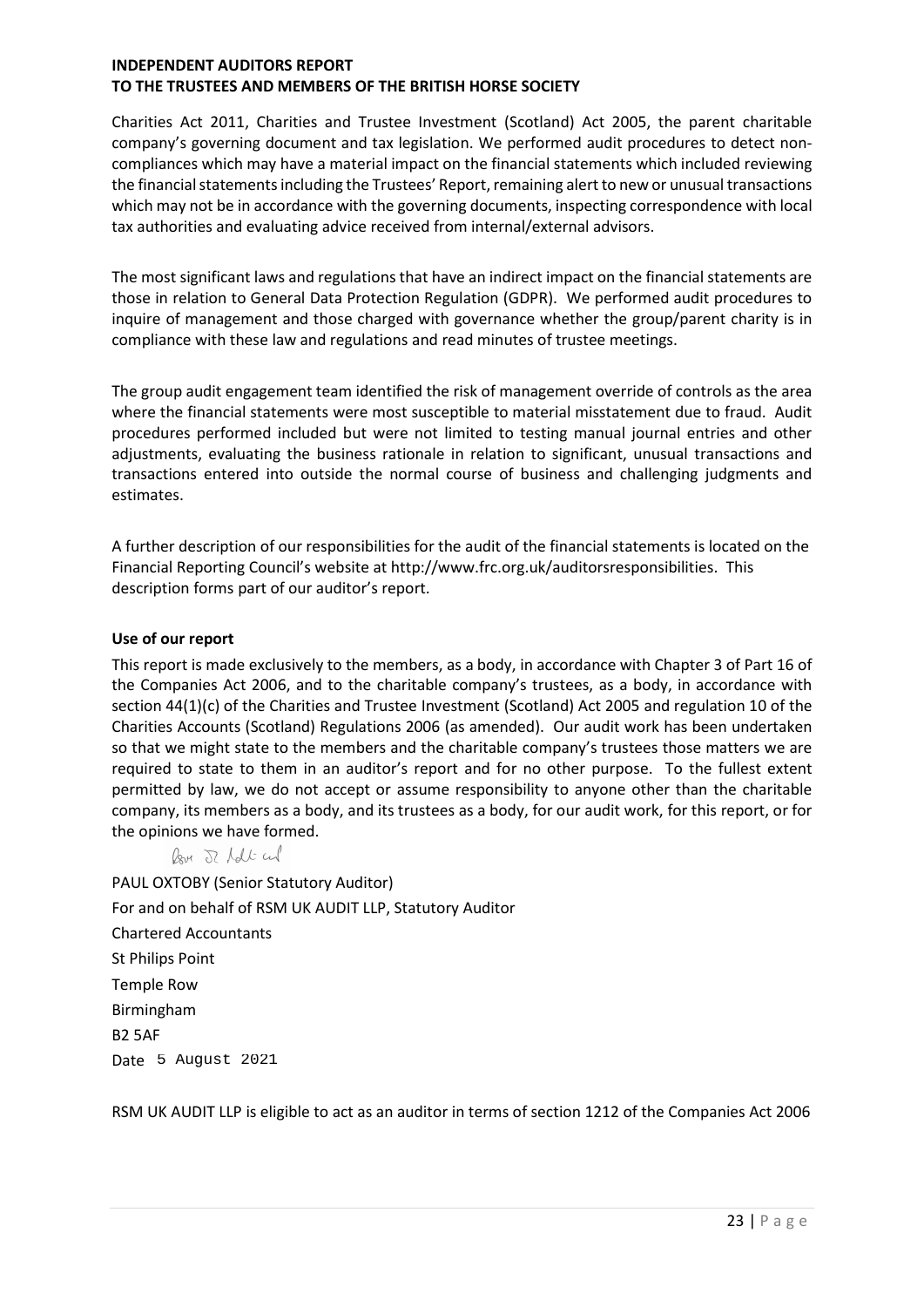## THE BRITISH HORSE SOCIETY CONSOLIDATED STATEMENT OF FINANCIAL ACTIVITIES (incorporating income and expenditure account) For the year ended 31 December 2020

| (incorporating income and expenditure account)<br>For the year ended 31 December 2020 |                  |                             |                          |                                    |                                    |                          |
|---------------------------------------------------------------------------------------|------------------|-----------------------------|--------------------------|------------------------------------|------------------------------------|--------------------------|
|                                                                                       |                  |                             |                          |                                    |                                    |                          |
|                                                                                       |                  |                             |                          |                                    | 2020                               | 2019                     |
|                                                                                       |                  | <b>Unrestricted</b><br>£000 | Designated<br>£000       | Restricted<br>£000                 | <b>Total</b><br>£000               | <b>Total</b><br>£000     |
|                                                                                       |                  |                             |                          |                                    |                                    |                          |
| Income and endowments from:<br>Donations, legacies and grants                         | $\overline{2}$   | 216                         |                          | 731                                | 947                                | 501                      |
|                                                                                       |                  |                             |                          |                                    |                                    |                          |
| Charitable activities:<br>Membership subscriptions                                    | 3                | 9,520                       |                          | $\overline{\phantom{a}}$           | 9,520                              | 8,764                    |
| Job Retention Scheme Grants                                                           |                  | 275                         |                          | $\overline{\phantom{a}}$           | 275                                | $\overline{\phantom{a}}$ |
| Examinations and other fees                                                           |                  | 419                         | ۰                        | $\overline{\phantom{a}}$           | 419                                | 1,555                    |
| Events                                                                                |                  | 274                         |                          | 5                                  | 279                                | 909                      |
| Other trading activities:                                                             |                  |                             |                          |                                    |                                    |                          |
| Trading income                                                                        |                  | 149                         |                          |                                    | 149                                | 163                      |
| Advertising                                                                           |                  | 299                         |                          | $\overline{\phantom{a}}$           | 299                                | 391                      |
| Commission received<br>Challenge Rides                                                |                  | $\overline{7}$<br>$\sim$    | $\overline{\phantom{a}}$ | $\blacksquare$<br>$\boldsymbol{6}$ | $\overline{7}$<br>$\boldsymbol{6}$ | 8<br>$21\,$              |
| Other income                                                                          | 4                | 237                         |                          |                                    | 237                                | 252                      |
|                                                                                       |                  |                             |                          |                                    |                                    |                          |
| Investment income                                                                     | 5                | $\boldsymbol{6}$            | $\blacksquare$           | $\overline{\phantom{a}}$           | $\boldsymbol{6}$                   | 18                       |
| <b>Total income</b>                                                                   |                  | 11,402                      | $\overline{\phantom{a}}$ | 742                                | 12,144                             | 12,582                   |
| <b>Expenditure on</b>                                                                 |                  |                             |                          |                                    |                                    |                          |
| Raising funds                                                                         | $\boldsymbol{7}$ | 613                         | $\blacksquare$           | 17                                 | 630                                | 796                      |
| Charitable activities                                                                 | $\overline{7}$   | 10,057                      | 940                      | 292                                | 11,289                             | 12,803                   |
| <b>Total expenditure</b>                                                              |                  | 10,670                      | 940                      | 309                                | 11,919                             | 13,599                   |
|                                                                                       |                  |                             |                          |                                    |                                    |                          |
| Net income/(expenditure)                                                              |                  | 732                         | (940)                    | 433                                | 225                                | (1,017)                  |
| Net (loss)/gain on investments                                                        |                  | (24)                        | $\overline{a}$           |                                    | (24)                               | 424                      |
|                                                                                       |                  | 708                         | (940)                    | 433                                | 201                                | (593)                    |
| Transfers between reserves                                                            | 15,16            | (711)                       | 818                      | (107)                              |                                    | $\overline{\phantom{a}}$ |
|                                                                                       |                  | (3)                         | (122)                    | 326                                | ${\bf 201}$                        | (593)                    |
| Property reserve transfer                                                             | $16\,$           | 3,092                       | (3,092)                  | $\overline{\phantom{a}}$           |                                    | $\overline{a}$           |
| Net movement in funds                                                                 |                  | 3,089                       | (3,214)                  | 326                                | 201                                | (593)                    |
| Fund balances brought forward                                                         |                  | 2,521                       | 3,966                    | 653                                | 7,140                              | 7,735                    |
| Fund balances carried forward                                                         |                  | 5,610                       | 752                      | 979                                | 7,341                              | 7,142                    |
|                                                                                       |                  |                             |                          |                                    |                                    |                          |

A separate statement of income and expenditure has not been prepared on the basis that there is no significant difference from the group statement of financial activities.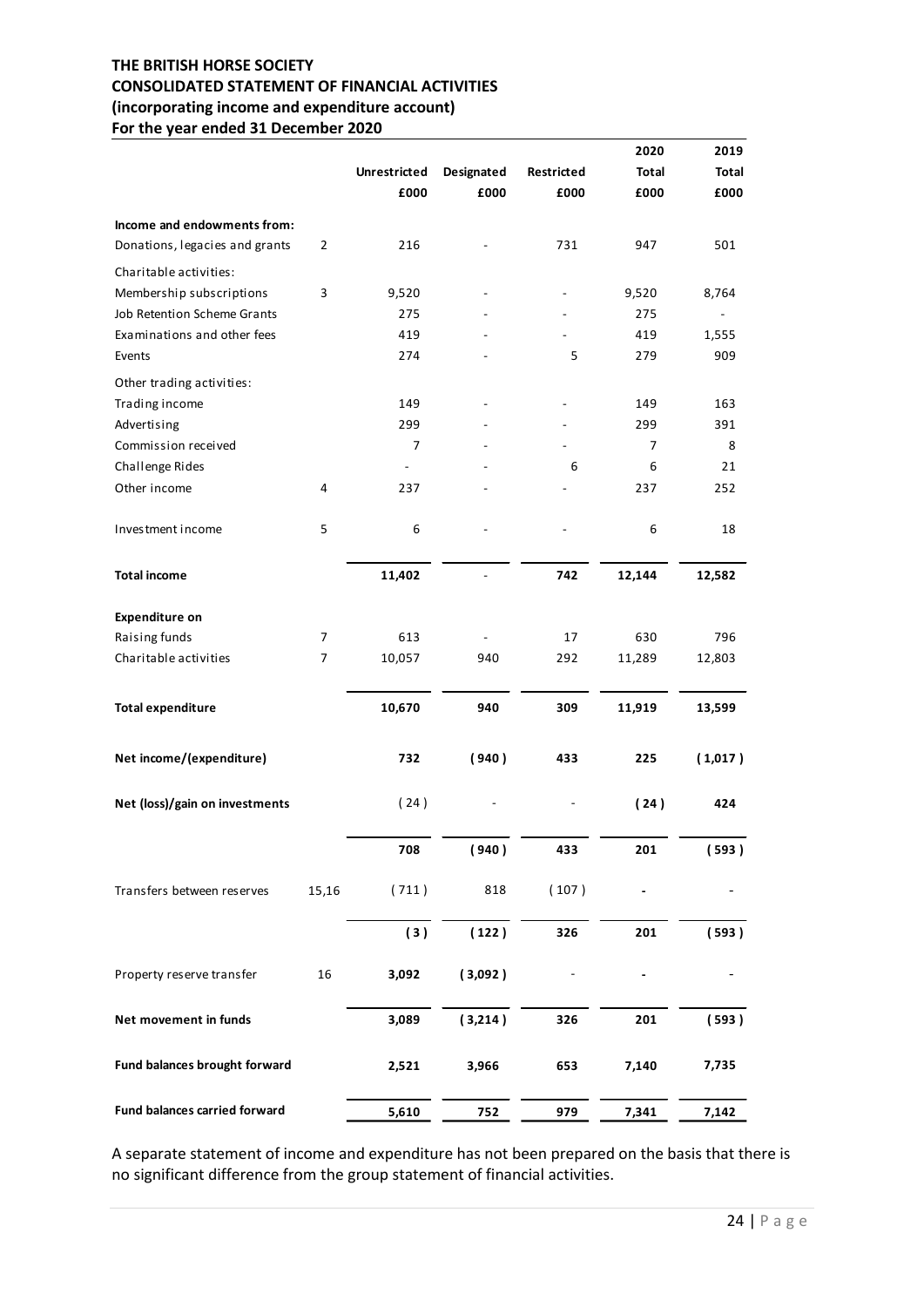## THE BRITISH HORSE SOCIETY SOCIETY STATEMENT OF FINANCIAL ACTIVITIES (incorporating income and expenditure account) For the year ended 31 December 2020

| SOCIETY STATEMENT OF FINANCIAL ACTIVITIES<br>(incorporating income and expenditure account) |                  |                          |                          |                          |                          |                          |
|---------------------------------------------------------------------------------------------|------------------|--------------------------|--------------------------|--------------------------|--------------------------|--------------------------|
|                                                                                             |                  |                          |                          |                          |                          |                          |
| For the year ended 31 December 2020                                                         |                  |                          |                          |                          | 2020                     | 2019                     |
|                                                                                             |                  | <b>Unrestricted</b>      | Designated               | Restricted               | <b>Total</b>             | Total                    |
|                                                                                             |                  | £000                     | £000                     | £000                     | £000                     | £000                     |
|                                                                                             |                  |                          |                          |                          |                          |                          |
| Income and endowments from:<br>Donations, legacies and grants                               | $\overline{2}$   | 217                      |                          | 731                      | 948                      | 501                      |
| Charitable activities:                                                                      |                  |                          |                          |                          |                          |                          |
| Membership subscriptions                                                                    | 3                | 9,520                    |                          |                          | 9,520                    | 8,764                    |
| Job Retention Scheme Grants                                                                 |                  | 275                      |                          | $\overline{\phantom{a}}$ | 275                      | $\overline{\phantom{a}}$ |
| Examinations and other fees                                                                 |                  | 420                      |                          | $\overline{\phantom{a}}$ | 420                      | 1,555                    |
| Events                                                                                      |                  | 274                      |                          | 5                        | 279                      | 908                      |
| Other trading activities:                                                                   |                  |                          |                          |                          |                          |                          |
| Trading income<br>Advertising                                                               |                  | 59<br>$\overline{a}$     |                          |                          | 59<br>$\sim$             | 60<br>$\overline{2}$     |
| Commission received                                                                         |                  | $\overline{7}$           |                          |                          | $\overline{7}$           | 8                        |
| Challenge Rides                                                                             |                  | $\overline{\phantom{a}}$ |                          | 6                        | $\boldsymbol{6}$         | 21                       |
| Other income                                                                                | 4                | 253                      |                          |                          | 253                      | 273                      |
| Investment income                                                                           | 5                | $\boldsymbol{6}$         | $\overline{\phantom{0}}$ | $\sim$                   | $\boldsymbol{6}$         | 18                       |
| <b>Total income</b>                                                                         |                  | 11,031                   | $\overline{\phantom{a}}$ | 742                      | 11,773                   | 12,110                   |
| <b>Expenditure on</b>                                                                       |                  |                          |                          |                          |                          |                          |
| Raising funds                                                                               | $\boldsymbol{7}$ | 272                      | $\blacksquare$           | 17                       | 289                      | 327                      |
| Charitable activities                                                                       | $\overline{7}$   | 9,996                    | 940                      | 292                      | 11,228                   | 12,746                   |
| <b>Total expenditure</b>                                                                    |                  | 10,268                   | 940                      | 309                      | 11,517                   | 13,073                   |
| Net income/(expenditure)                                                                    |                  | 763                      | (940)                    | 433                      | 256                      | (963)                    |
| Net (loss)/gain on investments                                                              |                  | (24)                     | $\overline{\phantom{a}}$ | $\overline{\phantom{a}}$ | (24)                     | 424                      |
|                                                                                             |                  | 739                      | (940)                    | 433                      | 232                      | (539)                    |
| Transfers between reserves                                                                  | 15,16            | (711)                    | 818                      | (107)                    | $\overline{\phantom{a}}$ |                          |
|                                                                                             |                  | 28                       | (122)                    | 326                      | 232                      | (539)                    |
| Property reserve transfer                                                                   | 16               | 3,092                    | (3,092)                  | $\overline{\phantom{a}}$ |                          | $\overline{\phantom{a}}$ |
| Net movement in funds                                                                       |                  | 3,120                    | (3,214)                  | 326                      | 232                      | (539)                    |
| Fund balances brought forward                                                               |                  | 2,611                    | 3,966                    | 653                      | 7,230                    | 7,769                    |
| Fund balances carried forward                                                               |                  | 5,731                    | $752$                    | 979                      | 7,462                    | 7,230                    |
|                                                                                             |                  |                          |                          |                          |                          |                          |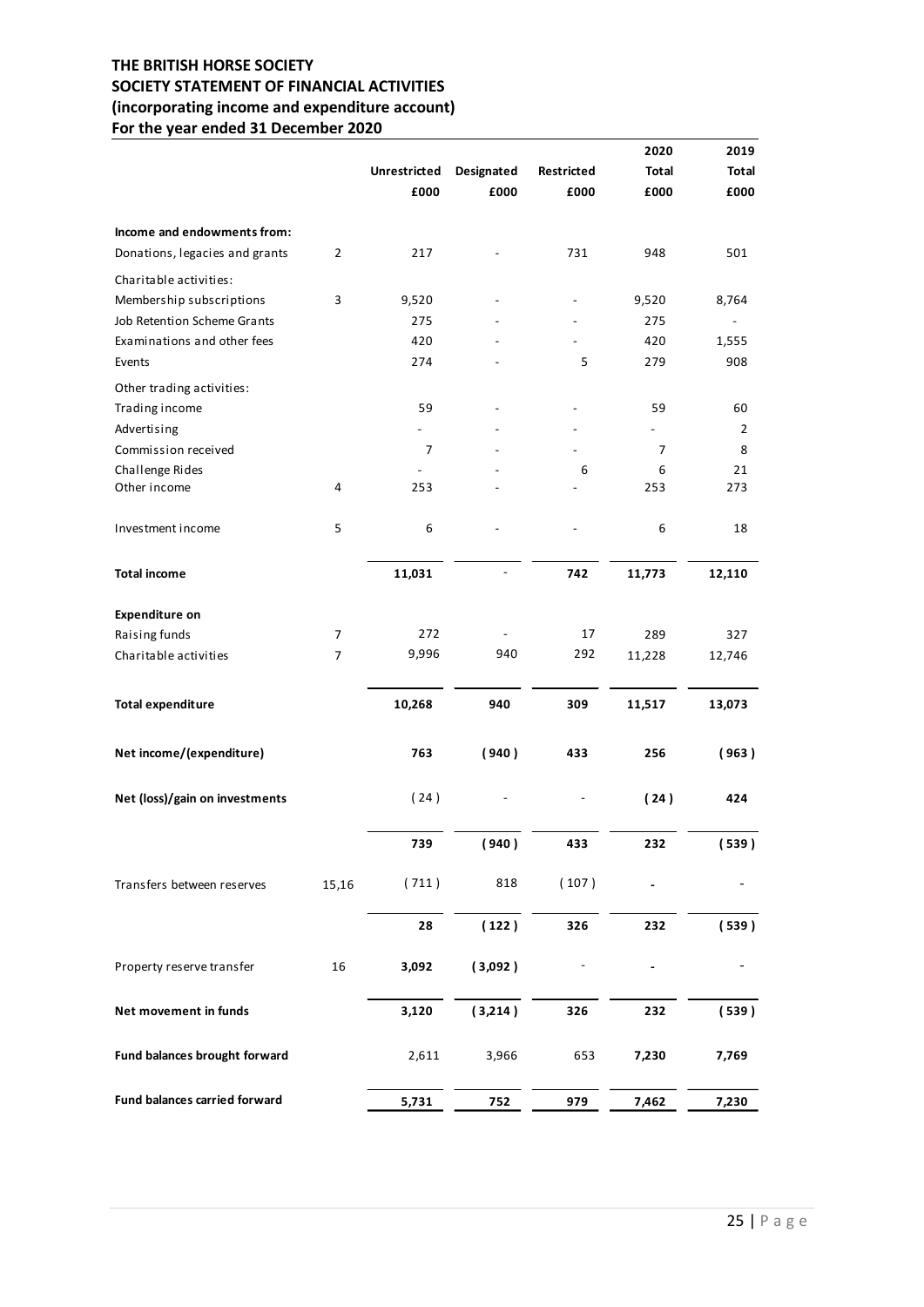## THE BRITISH HORSE SOCIETY BALANCE SHEETS Company Registration Number: 00444742 At 31 December 2020

| THE BRITISH HORSE SOCIETY                      |              |              |                |                          |                |
|------------------------------------------------|--------------|--------------|----------------|--------------------------|----------------|
|                                                |              |              |                |                          |                |
| <b>BALANCE SHEETS</b>                          |              |              |                |                          |                |
| <b>Company Registration Number: 00444742</b>   |              |              |                |                          |                |
| At 31 December 2020                            |              |              |                |                          |                |
|                                                |              | Group        |                | Society                  |                |
|                                                | <b>Notes</b> | 2020         | 2019           | 2020                     | 2019           |
|                                                |              | £000         | £000           | £000                     | £000           |
|                                                |              |              |                |                          |                |
| <b>FIXED ASSETS</b><br>Intangible fixed assets | 9            | 374          | 533            | 374                      | 533            |
| Tangible fixed assets                          | 10           | 3,127        | 3,413          | 3,127                    | 3,413          |
| Investments                                    | 11           | 2,876        | 2,900          | 2,881                    | 2,905          |
|                                                |              |              |                |                          |                |
|                                                |              | 6,377        | 6,846          | 6,382                    | 6,851          |
| <b>CURRENT ASSETS</b>                          |              |              |                |                          |                |
| Stock                                          |              | 106          | 124            |                          |                |
| Debtors<br>Term deposits                       | 12           | 962<br>1,500 | 1,368<br>1,636 | 1,129<br>1,500           | 1,518<br>1,636 |
| Cash at bank and in hand                       |              | 1,992        | 1,051          | 1,967                    | 1,037          |
|                                                |              | 4,560        | 4,179          | 4,596                    | 4,191          |
|                                                |              |              |                |                          |                |
| <b>CURRENT LIABILITIES</b>                     |              |              |                |                          |                |
| Creditors due within one year                  | 13           | 3,325        | 3,638          | 3,245                    | 3,567          |
| <b>NET CURRENT ASSETS</b>                      |              | 1,235        | 541            | 1,351                    | 624            |
|                                                |              |              |                |                          |                |
| Creditors due after more than one year         | 13           | 271          | 245            | 271                      | 245            |
|                                                |              |              |                |                          |                |
|                                                |              | 7,341        | 7,142          | 7,462                    | 7,230          |
|                                                |              |              |                |                          |                |
|                                                |              |              |                |                          |                |
| <b>REPRESENTED BY</b>                          |              |              |                |                          |                |
| Restricted funds                               | 15           | 979          | 653            | 979                      | 653            |
| Designated funds                               | 16           | 752          | 3,966          | 752                      | 3,966          |
| Other charitable funds                         | 17           | 5,725        | 2,611          | 5,731                    | 2,611          |
| Non-charitable trading funds                   | 17           | (115)        | (88)           | $\overline{\phantom{a}}$ | $\overline{a}$ |
|                                                |              |              |                |                          |                |
|                                                |              | 7,341        | 7,142          | 7,462                    | 7,230          |

The financial statements were approved and authorised for issue by the Board on  $\frac{3}{2}$ and signed on its behalf by:

Tim Lord Chairman Director

Sagey Meat

Sally McCarthy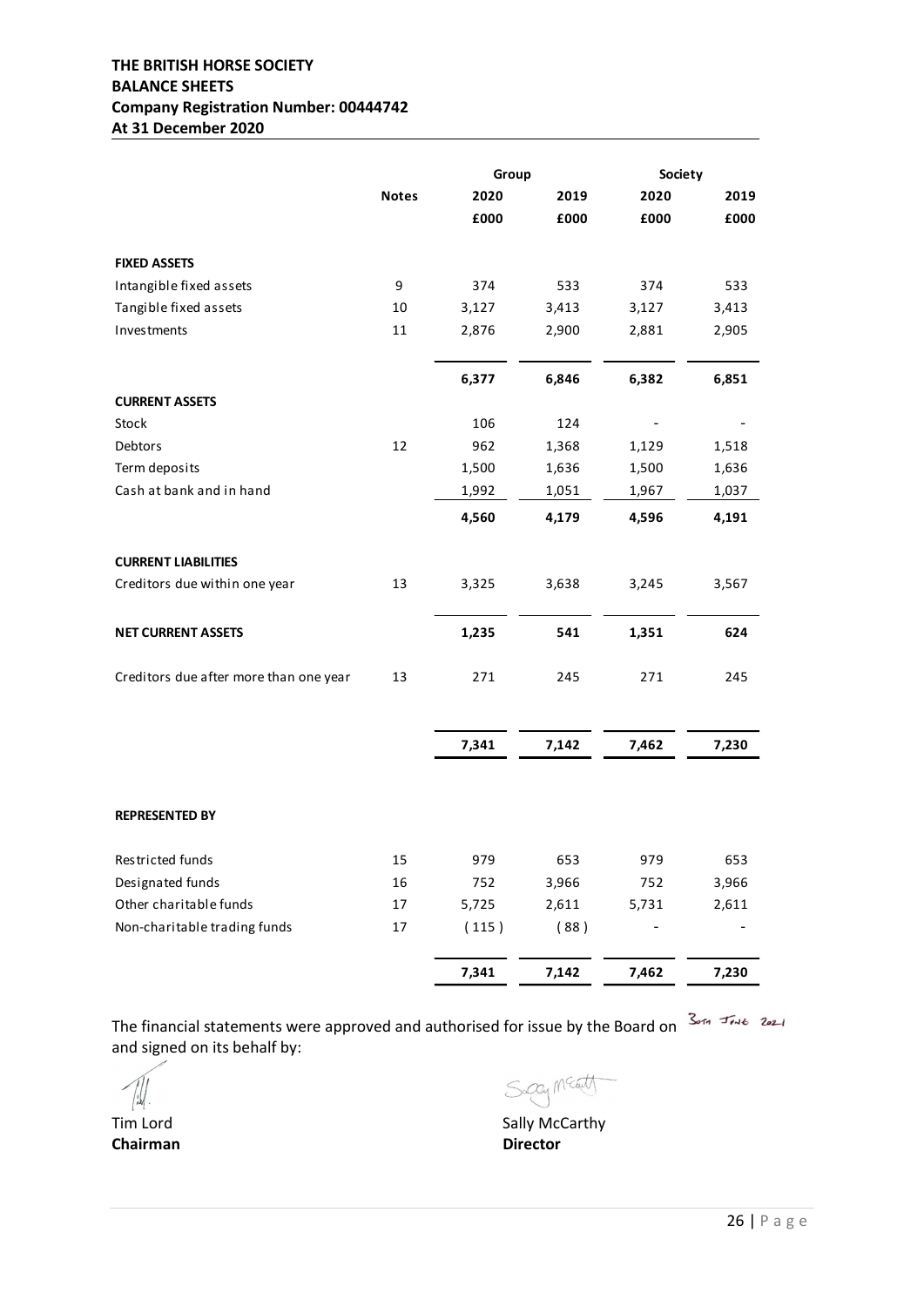## THE BRITISH HORSE SOCIETY CONSOLIDATED STATEMENT OF CASH FLOWS For the year ended 31 December 2020

| THE BRITISH HORSE SOCIETY<br><b>CONSOLIDATED STATEMENT OF CASH FLOWS</b><br>For the year ended 31 December 2020 |                |                   |                |
|-----------------------------------------------------------------------------------------------------------------|----------------|-------------------|----------------|
|                                                                                                                 |                |                   |                |
|                                                                                                                 |                |                   |                |
|                                                                                                                 |                |                   |                |
|                                                                                                                 |                |                   |                |
|                                                                                                                 | 2020<br>£000   |                   | 2019<br>£000   |
|                                                                                                                 |                |                   |                |
| Cash flows from operating activities:                                                                           |                |                   |                |
| Net cash provided by/(used in) operating activities                                                             | 848            |                   | 394)           |
|                                                                                                                 |                |                   |                |
| Cash flows from investing activities:<br>Interest from investments                                              |                |                   |                |
| Purchase of intangible fixed assets                                                                             | 6<br>(49)      |                   | 18<br>33       |
| Purchase of tangible fixed assets                                                                               |                |                   | (48)           |
| Disposal of tangible fixed assets                                                                               |                |                   | 4              |
| Purchase of investments                                                                                         | (17)           |                   | ( 16 )         |
| Disposal of investments                                                                                         | 17             |                   | 17             |
| Net cash (used in)/provided by investing activities                                                             | (43)           |                   | 8              |
| Change in cash and cash equivalents in the year                                                                 | 805            |                   | (386)          |
| Cash and cash equivalents at the beginning of the year                                                          | 2,687          |                   | 3,073          |
|                                                                                                                 |                |                   |                |
| Cash and cash equivalents at the end of the year                                                                | 3,492          |                   | 2,687          |
| Reconciliation of net income to net cash flow from                                                              |                |                   |                |
| operating activities:                                                                                           |                |                   |                |
| Net income/(expenditure) for the year                                                                           | 202            |                   | (593)          |
| Depreciation and amortisation                                                                                   | 494            |                   | 576            |
| Investment income                                                                                               | (6)            |                   | (18)           |
| Investment losses/(gains)                                                                                       | 24             |                   | (424)          |
| Movement in stocks                                                                                              | 18             |                   | (14)           |
| Movement in debtors                                                                                             | 405            |                   | 68             |
| Movement in creditors                                                                                           | (289)          |                   | 11             |
| Net cash provided by/(used in) operating activities                                                             | 848            |                   | (394)          |
|                                                                                                                 | At 1st         |                   | At 31st        |
| Analysis of changes in cash and cash equivalents                                                                | January        |                   | December       |
|                                                                                                                 | 2020           | <b>Cash flows</b> | 2020           |
|                                                                                                                 |                |                   |                |
| Cash at bank<br>Short term deposits                                                                             | 1,051<br>1,636 | 941<br>(136)      | 1,992<br>1,500 |
|                                                                                                                 |                |                   |                |
|                                                                                                                 | 2,687          | 805               | 3,492          |
|                                                                                                                 |                |                   |                |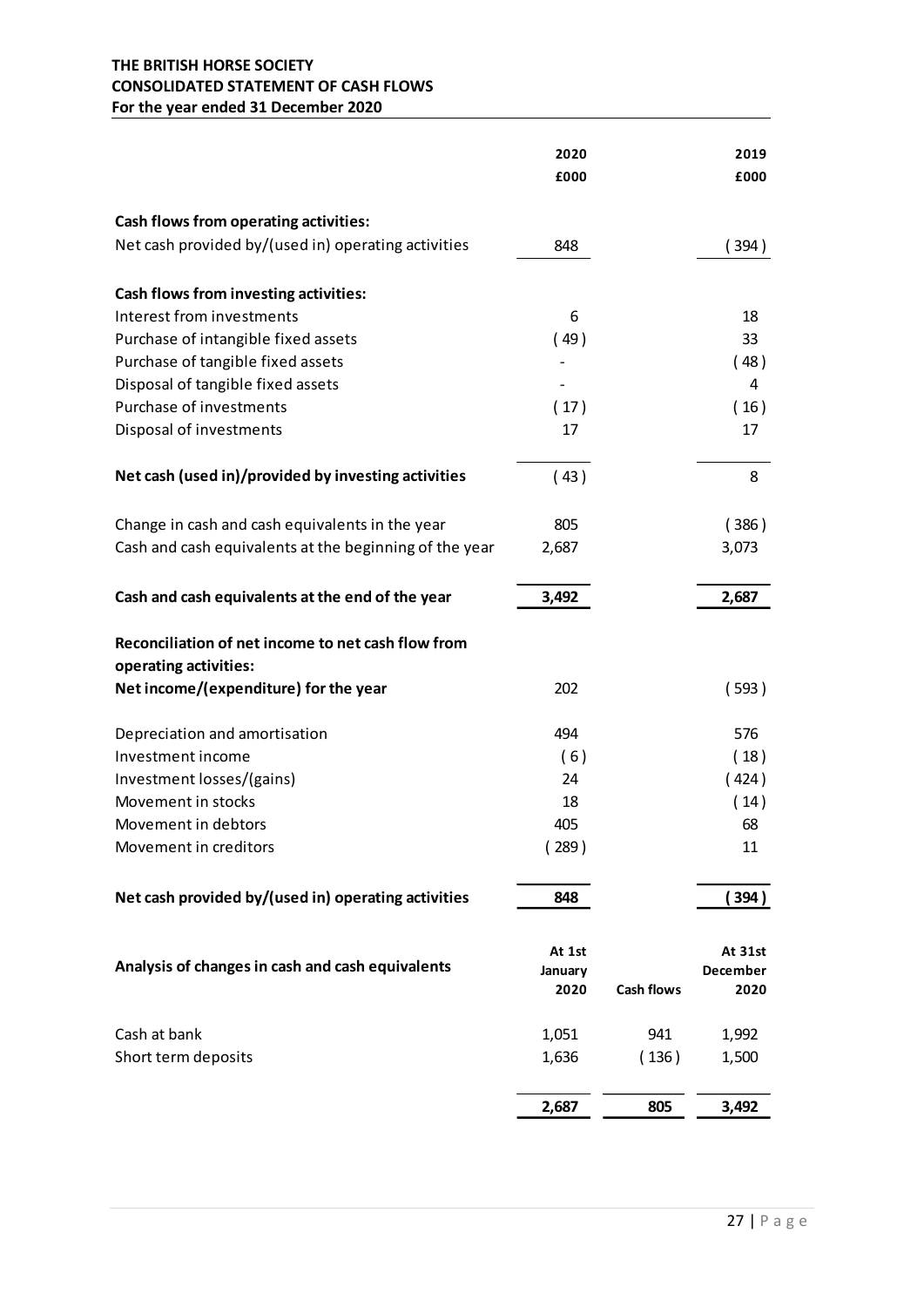## THE BRITISH HORSE SOCIETY SOCIETY STATEMENT OF CASH FLOWS For the year ended 31 December 2020

| SOCIETY STATEMENT OF CASH FLOWS<br>For the year ended 31 December 2020                                    |              |                   |                |
|-----------------------------------------------------------------------------------------------------------|--------------|-------------------|----------------|
|                                                                                                           |              |                   |                |
|                                                                                                           | 2020         |                   | 2019           |
|                                                                                                           | £000         |                   | £000           |
| Cash flows from operating activities:                                                                     |              |                   |                |
| Net cash provided by/(used in) operating activities                                                       | 837          |                   | (331)          |
|                                                                                                           |              |                   |                |
| Cash flows from investing activities:                                                                     |              |                   |                |
| Interest from investments                                                                                 | 6            |                   | 18             |
| Purchase of intangible fixed assets<br>Purchase of tangible fixed assets                                  | (49)         |                   | 33<br>(48)     |
| Disposal of tangible fixed assets                                                                         |              |                   | 4              |
| Purchase of investments                                                                                   | (17)         |                   | (16)           |
| Disposal of investments                                                                                   | 17           |                   | 17             |
| Net cash (used in)/provided by investing activities                                                       | (43)         |                   | 8              |
|                                                                                                           |              |                   |                |
| Change in cash and cash equivalents in the year<br>Cash and cash equivalents at the beginning of the year | 794<br>2,673 |                   | (323)<br>2,996 |
|                                                                                                           |              |                   |                |
| Cash and cash equivalents at the end of the year                                                          | 3,467        |                   | 2,673          |
| Reconciliation of net income to net cash flow from                                                        |              |                   |                |
| operating activities:                                                                                     |              |                   |                |
| Net income/(expenditure) for the year                                                                     | 232          |                   | (539)          |
| Depreciation and amortisation                                                                             | 494          |                   | 576            |
| Investment income                                                                                         | (6)          |                   | (18)           |
| Investment losses/(gains)                                                                                 | 24           |                   | (424)          |
| Movement in debtors                                                                                       | 389          |                   | 63             |
| Movement in creditors                                                                                     | (296)        |                   | 11             |
| Net cash provided by/(used in) operating activities                                                       | 837          |                   | (331)          |
|                                                                                                           |              |                   |                |
|                                                                                                           | At 1st       |                   | At 31st        |
| Analysis of changes in cash and cash equivalents                                                          | January      |                   | December       |
|                                                                                                           | 2020         | <b>Cash flows</b> | 2020           |
| Cash at bank                                                                                              | 1,037        | 930               | 1,967          |
| Short term deposits                                                                                       | 1,636        | (136)             | 1,500          |
|                                                                                                           |              |                   |                |
|                                                                                                           | 2,673        | 794               | 3,467          |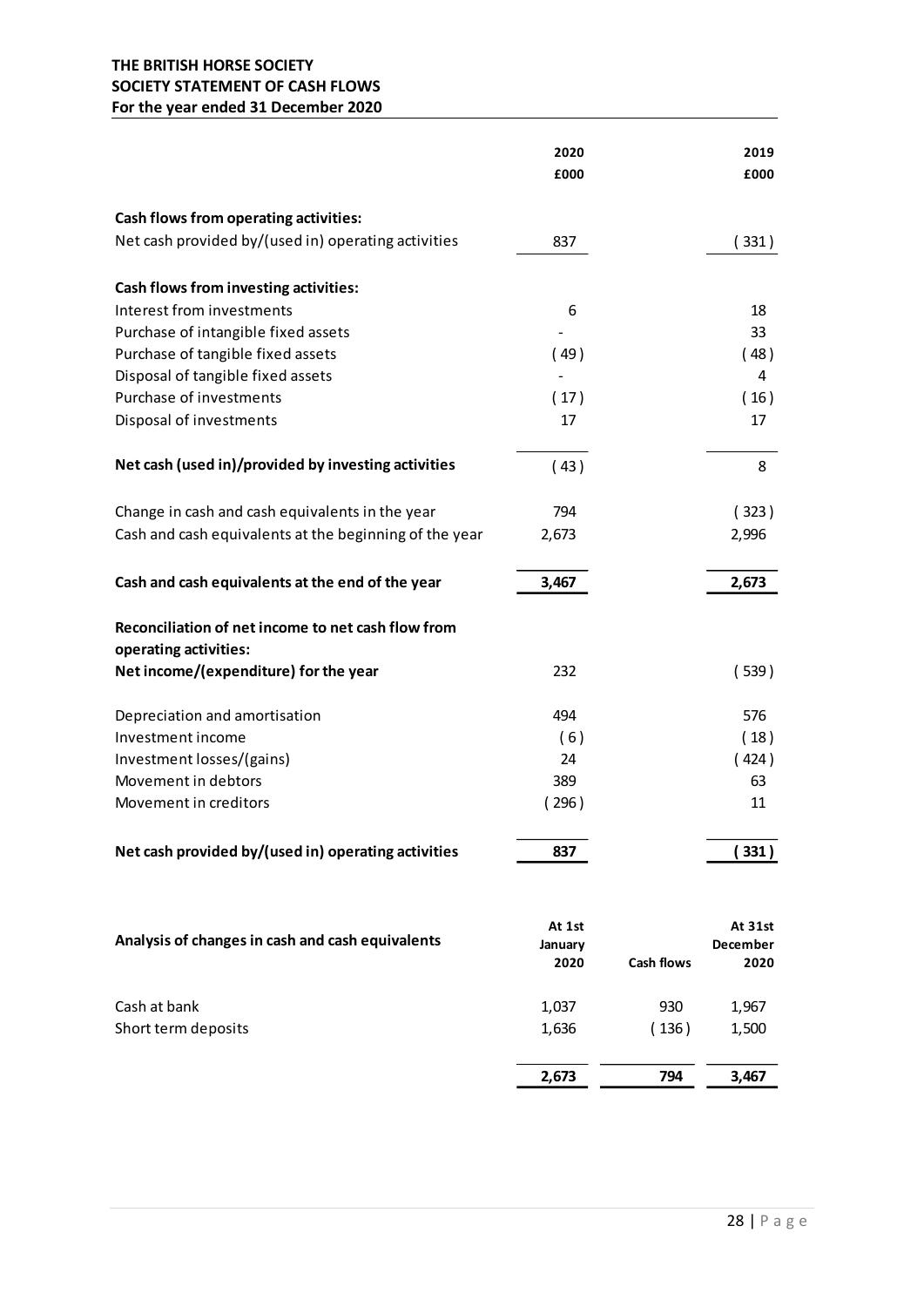#### 1. Accounting Policies

#### Basis of Accounting

The financial statements have been prepared in accordance with Accounting and Reporting by Charities: Statement of Recommended Practice applicable to charities preparing their accounts in accordance with the Financial Reporting Standard applicable in the UK and Republic of Ireland (FRS 102) (effective 1 January 2019) - (Charities SORP (FRS 102)), the Financial Reporting Standard applicable in the UK and Republic of Ireland (FRS 102) and the Companies Act 2006.

The British Horse Society meets the definition of a public benefit entity under FRS 102. Assets and liabilities are initially recognised at historical cost or transaction value unless otherwise stated in the relevant accounting policy. The principal accounting policies adopted, judgements and key sources of estimation uncertainty in the preparation of the financial statements are set out below:

#### Basis of Consolidation

The group accounts consolidate the financial statements of the Society and its trading subsidiary undertakings. Intra-group transactions are eliminated on the consolidation. Surpluses and deficits of organisations entering or leaving the group are included from the date of acquisition or up to the date of disposal.

#### Income

Income is stated net of VAT, where VAT is chargeable. There have been no significant changes in operations during the year. Income received for training courses, examinations and events is included in the statement of financial activities on the date on which the course, examination, or event occurs. Income received in advance, inclusive of membership income, is included within creditors. Gift aid income resulting from membership is accounted for on a receivable basis. Other income, including affiliation fees, is recognised when it is receivable.

#### Subscriptions

Annual subscriptions are recognised and time apportioned on a monthly basis. A proportion of life memberships are deferred. This deferral is calculated with reference to estimated remaining years to expiry.

#### Legacies and Donations

Credit for income arising under these headings is taken in the year in which the amount can be assessed with reasonable probability. Donations and legacies received for the general purposes of the Society are credited to 'other charitable funds'. Donations and legacies, subject to specific wishes of the donors are recognised as restricted funds.

#### Expenditure

Expenditure is recognised once there is a legal or constructive obligation to make a payment to a third party, it is probable that settlement will be required, and the amount of the obligation can be measured reliably. Expenditure is classified under the following activity headings: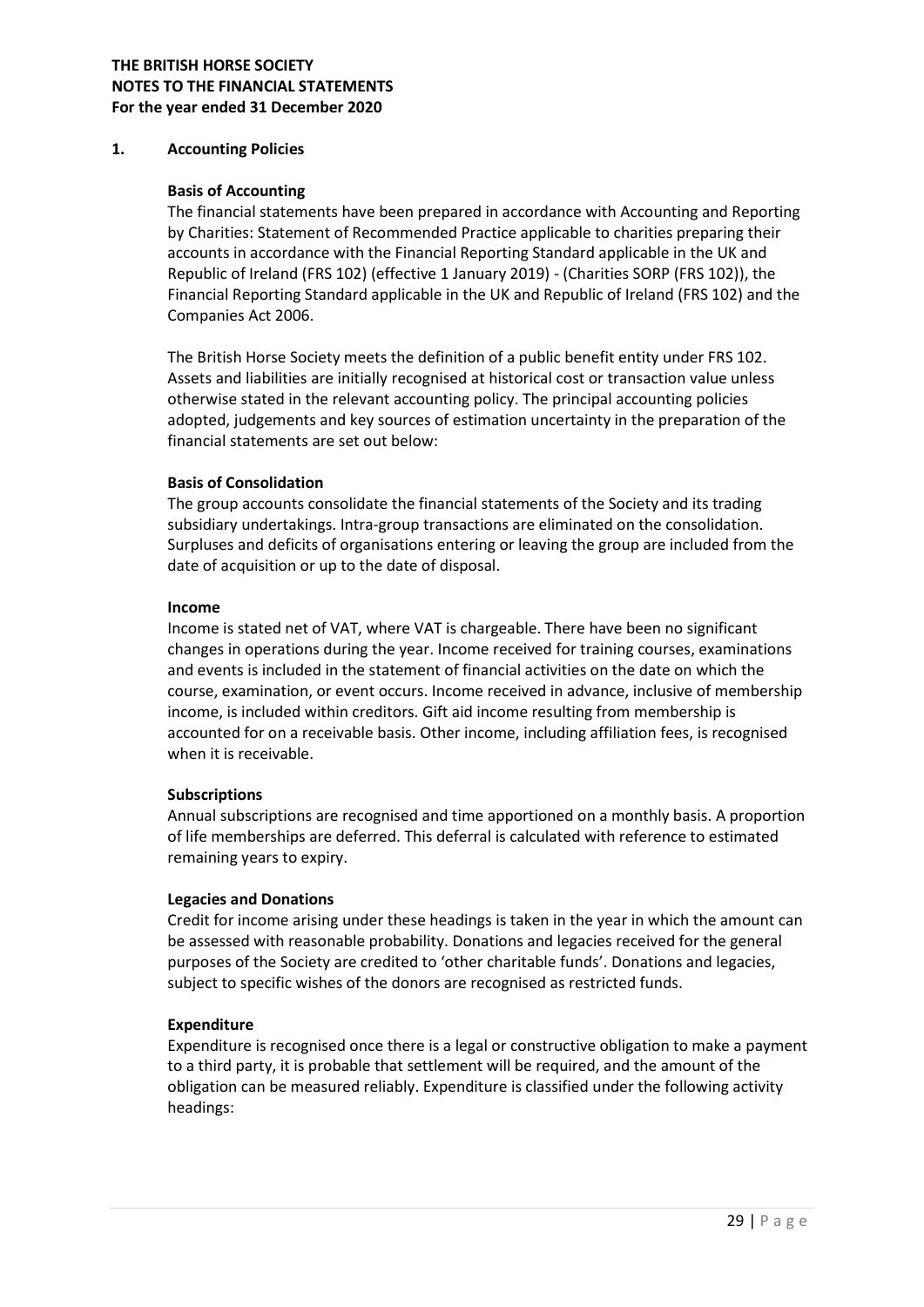## 1. Accounting Policies (continued)

Costs of raising funds comprise the costs of commercial trading and assessment of examiners. Expenditure on charitable activities includes the costs of exams, events and providing membership services. Other expenditure represents those items not falling into any other heading. Irrecoverable VAT is charged as a cost against the activity for which the expenditure was incurred.

Support costs are those costs incurred directly in support of expenditure on the objectives of the charity and are allocated on the basis of headcount attributable by department.

#### Intangible and Tangible Fixed Assets

Tangible fixed assets costing more than £500 are capitalised and included at cost including any incidental expenses of acquisition. Tangible fixed assets are depreciated from the date of acquisition on straight line basis to write off their cost over their expected useful lives. Intangible fixed assets are capitalised in respect of project related software and development costs and are written off once commissioned over their expected useful lives. The annual rates applied to the principal items are:

| 25 years      |
|---------------|
| $3 - 5$ years |
| 4 years       |
| 5 years       |
| 3 years       |
| 3 years       |
|               |

Freehold land is not depreciated.

#### Operating Leases

Rentals paid under operating leases are charged in the period to which they relate.

#### Taxation

The Society is a Registered Charity and undertakes activities which, under present legislation, are not subject to Corporation Tax. The Society's subsidiaries undertake trading activities within the meaning of the Taxes Acts and are liable to Corporation Tax. However, the subsidiaries donate all their taxable profits to the Society and as a consequence no provision is made for the payment of Corporation Tax either current or deferred.

#### Defined Contribution Pension Scheme

The Society operates money purchase pension schemes which all employees may join after having served for a qualifying period. Both the Society and the employee make defined contributions to purchase the employee's individual pension. All such contributions are held in separate trust funds which are independent of the Society's finances. The pension costs charged against the Society's results represent the amount of the Society's contributions payable to the schemes in respect of the accounting period. Differences between contributions payable in the year and contributions actually paid are shown as either accruals or prepayments in the balance sheet.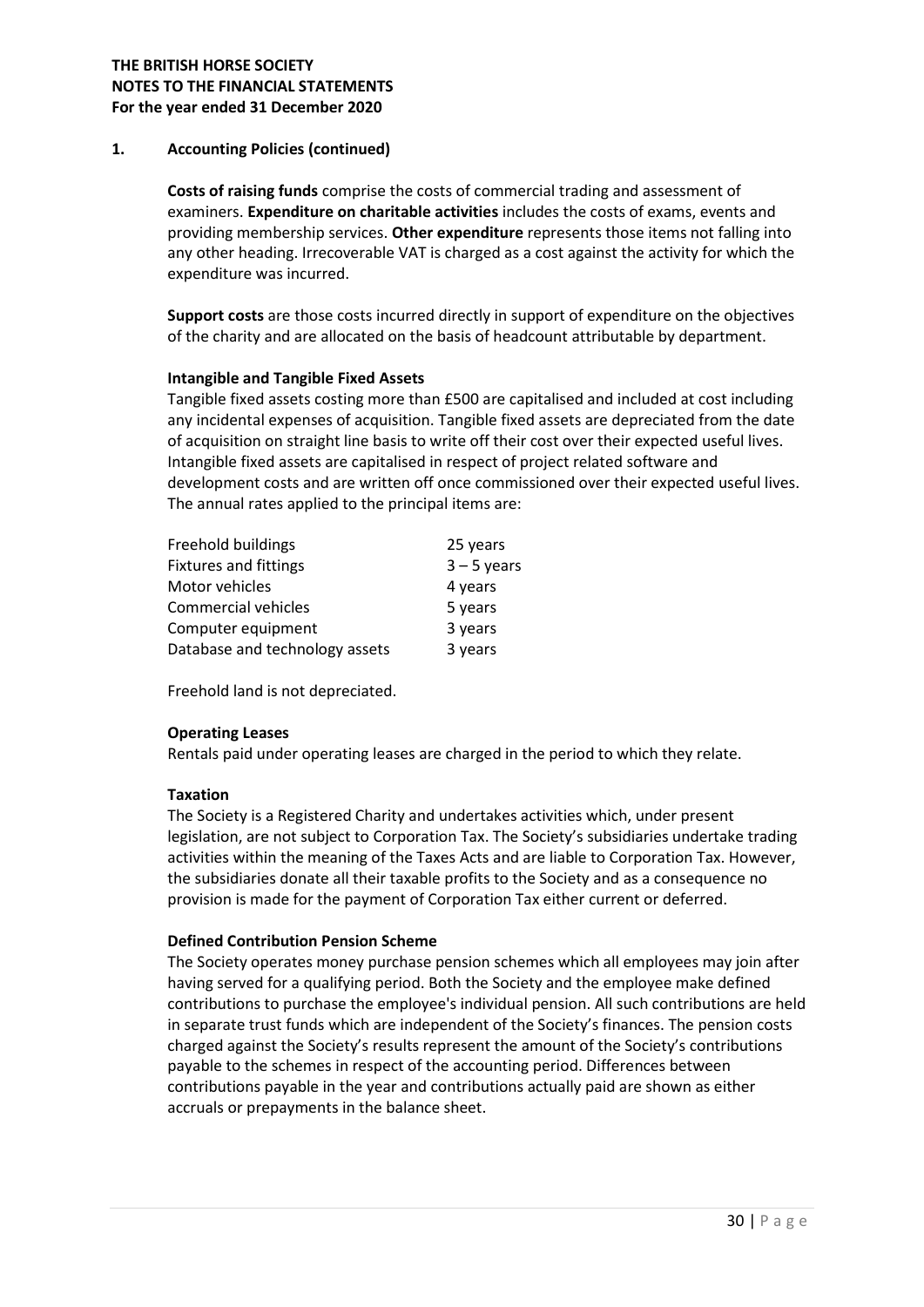#### 1. Accounting Policies (continued)

#### **Stocks**

Stocks on hand of consumables and items for resale are stated at the lower of cost and estimated net realisable value. Net realisable value is based upon estimated selling prices less cost of disposal. Provision is made for obsolete and slow-moving items.

#### Investments

Current asset investments include short term deposits held at UK banks. Listed investments are included at fair value; the movement in listed investments is shown through the statement of financial activities. Investments in subsidiary companies are included at cost.

#### Trade Debtors

Trade and other debtors which are receivable within one year are initially recognised at the transaction price and subsequently measured at amortised cost, being the transaction price less any amounts settled and any impairment losses.

#### Cash and Bank Balances

Cash and bank balances includes cash and short term highly liquid investments with a short maturity of three months or less from the date of acquisition.

#### Trade Creditors and Liabilities

Creditors and provisions are recognised where the charity has a present obligation resulting from a past event that will probably result in the transfer of funds to a third party and the amount due to settle the obligation can be measured or estimated reliably. Creditors and provisions are normally recognised at their settlement amount after allowing for any trade discounts due. Liabilities are recognised when either a constructive or legal obligation exists.

#### Funds

Other charitable funds are unrestricted funds which are available for use at the discretion of the Trustees in furtherance of the general objectives of the charity and which have not been designated for other purposes. Designated funds comprise unrestricted funds that have been set aside by the Trustees for particular purposes. The aim and use of each designated fund is set out in the notes to the accounts. Restricted funds are the funds which are to be used in accordance with specific restrictions imposed by donors or which have been raised by the charity for particular purposes. The aim and use of each restricted fund is set out in the notes to the accounts.

#### Going Concern

Since the significance of the economic impacts of the COVID 19 pandemic have become apparent, the Trustees have reviewed the Society's position and the appropriate basis on which to prepare the financial statements. The Trustees anticipate that there will be continuing significant adverse impacts on several of its income streams. However, the Trustees have assessed this impact and have considered projections to the end of December 2022 which have been prepared to stress test the financial resilience of the Society. Whilst the Trustees recognise that 2021 will be a challenging year and it is possible that it will be necessary to draw on some of the Society's reserves, which have been established to provide financial resilience, they have considered that it remains appropriate to prepare the financial statements on a going concern basis.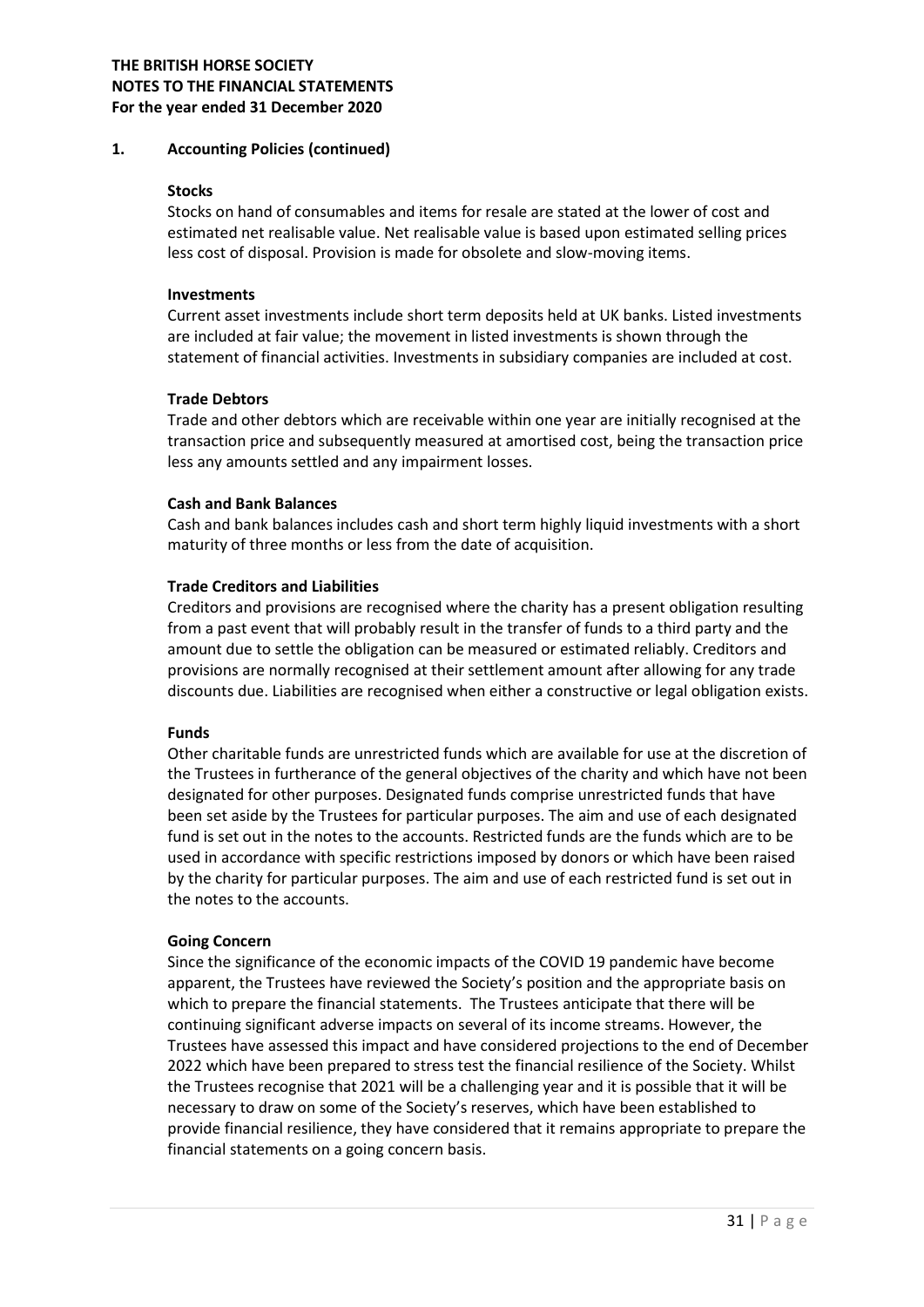#### 1. Accounting Policies (continued)

#### Financial Instruments

#### Critical Accounting Estimates and Areas of Judgement

#### 2. Donations, Legacies and Grants

|                                                                                                  | 947       | 501      | 948       | 501      |  |
|--------------------------------------------------------------------------------------------------|-----------|----------|-----------|----------|--|
| Other donations, legacies and grants<br>(all less than £10,000)                                  | 169       | 141      | 169       | 141      |  |
|                                                                                                  |           |          |           |          |  |
| The Haber Charity                                                                                |           | 10       |           | 10       |  |
| Sir Peter O'Sullevan Charitable Trust<br>Veolia Enviromental Trust                               |           | 40<br>14 |           | 40<br>14 |  |
| Warwickshire Police and Crime                                                                    |           | 40       |           | 40       |  |
| <b>Worshipful Company of Saddlers</b>                                                            |           | 43       |           | 43       |  |
| Horse Health Wessex                                                                              | 10        |          | 10        |          |  |
| Thistledown Trust                                                                                | 20        |          | 20        |          |  |
| The Kaye's and Labourne's Charity                                                                | 20        |          | 20        |          |  |
| Department for Transport                                                                         | 23        |          | 23        |          |  |
| C S Heber-Percy Charitable Trust                                                                 | 25        | 30       | 25        | 30       |  |
| <b>British Equestrian Federation</b>                                                             | 70        | 49       | 70        | 49       |  |
| <b>Grants received include:</b>                                                                  |           |          |           |          |  |
| C M Savege                                                                                       |           | 15       |           | 15       |  |
| K Cheney                                                                                         |           | 24       |           | 24       |  |
| K Friar                                                                                          |           | 95       |           | 95       |  |
| G West<br>M Brand                                                                                | 212<br>10 |          | 212<br>10 |          |  |
| P Hurst                                                                                          | 388       |          | 388       |          |  |
| Legacies received include:                                                                       |           |          |           |          |  |
|                                                                                                  |           |          |           |          |  |
| <b>Donations received include:</b><br>Qualifying donations from subsidiaries                     |           |          | 1         |          |  |
|                                                                                                  |           |          |           |          |  |
|                                                                                                  | £000      | £000     | £000      | £000     |  |
|                                                                                                  | 2020      | 2019     | 2020      | 2019     |  |
|                                                                                                  | Group     |          | Society   |          |  |
| <b>Donations, Legacies and Grants</b>                                                            |           |          |           |          |  |
| assumptions made in determining the deferred proportion of life memberships.                     |           |          |           |          |  |
| under the circumstances. There are appropriate critical accounting estimates and                 |           |          |           |          |  |
| and other factors, including expectations of future events that are believed to be reasonable    |           |          |           |          |  |
| Estimates and judgements are continually evaluated and are based on historical experience        |           |          |           |          |  |
| <b>Critical Accounting Estimates and Areas of Judgement</b>                                      |           |          |           |          |  |
| at their settlement value.                                                                       |           |          |           |          |  |
| instruments. These are initially recognised at transaction value and subsequently measured       |           |          |           |          |  |
| The group and charity only have financial assets of a kind which qualify as basic financial      |           |          |           |          |  |
| <b>Financial Instruments</b>                                                                     |           |          |           |          |  |
| impact of the pandemic.                                                                          |           |          |           |          |  |
| that it has adequate reserves and mitigation strategies available to continue to manage the      |           |          |           |          |  |
| certainty, but the stress testing of the Society's financial position has satisfied the Trustees |           |          |           |          |  |
| The remaining impact of the COVID 19 pandemic cannot presently be estimated with any             |           |          |           |          |  |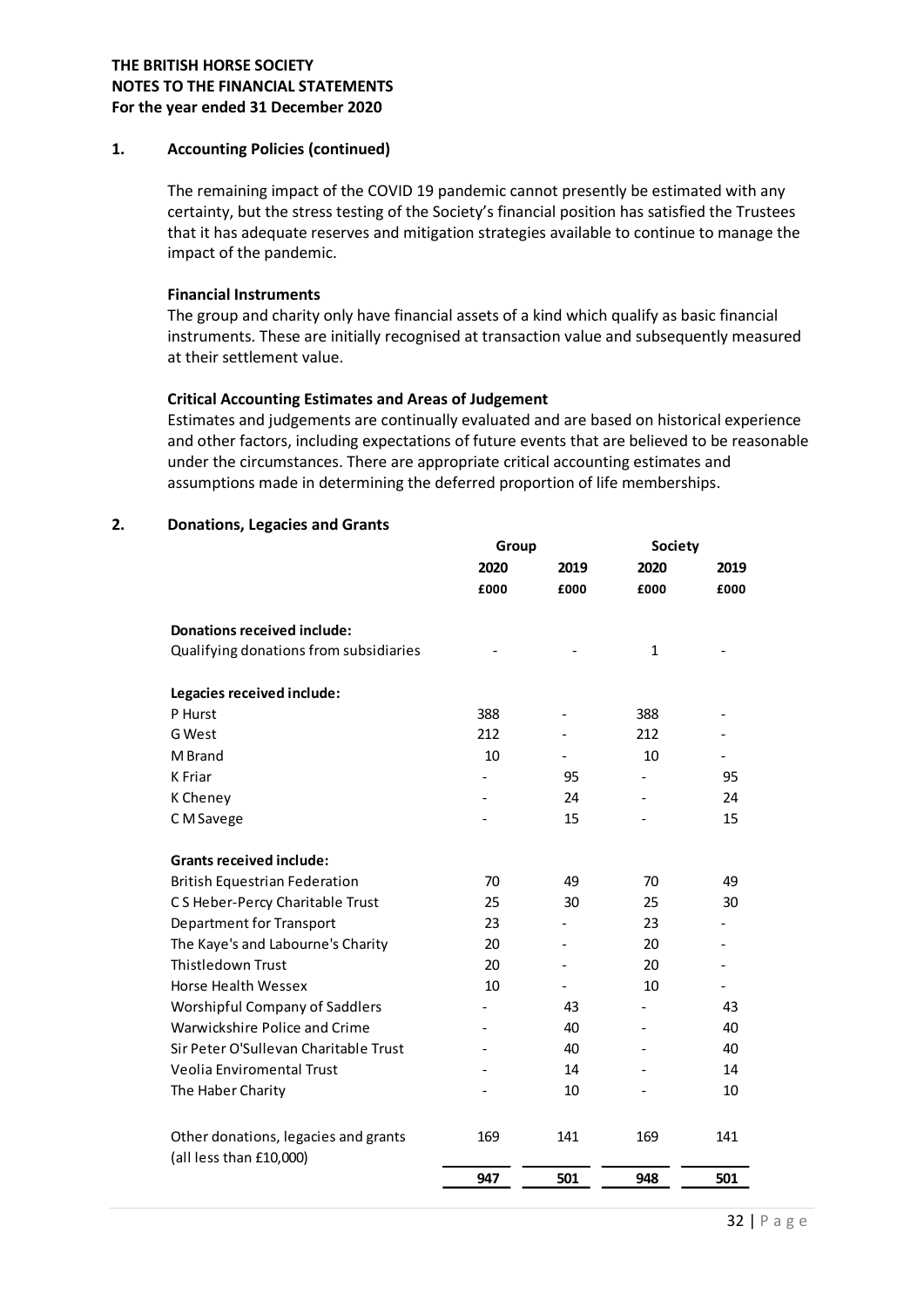## 3. Membership Income

| <b>RITISH HORSE SOCIETY</b>                                                                                          |               |               |                        |           |
|----------------------------------------------------------------------------------------------------------------------|---------------|---------------|------------------------|-----------|
| TO THE FINANCIAL STATEMENTS<br>year ended 31 December 2020                                                           |               |               |                        |           |
| <b>Membership Income</b>                                                                                             |               |               |                        |           |
|                                                                                                                      | Group<br>2020 | 2019          | <b>Society</b><br>2020 | 2019      |
|                                                                                                                      | £000          | £000          | £000                   | £000      |
| During the year ended 31 December<br>membership subscriptions after provision<br>for deferred life membership income |               |               |                        |           |
| were:<br>In the same period, gift aid was claimed                                                                    | 8,376         | 7,570         | 8,376                  | 7,570     |
| amounting to:                                                                                                        | 1,144         | 1,194         | 1,144                  | 1,194     |
|                                                                                                                      | 9,520         | 8,764         | 9,520                  | 8,764     |
| <b>Other Income</b>                                                                                                  |               |               |                        |           |
|                                                                                                                      | Group<br>2020 | 2019          | <b>Society</b><br>2020 | 2019      |
|                                                                                                                      | £000          | £000          | £000                   | £000      |
| Other (includes consultancy, service                                                                                 |               |               |                        |           |
| charges and miscellaneous items)<br>Rental income                                                                    | 174<br>63     | 181<br>$71\,$ | 185<br>68              | 200<br>73 |
|                                                                                                                      |               |               |                        |           |

#### 4. Other Income

| <b>Other Income</b>                  |                  |        |                  |      |
|--------------------------------------|------------------|--------|------------------|------|
|                                      | Group            |        | Society          |      |
|                                      | 2019<br>2020     |        | 2019<br>2020     |      |
|                                      | £000             | £000   | £000             | £000 |
| Other (includes consultancy, service |                  |        |                  |      |
| charges and miscellaneous items)     | 174              | 181    | 185              | 200  |
| Rental income                        | 63               | $71\,$ | 68               | 73   |
|                                      |                  |        |                  |      |
|                                      | 237              | 252    | 253              | 273  |
| <b>Income from Investments</b>       |                  |        |                  |      |
|                                      | Group            |        | <b>Society</b>   |      |
|                                      | 2020             | 2019   | 2020             | 2019 |
|                                      | £000             | £000   | £000             | £000 |
|                                      |                  |        |                  |      |
| Interest receivable                  | $\boldsymbol{6}$ | 18     | $\boldsymbol{6}$ | 18   |
|                                      |                  |        |                  |      |

## 5. Income from Investments

|                     | Group |      | <b>Society</b> |      |
|---------------------|-------|------|----------------|------|
|                     | 2020  | 2019 | 2020           | 2019 |
|                     | £000  | £000 | £000           | £000 |
|                     |       |      |                |      |
|                     |       |      |                |      |
| Interest receivable | 6     | 18   | 6              | 18   |
|                     |       |      |                |      |
|                     | 6     | 18   | 6              | 18   |
|                     |       |      |                |      |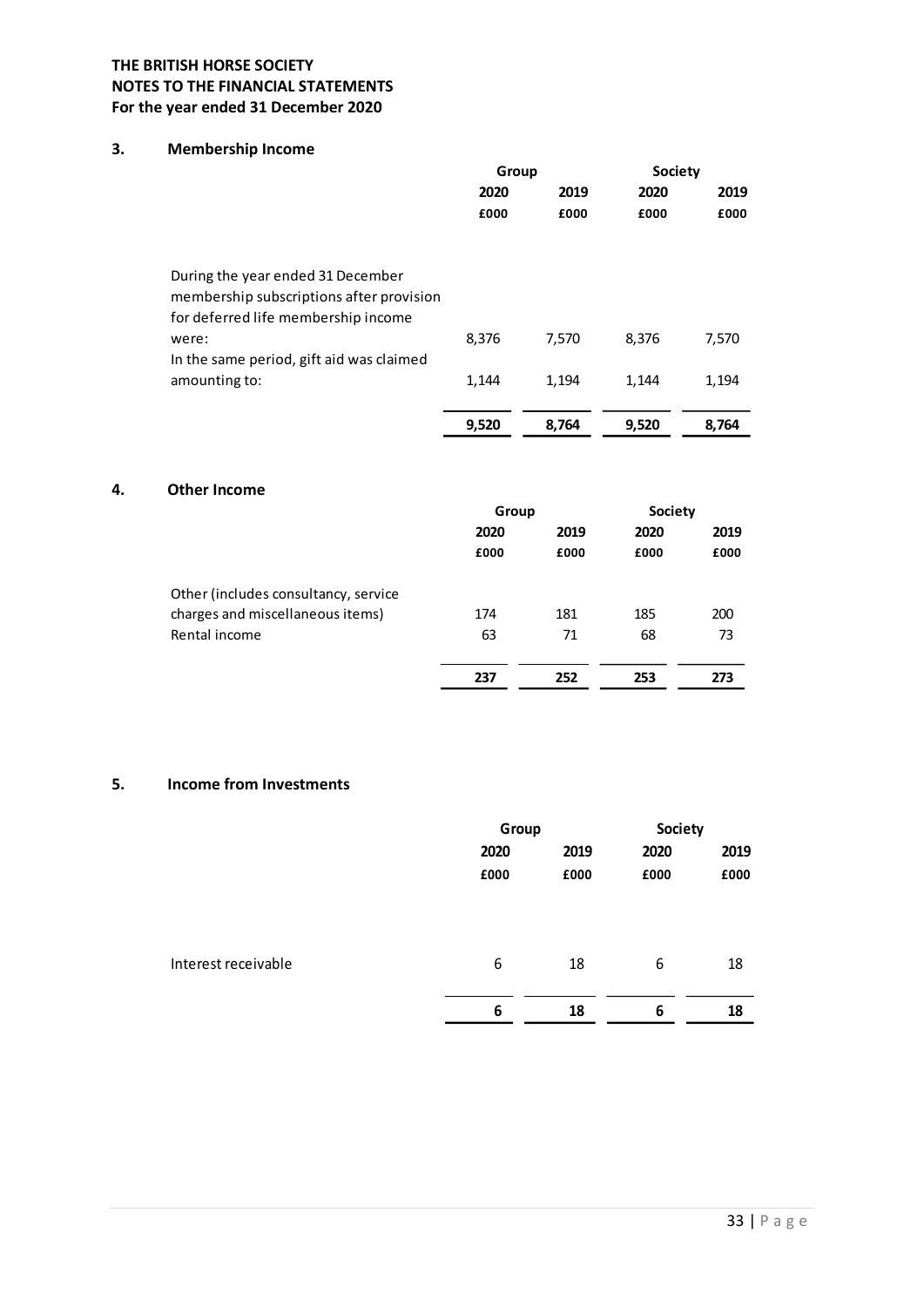#### 6. Subsidiary Companies

The Society has two wholly owned trading subsidiaries, which are incorporated in England. The British Horse Society (Trading Company) Limited (company registration 02644832) undertakes the trading activities of the Society and The British Horse Society Qualifications Limited (company registration 5679140) undertakes accreditation of equine qualifications. Each company donates any taxable profits to the Society.

The British Horse Society Qualifications Limited was formerly known as Equestrian Qualifications GB Limited. The change of name was made by special resolution in September 2019.

The trading results of each subsidiary are included within the consolidated accounts. Each individual entity files audited accounts with the Registrar of Companies. A summary of the results of each subsidiary is shown below:

|                                                     | 2020                    | 2019 |
|-----------------------------------------------------|-------------------------|------|
|                                                     | £000                    | £000 |
| The British Horse Society (Trading Company) Limited |                         |      |
| Turnover                                            | 379                     | 473  |
| Less: Cost of sales                                 | 351                     | 469  |
| <b>Result for the year</b>                          | 28                      | 4    |
| Qualifying donation to parent charity               | 1                       |      |
| Assets                                              | 209                     | 248  |
| Liabilities                                         | 166                     | 232  |
| <b>Net funds</b>                                    | 43                      | 16   |
|                                                     |                         |      |
| The British Horse Society Qualifications Limited    |                         |      |
| Turnover                                            | 33                      | 38   |
| Less: Cost of sales                                 | 92                      | 96   |
| <b>Result for the year</b>                          | 【59 】                   | 58)  |
| Qualifying donation to parent charity               |                         |      |
| Assets                                              | $\overline{\mathbf{c}}$ | 4    |
| Liabilities                                         | 160                     | 103  |
| <b>Net funds</b>                                    | (158)                   | 99)  |

The board of trustees do not envisage any circumstances that may lead to any material uncertainties related to events or conditions that may cast significant doubt about the ability of either subsidiary to continue as a going concern.

The charity will continue to support each subsidiary for the benefit to the parent in terms of raising funds and regulatory compliance.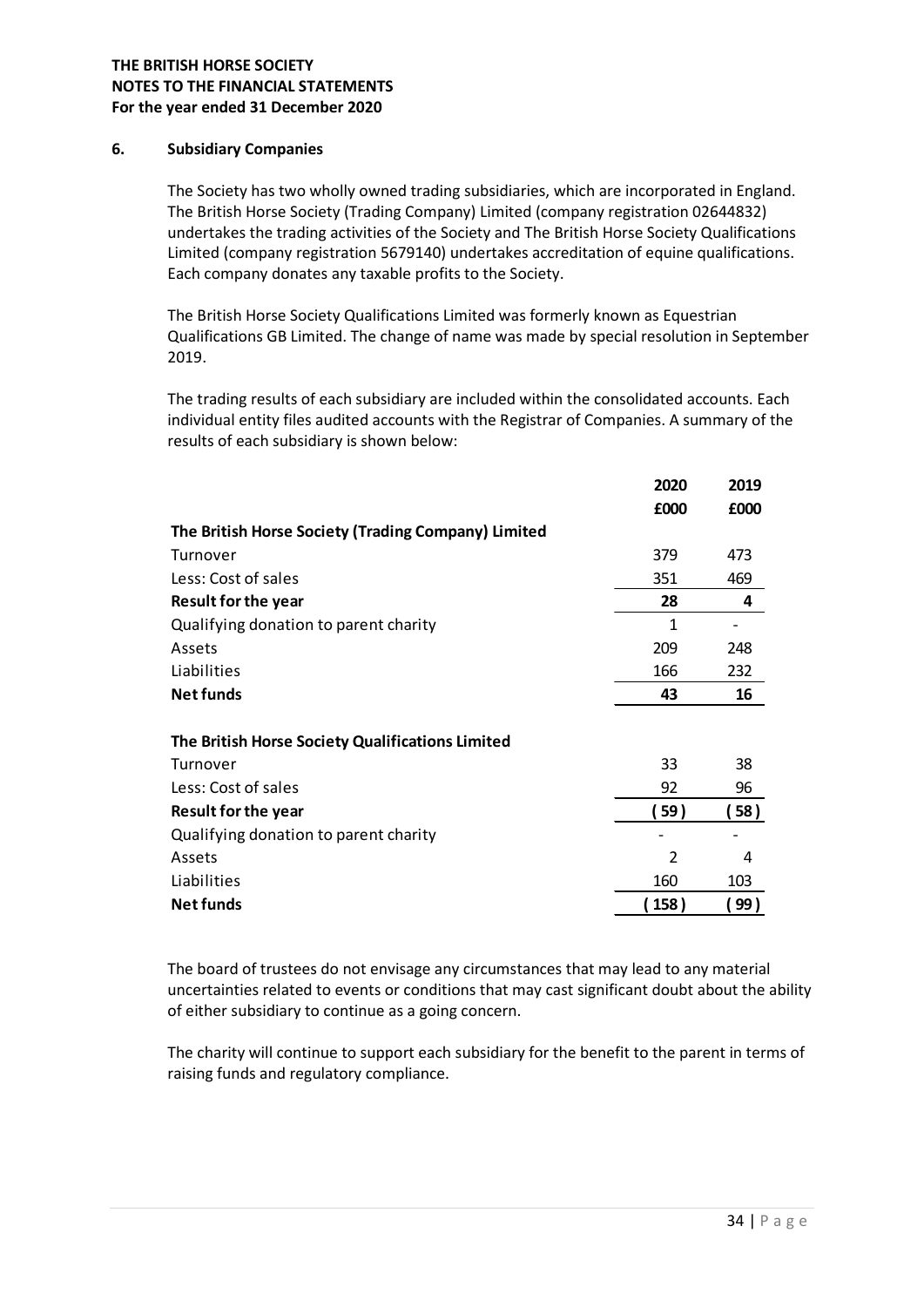## 7. Analysis of Total Expenditure

| <b>ITISH HORSE SOCIETY</b>                                 |                                                     |                          |                             |                             |                              |
|------------------------------------------------------------|-----------------------------------------------------|--------------------------|-----------------------------|-----------------------------|------------------------------|
| TO THE FINANCIAL STATEMENTS<br>year ended 31 December 2020 |                                                     |                          |                             |                             |                              |
| <b>Analysis of Total Expenditure</b>                       |                                                     |                          |                             |                             |                              |
| Group                                                      | <b>Activities</b><br>undertaken<br>directly<br>£000 | Support<br>costs<br>£000 | Designated<br>funds<br>£000 | Restricted<br>funds<br>£000 | <b>Total</b><br>2020<br>£000 |
| <b>Expenditure on raising funds</b><br>in 2020             |                                                     |                          |                             |                             |                              |
| Fundraising, trading, cost of                              |                                                     |                          |                             |                             |                              |
| goods and other costs                                      | 498                                                 | 115                      |                             | 17                          | 630                          |
| <b>Expenditure on charitable</b><br>activities in 2020     |                                                     |                          |                             |                             |                              |
| Membership services                                        | 2,908                                               | 1,299                    | 96                          | 4                           | 4,307                        |
| Training, examinations and                                 |                                                     |                          |                             |                             |                              |
| approvals                                                  | 2,134                                               | 1,229                    | 114                         | 123                         | 3,600                        |
| Safety, Access and Welfare                                 | 548                                                 | 1,174                    | 713                         | 165                         | 2,600                        |
| Events                                                     | 503                                                 | 262                      | 17                          | $\overline{\phantom{a}}$    | 782                          |
| <b>Total charitable activities</b>                         | 6,093                                               | 3,964                    | 940                         | 292                         | 11,289                       |
| <b>Total expenditure</b>                                   | 6,591                                               | 4,079                    | 940                         | 309                         | 11,919                       |

| <b>Society</b>                      | <b>Activities</b><br>undertaken<br>directly<br>£000 | Support<br>costs<br>£000 | Designated<br>funds<br>£000 | <b>Restricted</b><br>funds<br>£000 | <b>Total</b><br>2020<br>£000 |
|-------------------------------------|-----------------------------------------------------|--------------------------|-----------------------------|------------------------------------|------------------------------|
| <b>Expenditure on raising funds</b> |                                                     |                          |                             |                                    |                              |
| in 2020                             |                                                     |                          |                             |                                    |                              |
| Fundraising, trading, cost of       |                                                     |                          |                             |                                    |                              |
| goods and other costs               | 157                                                 | 115                      |                             | 17                                 | 289                          |
| <b>Expenditure on charitable</b>    |                                                     |                          |                             |                                    |                              |
| activities in 2020                  |                                                     |                          |                             |                                    |                              |
| Membership services                 | 2,908                                               | 1,299                    | 96                          | 4                                  | 4,307                        |
| Training, examinations and          |                                                     |                          |                             |                                    |                              |
| approvals                           | 2,074                                               | 1,229                    | 114                         | 123                                | 3,540                        |
| Safety, Access and Welfare          | 548                                                 | 1,174                    | 713                         | 165                                | 2,600                        |
| Events                              | 502                                                 | 262                      | 17                          |                                    | 781                          |
| <b>Total charitable activities</b>  | 6,032                                               | 3,964                    | 940                         | 292                                | 11,228                       |
|                                     |                                                     |                          |                             |                                    |                              |
| <b>Total expenditure</b>            | 6,189                                               | 4,079                    | 940                         | 309                                | 11,517                       |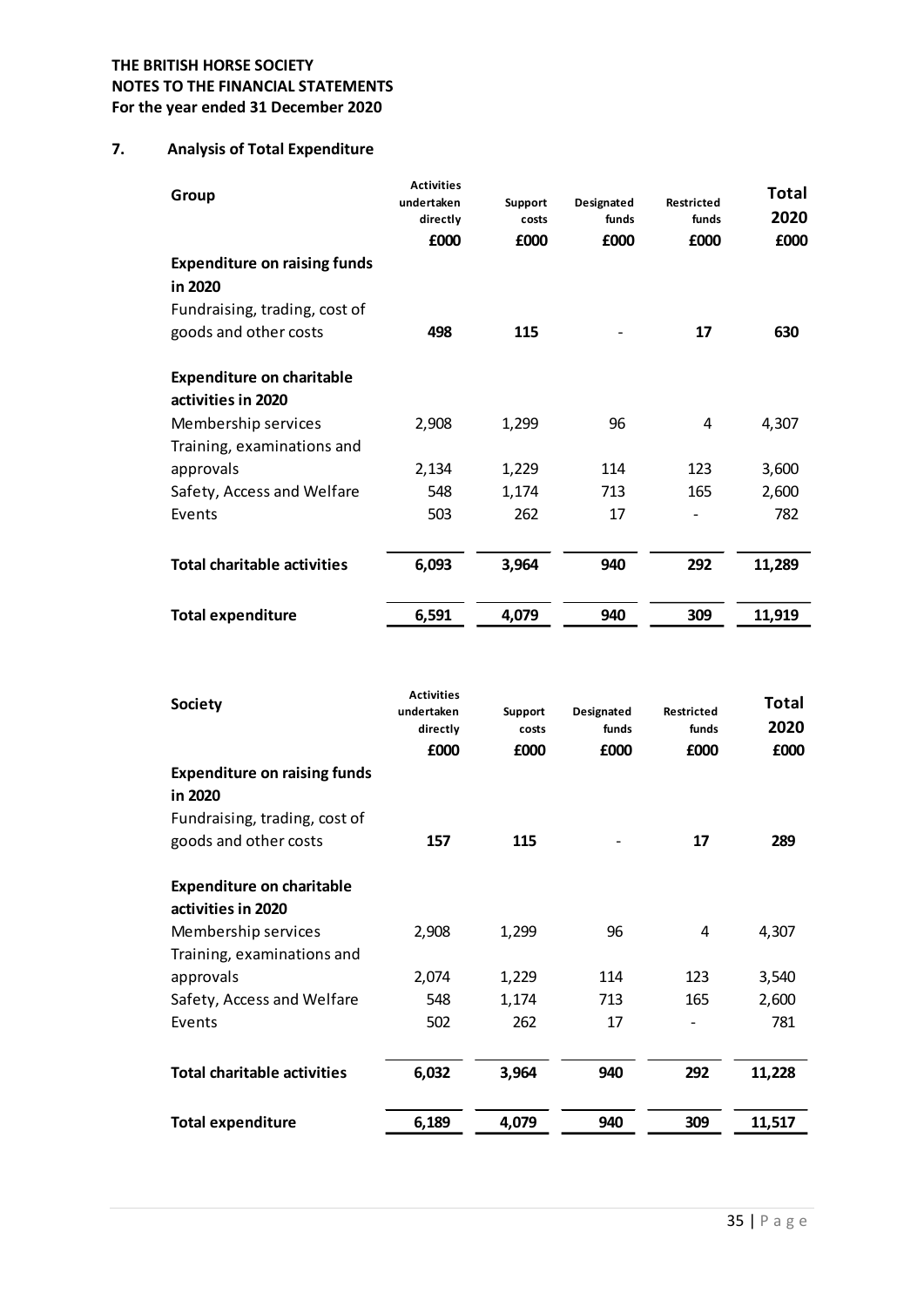# 7. Analysis of total expenditure (continued)

| <b>ITISH HORSE SOCIETY</b><br>TO THE FINANCIAL STATEMENTS |                                |                |               |               |                |
|-----------------------------------------------------------|--------------------------------|----------------|---------------|---------------|----------------|
| year ended 31 December 2020                               |                                |                |               |               |                |
|                                                           |                                |                |               |               |                |
| Analysis of total expenditure (continued)                 |                                |                |               |               |                |
|                                                           | <b>Activities</b>              |                |               |               |                |
| Group                                                     | undertaken                     | <b>Support</b> | Designated    | Restricted    |                |
|                                                           | directly<br>£000               | costs<br>£000  | funds<br>£000 | funds<br>£000 | 2019<br>£000   |
| <b>Expenditure on raising funds</b>                       |                                |                |               |               |                |
| in 2019                                                   |                                |                |               |               |                |
| Fundraising, trading, cost of                             |                                |                |               |               |                |
| goods and other costs                                     | 656                            | 132            | 5             | 3             | 796            |
|                                                           |                                |                |               |               |                |
| <b>Expenditure on charitable</b>                          |                                |                |               |               |                |
| activities in 2019                                        |                                |                |               |               |                |
| Membership services                                       | 3,048                          | 1,314          | 242           | 31            | 4,635          |
| Training, examinations and                                |                                |                |               |               |                |
| approvals                                                 | 2,418                          | 1,417          | 323           | 157           | 4,315          |
| Safety, Access and Welfare<br>Events                      | 944<br>1,173                   | 925<br>315     | 255<br>69     | 161<br>11     | 2,285<br>1,568 |
|                                                           |                                |                |               |               |                |
| <b>Total charitable activities</b>                        | 7,583                          | 3,971          | 889           | 360           | 12,803         |
|                                                           |                                |                |               |               |                |
| <b>Total expenditure</b>                                  | 8,239                          | 4,103          | 894           | 363           | 13,599         |
|                                                           |                                |                |               |               |                |
| <b>Society</b>                                            | <b>Activities</b><br>undetaken | Support        | Designated    | Restricted    |                |
|                                                           | directly                       | costs          | funds         | funds         | 2019           |
|                                                           | £000                           | £000           | £000          | £000          | £000           |
| <b>Expenditure on raising funds</b>                       |                                |                |               |               |                |
| in 2019                                                   |                                |                |               |               |                |
| Fundraising, trading, cost of                             |                                |                |               |               | 327            |
| goods and other costs                                     | 187                            | 132            | 5             | 3             |                |
| <b>Expenditure on charitable</b>                          |                                |                |               |               |                |
| activities in 2019                                        |                                |                |               |               |                |
| Membership services                                       | 3,088                          | 1,314          | 242           | 31            | 4,675          |
| Training, examinations and                                |                                |                |               |               |                |
| approvals                                                 | 2,321                          | 1,417          | 323           | 157           | 4,218          |
| Safety, Access and Welfare                                | 944                            | 925            | 255           | 161           | 2,285          |
| Events                                                    | 1,173                          | 315            | 69            | 11            | 1,568          |
| <b>Total charitable activities</b>                        | 7,526                          | 3,971          | 889           | 360           | 12,746         |
|                                                           |                                |                |               |               |                |
| <b>Total expenditure</b>                                  | 7,713                          | 4,103          | 894           | 363           | 13,073         |
|                                                           |                                |                |               |               |                |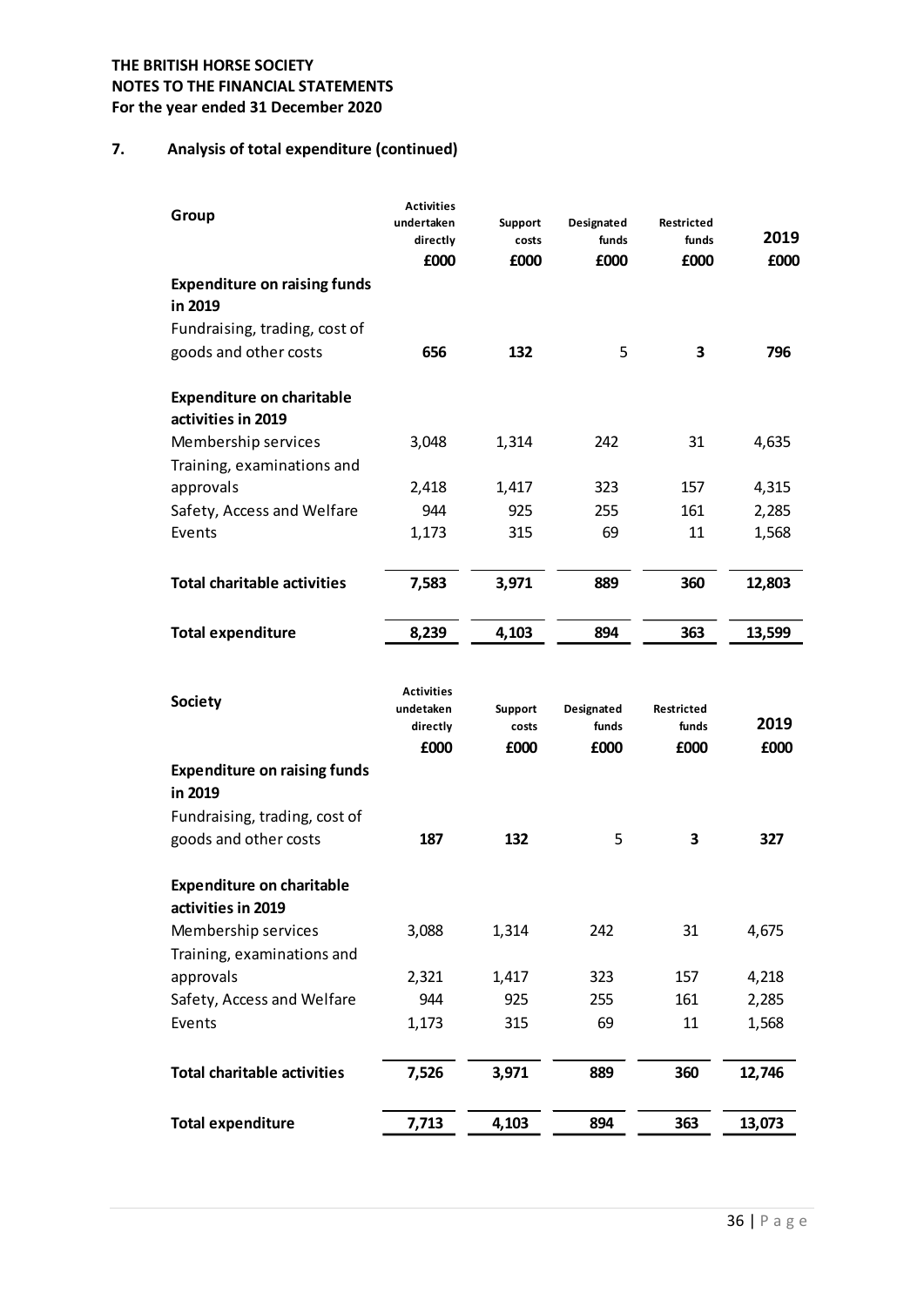## 7. Analysis of Total Expenditure (continued)

#### Support Cost Breakdown by Activity

| <b>Group and Society</b><br>2020<br>Management<br>Finance<br>Technology and<br>infrastructure<br><b>Facilities</b> | 21<br>9<br>35 | £000<br>239<br>91 | £000  | £000  | £000 | £000  |
|--------------------------------------------------------------------------------------------------------------------|---------------|-------------------|-------|-------|------|-------|
|                                                                                                                    |               |                   |       |       |      |       |
|                                                                                                                    |               |                   |       |       |      |       |
|                                                                                                                    |               |                   | 226   | 215   | 48   | 749   |
|                                                                                                                    |               |                   | 86    | 83    | 18   | 287   |
|                                                                                                                    |               |                   |       |       |      |       |
|                                                                                                                    |               | 398               | 376   | 359   | 81   | 1,249 |
|                                                                                                                    | 14            | 156               | 148   | 141   | 31   | 490   |
| Human Resources                                                                                                    | 9             | 109               | 103   | 99    | 22   | 342   |
| Marketing and                                                                                                      |               |                   |       |       |      |       |
| communications                                                                                                     | 27            | 306               | 290   | 277   | 62   | 962   |
|                                                                                                                    | 115           | 1,299             | 1,229 | 1,174 | 262  | 4,079 |
| <b>Group and Society</b><br>2019                                                                                   |               |                   |       |       |      |       |
| Management                                                                                                         | 27            | 273               | 295   | 192   | 66   | 853   |
| Finance                                                                                                            | $10\,$        | 101               | 108   | 71    | 24   | 314   |
| Technology and                                                                                                     |               |                   |       |       |      |       |
| infrastructure                                                                                                     | 39            | 376               | 406   | 265   | 90   | 1,176 |
| Facilities                                                                                                         | 13            | 130               | 140   | 92    | 31   | 406   |
| Human Resources                                                                                                    | 9             | 96                | 103   | 67    | 23   | 298   |
| Marketing and                                                                                                      |               |                   |       |       |      |       |
| communications                                                                                                     | 34            | 338               | 365   | 238   | 81   | 1,056 |
|                                                                                                                    | 132           | 1,314             | 1,417 | 925   | 315  | 4,103 |

| Total expenditure includes: |
|-----------------------------|
| Auditors remuneration       |
| for audit work              |
| for non-audit work          |
| <b>Operating leases</b>     |
| for land and buildings      |
| for plant and machinery     |
|                             |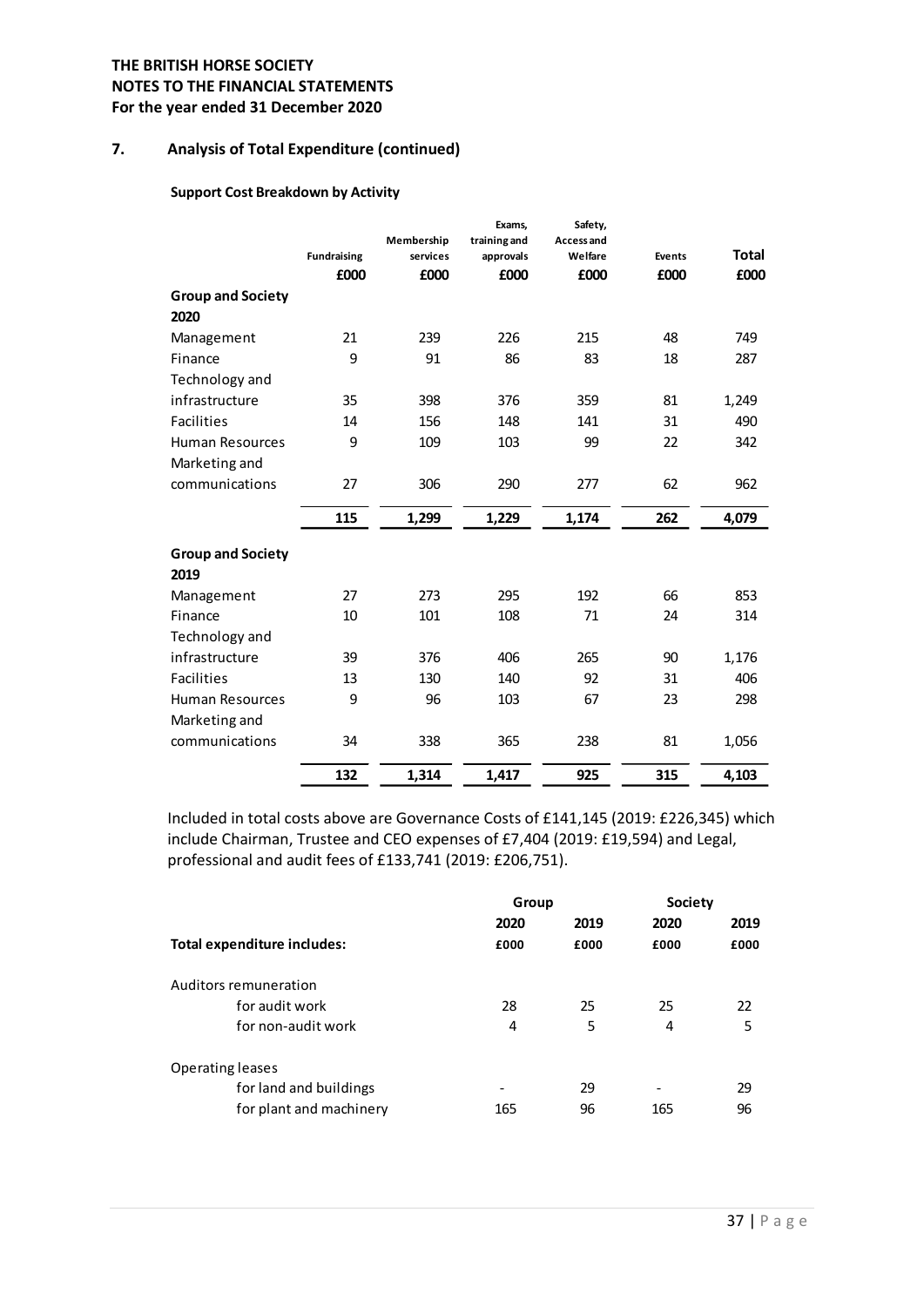#### 8. Trustees and Employees

| <b>TISH HORSE SOCIETY</b><br>O THE FINANCIAL STATEMENTS                                                                                                                                                                                                                                                                                                                                                                                                         |              |              |  |
|-----------------------------------------------------------------------------------------------------------------------------------------------------------------------------------------------------------------------------------------------------------------------------------------------------------------------------------------------------------------------------------------------------------------------------------------------------------------|--------------|--------------|--|
| ear ended 31 December 2020                                                                                                                                                                                                                                                                                                                                                                                                                                      |              |              |  |
| <b>Trustees and Employees</b>                                                                                                                                                                                                                                                                                                                                                                                                                                   |              |              |  |
| No remuneration is paid to any trustee by virtue of their position on the board with the<br>exception of the Chairman. The Chairman's remuneration was approved by the Charity<br>Commission and a resolution of the trustees in June 2006. The trustees who held office<br>during the year are listed in the Directors and Officers section of this report.                                                                                                    |              |              |  |
|                                                                                                                                                                                                                                                                                                                                                                                                                                                                 | 2020         | 2019         |  |
|                                                                                                                                                                                                                                                                                                                                                                                                                                                                 | £            | £            |  |
| <b>Group and Society</b>                                                                                                                                                                                                                                                                                                                                                                                                                                        |              |              |  |
| The cost of travel and subsistence reimbursed to 8                                                                                                                                                                                                                                                                                                                                                                                                              |              |              |  |
| (2019:13) trustees during the year amounted to:                                                                                                                                                                                                                                                                                                                                                                                                                 | 2,857        | 18,152       |  |
| Chairman's remuneration:                                                                                                                                                                                                                                                                                                                                                                                                                                        |              |              |  |
| D Sheerin                                                                                                                                                                                                                                                                                                                                                                                                                                                       |              | 4,646        |  |
| T Lord                                                                                                                                                                                                                                                                                                                                                                                                                                                          | 7,965        | 3,650        |  |
| Trustees were paid fees for examinations and<br>other services as follows:                                                                                                                                                                                                                                                                                                                                                                                      |              |              |  |
| D Sheerin                                                                                                                                                                                                                                                                                                                                                                                                                                                       |              | 383          |  |
| S Simpson                                                                                                                                                                                                                                                                                                                                                                                                                                                       | 3,036        | 6,874        |  |
| Following consultation with the Charity Commission payments to trustees for other services<br>unrelated to their duties as trustees have been included with payments for examinations<br>and other services as wholly permitted by the Society's articles.<br>The total remuneration including employer's national insurance and pension contributions<br>payable to key management personnel was £1,142,057 (2019: £1,082,291).<br><b>Staff Costs</b><br>Group | 2020<br>£000 | 2019<br>£000 |  |
| Salaries and wages                                                                                                                                                                                                                                                                                                                                                                                                                                              | 4,693        | 4,283        |  |
| Social cocurity costs                                                                                                                                                                                                                                                                                                                                                                                                                                           | A G5         | 117          |  |

## Staff Costs

| Trustees were paid fees for examinations and<br>other services as follows:                                                                                                                                                                                                                                                                                                                                                       |              |              |  |
|----------------------------------------------------------------------------------------------------------------------------------------------------------------------------------------------------------------------------------------------------------------------------------------------------------------------------------------------------------------------------------------------------------------------------------|--------------|--------------|--|
| D Sheerin                                                                                                                                                                                                                                                                                                                                                                                                                        |              | 383          |  |
| S Simpson                                                                                                                                                                                                                                                                                                                                                                                                                        | 3,036        | 6,874        |  |
| Following consultation with the Charity Commission payments to trustees for other services<br>unrelated to their duties as trustees have been included with payments for examinations<br>and other services as wholly permitted by the Society's articles.<br>The total remuneration including employer's national insurance and pension contributions<br>payable to key management personnel was £1,142,057 (2019: £1,082,291). |              |              |  |
| <b>Staff Costs</b>                                                                                                                                                                                                                                                                                                                                                                                                               |              |              |  |
|                                                                                                                                                                                                                                                                                                                                                                                                                                  | 2020<br>£000 | 2019<br>£000 |  |
| Group                                                                                                                                                                                                                                                                                                                                                                                                                            |              |              |  |
| Salaries and wages                                                                                                                                                                                                                                                                                                                                                                                                               | 4,693        | 4,283        |  |
| Social security costs                                                                                                                                                                                                                                                                                                                                                                                                            | 465          | 417          |  |
| Pension costs                                                                                                                                                                                                                                                                                                                                                                                                                    | 241          | 219          |  |
| Other employee costs and benefits                                                                                                                                                                                                                                                                                                                                                                                                | 127          | 133          |  |
|                                                                                                                                                                                                                                                                                                                                                                                                                                  | 5,526        | 5,052        |  |
|                                                                                                                                                                                                                                                                                                                                                                                                                                  |              |              |  |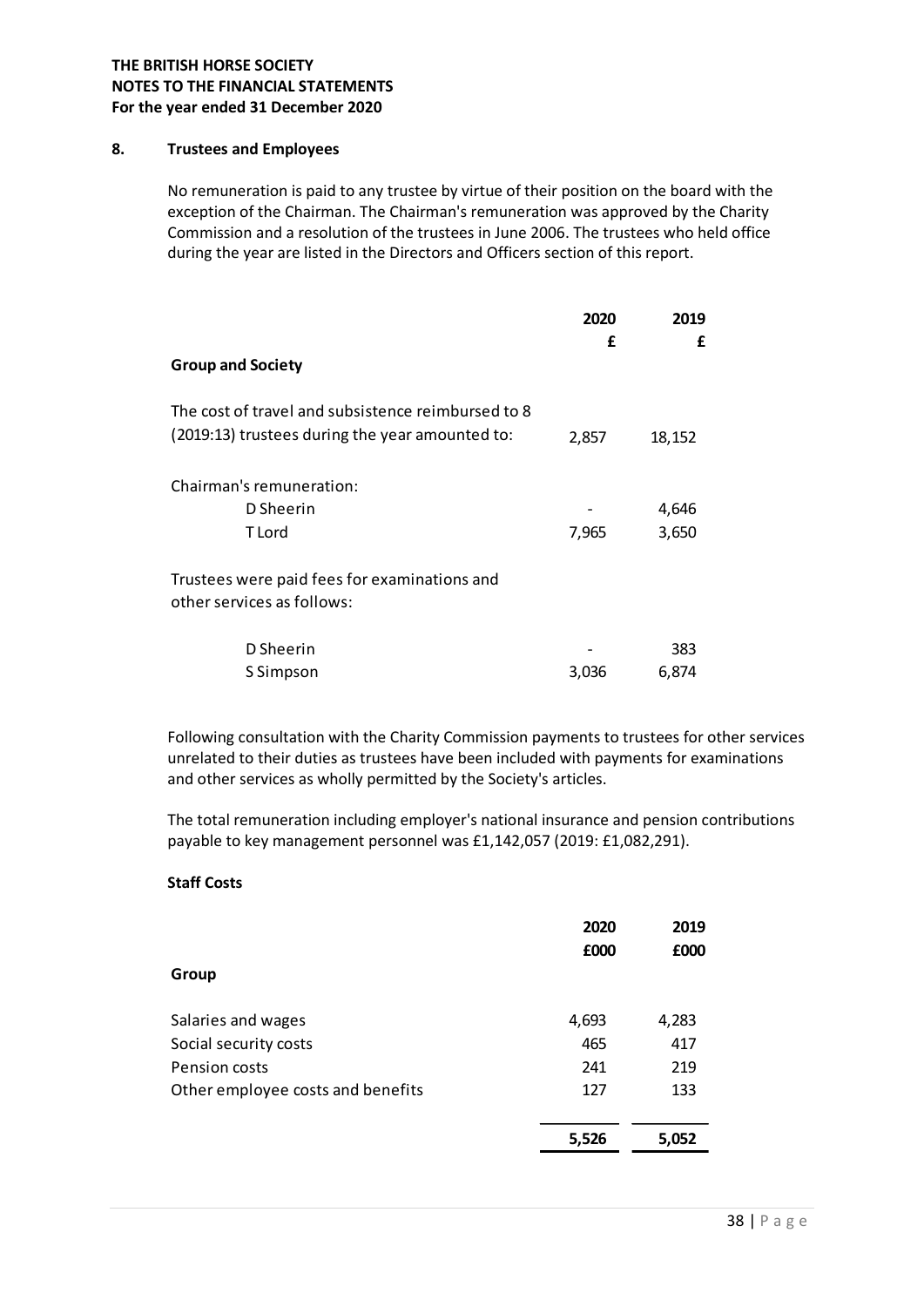## 8. Trustees and Employees (continued)

The Society operates a defined contribution pension scheme. The assets of the scheme are held separately from those of the Society in an independently audited and administered fund. The pension cost charge represents the contributions payable by the Society to the fund. Other employee costs and benefits include medical benefits and engagement costs. In the year there were redundancy or termination payments to leavers totalling £68,923 (2019: £21,524). e. The assets of the scheme are<br>tly audited and administered<br>payable by the Society to the<br>enefits and engagement costs. In<br>o leavers totalling £68,923 (2019:<br>or taxation purposes amounted<br>2020 2019<br>1<br>1<br>- 1<br>1<br>1<br>1<br>2<br>2

The number of employees whose emoluments as defined for taxation purposes amounted to more than £60,000 in the year was as follows:

|                                                                                                                                                                                                                                                                                                                                                                                                                            | 2020           | 2019   |  |
|----------------------------------------------------------------------------------------------------------------------------------------------------------------------------------------------------------------------------------------------------------------------------------------------------------------------------------------------------------------------------------------------------------------------------|----------------|--------|--|
| £120,001 to £130,000                                                                                                                                                                                                                                                                                                                                                                                                       | $\mathbf{1}$   |        |  |
| £101,000 to £110,000                                                                                                                                                                                                                                                                                                                                                                                                       |                | 1      |  |
| £90,001 to £100,000                                                                                                                                                                                                                                                                                                                                                                                                        | 1              | 1      |  |
| £80,001 to £90,000                                                                                                                                                                                                                                                                                                                                                                                                         | 2              | 1      |  |
| £70,001 to £80,000                                                                                                                                                                                                                                                                                                                                                                                                         | 4              | 3      |  |
| £60,001 to £70,000                                                                                                                                                                                                                                                                                                                                                                                                         | $\overline{2}$ | 3      |  |
| The items used to determine the above values are the gross salary, employer's contribution<br>or life cover, and the taxable value of benefits in kind. An amount of £50,592 (2019:<br>£42,795) was contributed to a defined contribution pension scheme for the 10 (2019: 9)<br>employees whose emoluments exceeded £60,000.<br>The average number of employees calculated on a full-time basis analysed by function was: |                |        |  |
|                                                                                                                                                                                                                                                                                                                                                                                                                            | 2020           | 2019   |  |
| Charitable activities                                                                                                                                                                                                                                                                                                                                                                                                      | 133            | 130    |  |
| Raising funds                                                                                                                                                                                                                                                                                                                                                                                                              | 3              | 3      |  |
|                                                                                                                                                                                                                                                                                                                                                                                                                            | $\sim$         | $\sim$ |  |

|                       | 2020 | 2019 |
|-----------------------|------|------|
| Charitable activities | 133  | 130  |
| Raising funds         | 3    | 3    |
|                       | 136  | 133  |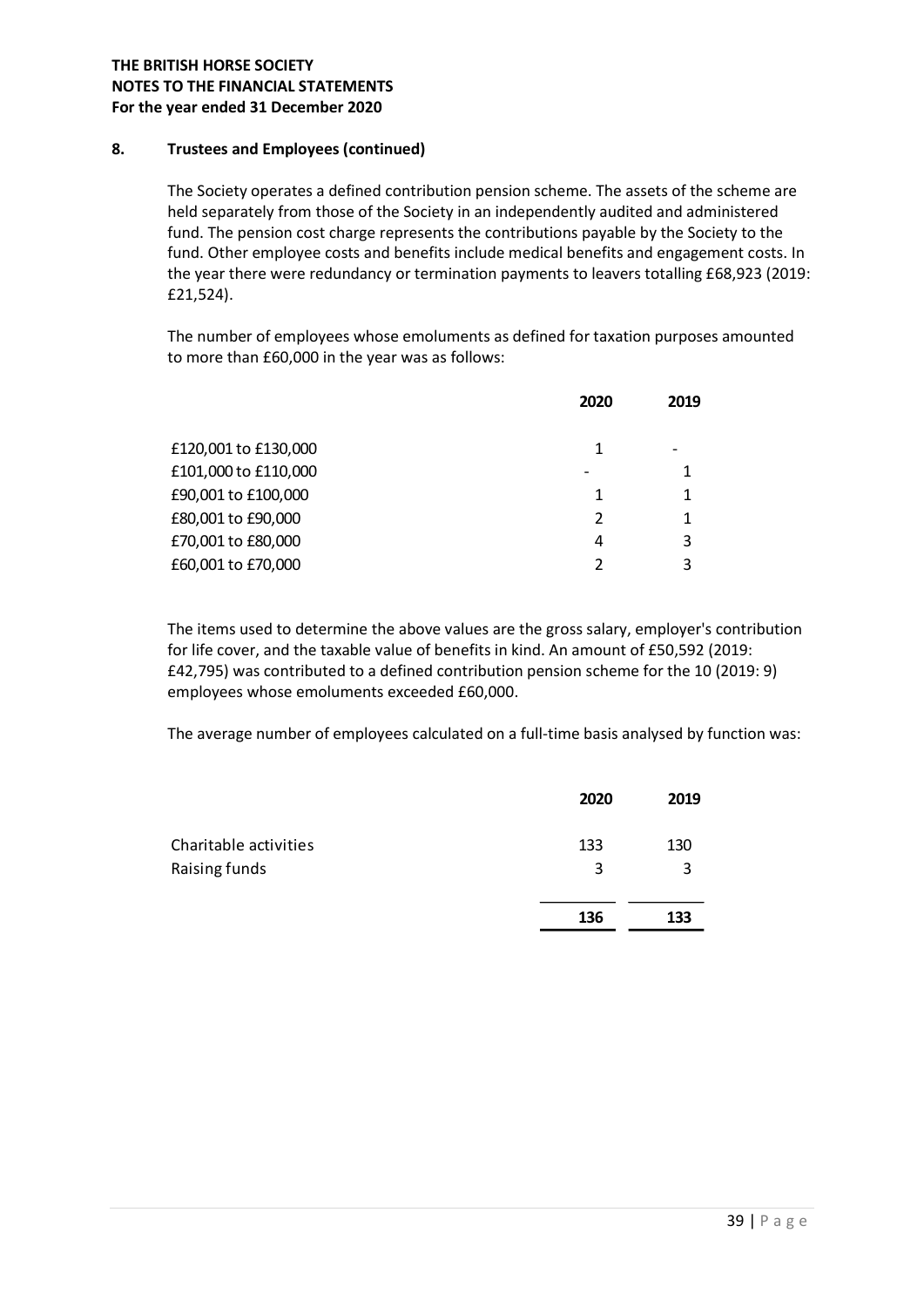## 9. Intangible Fixed Assets

| <b>TISH HORSE SOCIETY</b>      |                          |                          |                          |       |
|--------------------------------|--------------------------|--------------------------|--------------------------|-------|
| TO THE FINANCIAL STATEMENTS    |                          |                          |                          |       |
| year ended 31 December 2020    |                          |                          |                          |       |
| <b>Intangible Fixed Assets</b> |                          |                          |                          |       |
|                                |                          |                          | Other IT                 |       |
| <b>Group and Society</b>       | Education<br>Software    | Membership<br>Software   | related<br>Projects      | Total |
|                                | £000                     | £000                     | £000                     | £000  |
| Cost                           |                          |                          |                          |       |
| At 31 December 2019            | 581                      | 407                      | 433                      | 1,421 |
| Disposals                      | $\overline{\phantom{a}}$ |                          | $\overline{\phantom{a}}$ |       |
| Additions                      | 26                       |                          | 23                       | 49    |
| At 31 December 2020            | 607                      | 407                      | 456                      | 1,470 |
| Amortisation                   |                          |                          |                          |       |
| At 31 December 2019            | 86                       | 407                      | 395                      | 888   |
| Charge for the year            | 174                      | $\overline{\phantom{a}}$ | 34                       | 208   |
| At 31 December 2020            | 260                      | 407                      | 429                      | 1,096 |
| <b>Net Book Values</b>         |                          |                          |                          |       |
| As at 31 December 2020         | 347                      |                          | 27                       | 374   |
| As at 31 December 2019         | 495                      | $\overline{\phantom{a}}$ | 38                       | 533   |

All intangible fixed assets developed and owned by the Society are used or intended for use for direct charitable purposes. All categories and classifications of intangible fixed assets were reviewed in the year in order to best reflect the assets use and nature. Amortisation of intangible fixed assets is charged against charitable activities.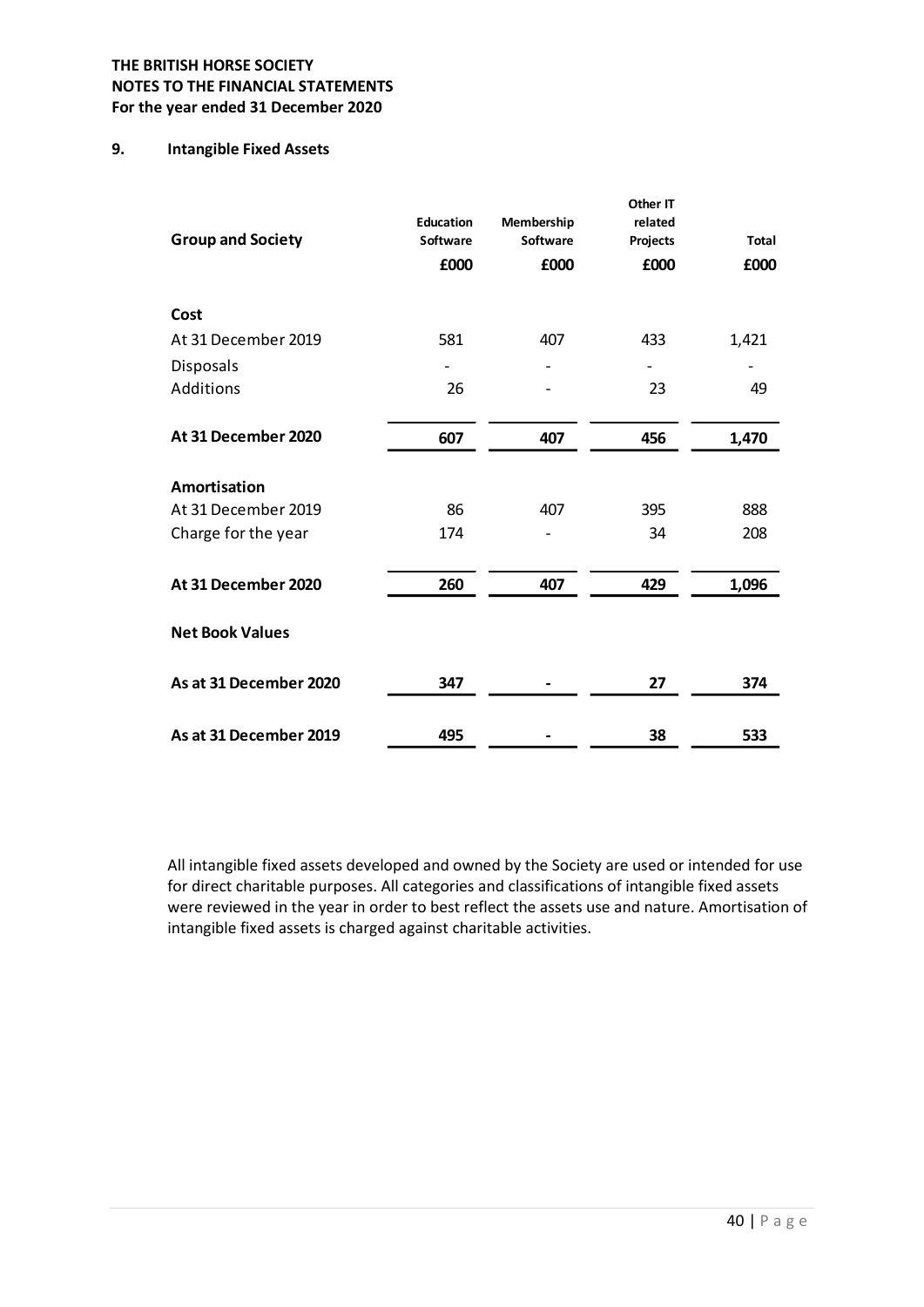#### 10. Tangible Fixed Assets

| <b>TISH HORSE SOCIETY</b>    |                                  |                              |                               |                                                  |                          |
|------------------------------|----------------------------------|------------------------------|-------------------------------|--------------------------------------------------|--------------------------|
| TO THE FINANCIAL STATEMENTS  |                                  |                              |                               |                                                  |                          |
| year ended 31 December 2020  |                                  |                              |                               |                                                  |                          |
| <b>Tangible Fixed Assets</b> |                                  |                              |                               |                                                  |                          |
| <b>Group and Society</b>     | Motor<br><b>Vehicles</b><br>£000 | Freehold<br>Property<br>£000 | Computer<br>Equipment<br>£000 | <b>Fixtures &amp;</b><br><b>Fittings</b><br>£000 | <b>Total</b><br>£000     |
|                              |                                  |                              |                               |                                                  |                          |
| Cost                         |                                  |                              |                               |                                                  |                          |
| At 31 December 2019          | 243                              | 4,707                        | 1,428                         | 407                                              | 6,785                    |
| Additions                    | ٠                                | $\overline{\phantom{a}}$     |                               | $\overline{\phantom{a}}$                         | $\overline{\phantom{0}}$ |
| Disposals                    |                                  |                              |                               |                                                  |                          |
| At 31 December 2020          | 243                              | 4,707                        | 1,428                         | 407                                              | 6,785                    |
| Depreciation                 |                                  |                              |                               |                                                  |                          |
| At 31 December 2019          | 82                               | 1,553                        | 1,368                         | 369                                              | 3,372                    |
| Charge for the year          | 47                               | 181                          | 38                            | 20                                               | 286                      |
| Disposals                    |                                  |                              |                               |                                                  |                          |
| At 31 December 2020          | 129                              | 1,734                        | 1,406                         | 389                                              | 3,658                    |
| <b>Net Book Values</b>       |                                  |                              |                               |                                                  |                          |
| As at 31 December 2020       | 114                              | 2,973                        | 22                            | 18                                               | 3,127                    |
| As at 31 December 2019       | 161                              | 3,154                        | 60                            | 38                                               | 3,413                    |

All fixed assets owned by the Society are used for direct charitable purposes. Included in Freehold Property is £300,000 of land which is not depreciated. The Society also owns Royal International Horse Show trophies, the values of which are not included in the fixed asset values above.

All categories and classifications of tangible fixed assets were reviewed in the year in order to best reflect the assets use and nature.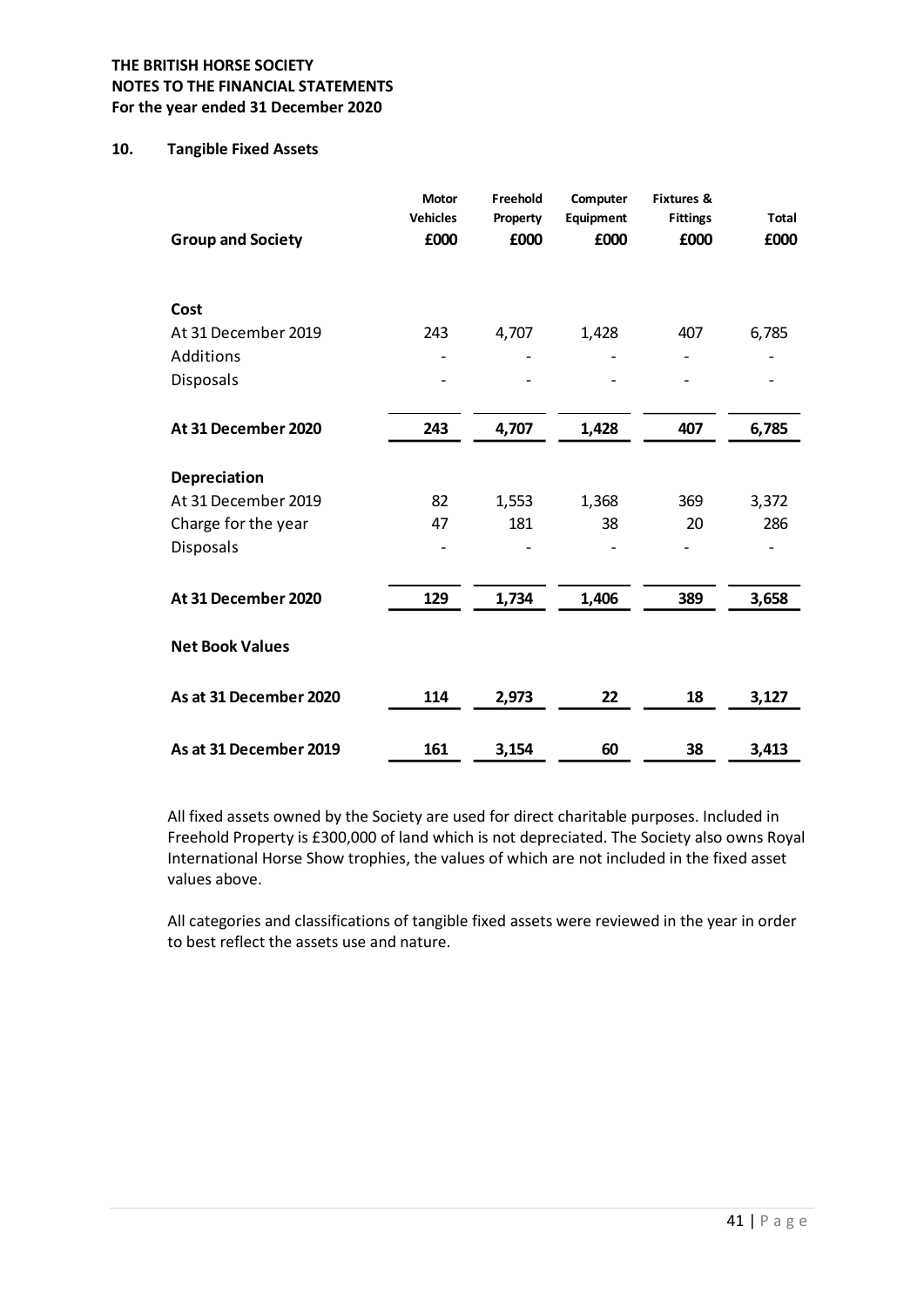#### 11. Fixed Asset Investments

|                                                                                                                           | Group                    |                          | <b>Society</b> |       |
|---------------------------------------------------------------------------------------------------------------------------|--------------------------|--------------------------|----------------|-------|
| <b>TISH HORSE SOCIETY</b><br>TO THE FINANCIAL STATEMENTS<br>year ended 31 December 2020<br><b>Fixed Asset Investments</b> | 2020                     | 2019                     | 2020           | 2019  |
|                                                                                                                           | £000                     | £000                     | £000           | £000  |
|                                                                                                                           | 2,876                    | 2,900                    | 2,876          | 2,900 |
| Listed investments<br>Shares in subsidiary undertakings                                                                   | $\overline{\phantom{a}}$ | $\overline{\phantom{a}}$ | 5              | 5     |

| <b>TISH HORSE SOCIETY</b><br>TO THE FINANCIAL STATEMENTS<br>year ended 31 December 2020 |                |                          |                          |          |         |
|-----------------------------------------------------------------------------------------|----------------|--------------------------|--------------------------|----------|---------|
| <b>Fixed Asset Investments</b>                                                          |                |                          |                          |          |         |
|                                                                                         |                | Group                    |                          | Society  |         |
|                                                                                         |                | 2020                     | 2019                     | 2020     | 2019    |
|                                                                                         |                | £000                     | £000                     | £000     | £000    |
| Listed investments                                                                      |                | 2,876                    | 2,900                    | 2,876    | 2,900   |
| Shares in subsidiary undertakings                                                       |                |                          |                          | 5        | 5       |
|                                                                                         |                |                          |                          |          |         |
|                                                                                         |                | 2,876                    | 2,900                    | 2,881    | 2,905   |
|                                                                                         | <b>Brought</b> |                          |                          | Gains/   | Carried |
| <b>Listed investments</b>                                                               | forward        | <b>Additions</b>         | <b>Disposals</b>         | (Losses) | forward |
|                                                                                         | £000           | £000                     | £000                     | £000     | £000    |
| <b>Group and Society</b>                                                                |                |                          |                          |          |         |
| M & G Charifund                                                                         | 1,411          | $\overline{\phantom{a}}$ | $\blacksquare$           | (182)    | 1,229   |
| McInroy & Wood HG Investment                                                            | 1,430          | $17$                     | (17)                     | 168      | 1,598   |
| M & G Charifund (Committee funds)                                                       | 59             | $\overline{\phantom{a}}$ | $\overline{\phantom{a}}$ | (10)     | 49      |
| Total listed investments                                                                | 2,900          | $17\,$                   | (17)                     | (24)     | 2,876   |
|                                                                                         |                |                          |                          |          |         |
|                                                                                         |                |                          |                          | 2020     | 2019    |
|                                                                                         |                |                          |                          | £000     | £000    |
| Listed investments at cost                                                              |                |                          |                          | 2,169    | 2,152   |
|                                                                                         |                |                          |                          |          |         |
| Shares in subsidiary undertakings                                                       |                |                          |                          |          |         |
| <b>Society</b>                                                                          |                |                          |                          | 2020     | 2019    |
|                                                                                         |                |                          |                          | £000     | £000    |
| Shares in subsidiary undertakings at cost - 31 December                                 |                |                          |                          | 5        | 5       |

The Society owns the entire ordinary share capital of The British Horse Society (Trading Company) Limited and The British Horse Society Qualifications Limited which are both incorporated in England and Wales, are both trading subsidiaries and are disclosed in more detail in Note 6 on page 35.

In addition, the Society owns the entire share capital of the following dormant companies both incorporated in England and Wales which are held at a valuation of nil (2019: nil):

| The College of the Horse Limited | (incorporated 1999 - company number 3750680)  |
|----------------------------------|-----------------------------------------------|
| Equestrian Education Limited     | (incorporated 2016 – company number 10196718) |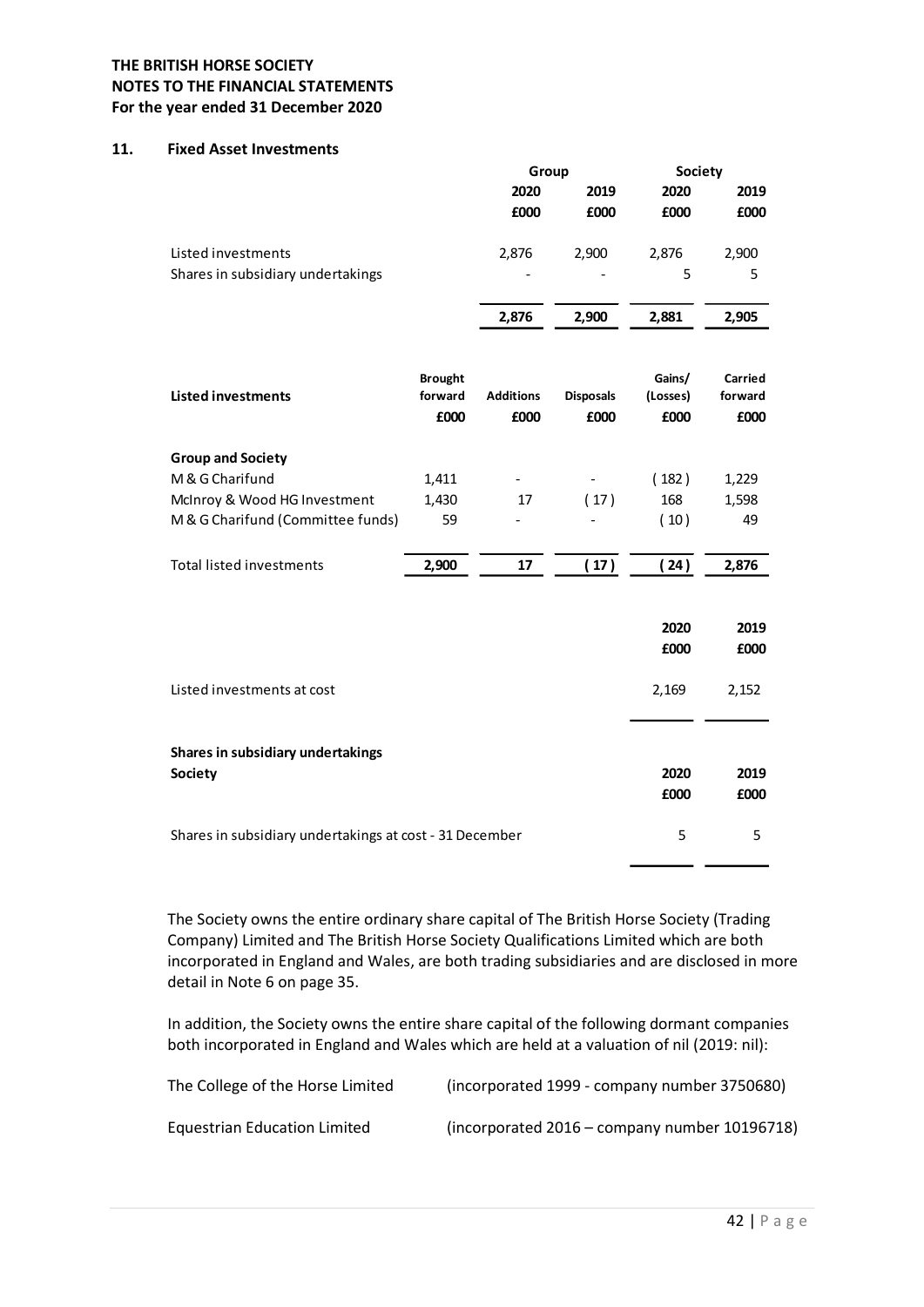## 12. Debtors

| <b>ITISH HORSE SOCIETY</b>     |                          |                |                  |       |  |
|--------------------------------|--------------------------|----------------|------------------|-------|--|
| TO THE FINANCIAL STATEMENTS    |                          |                |                  |       |  |
| year ended 31 December 2020    |                          |                |                  |       |  |
| <b>Debtors</b>                 |                          |                |                  |       |  |
|                                | Group                    |                | Society          |       |  |
|                                | 2020                     | 2019           | 2020             | 2019  |  |
|                                | £000                     | £000           | £000             | £000  |  |
|                                |                          |                |                  |       |  |
| Trade debtors                  | 128                      | 128            | 71               | 92    |  |
| Amounts due from subsidiaries  | $\overline{\phantom{a}}$ | $\blacksquare$ | 247              | 213   |  |
| <b>VAT</b>                     | $\overline{7}$           | 9              | $\overline{7}$   | 9     |  |
| Other debtors                  | 6                        | 5              | $\boldsymbol{6}$ | 5     |  |
| Prepayments and accrued income | 821                      | 1,226          | 798              | 1,199 |  |
|                                |                          |                |                  |       |  |
|                                | 962                      | 1,368          | 1,129            | 1,518 |  |
|                                |                          |                |                  |       |  |
| <b>Creditors</b>               |                          |                |                  |       |  |
|                                | Group                    |                | Society          |       |  |
|                                | 2020                     | 2019           | 2020             | 2019  |  |
|                                | £000                     | £000           | £000             | £000  |  |
| Creditors due within one year: |                          |                |                  |       |  |
|                                | 265                      | 673            | 241              | 669   |  |
| Trade creditors                |                          |                |                  |       |  |
| Deferred income                | 2,656                    | 2,436          | 2,656            | 2,436 |  |

#### 13. Creditors

|                                           | 962   | 1,368          | 1,129   | 1,518          |
|-------------------------------------------|-------|----------------|---------|----------------|
| <b>Creditors</b>                          |       |                |         |                |
|                                           | Group |                | Society |                |
|                                           | 2020  | 2019           | 2020    | 2019           |
|                                           | £000  | £000           | £000    | £000           |
| Creditors due within one year:            |       |                |         |                |
| Trade creditors                           | 265   | 673            | 241     | 669            |
| Deferred income                           | 2,656 | 2,436          | 2,656   | 2,436          |
| Taxation and social security              | 111   | 119            | 111     | 115            |
| Accrued expenditure                       | 282   | 403            | 226     | 340            |
| Other creditors                           | 11    | $\overline{7}$ | 11      | $\overline{7}$ |
|                                           | 3,325 | 3,638          | 3,245   | 3,567          |
| Creditors due after more than 1 year:     |       |                |         |                |
| Deferred income                           | 271   | 245            | 271     | 245            |
| Of the above the following will fall due: |       |                |         |                |
| in 2 to 5 years:                          | 44    | 40             | 44      | 40             |
| In over 5 years:                          | 227   | 205            | 227     | 205            |
|                                           |       |                |         |                |

In accordance with the accounting policy on subscriptions, income is recognised and time apportioned on a monthly basis giving rise to a provision for deferred income. Movements on deferred income are as follows:

|                                 | Group   |         | <b>Society</b> |         |  |
|---------------------------------|---------|---------|----------------|---------|--|
|                                 | 2020    | 2019    | 2020           | 2019    |  |
|                                 | £000    | £000    | £000           | £000    |  |
| Balance at 1st January 2020     | 2,681   | 2,673   | 2,681          | 2,673   |  |
| Income released from previous   |         |         |                |         |  |
| accounting periods              | (2,410) | (2,428) | (2,410)        | (2,428) |  |
| Income deferred in current year | 2,656   | 2,436   | 2,656          | 2,436   |  |
| Balance at 31st December 2020   | 2,927   | 2,681   | 2,927          | 2,681   |  |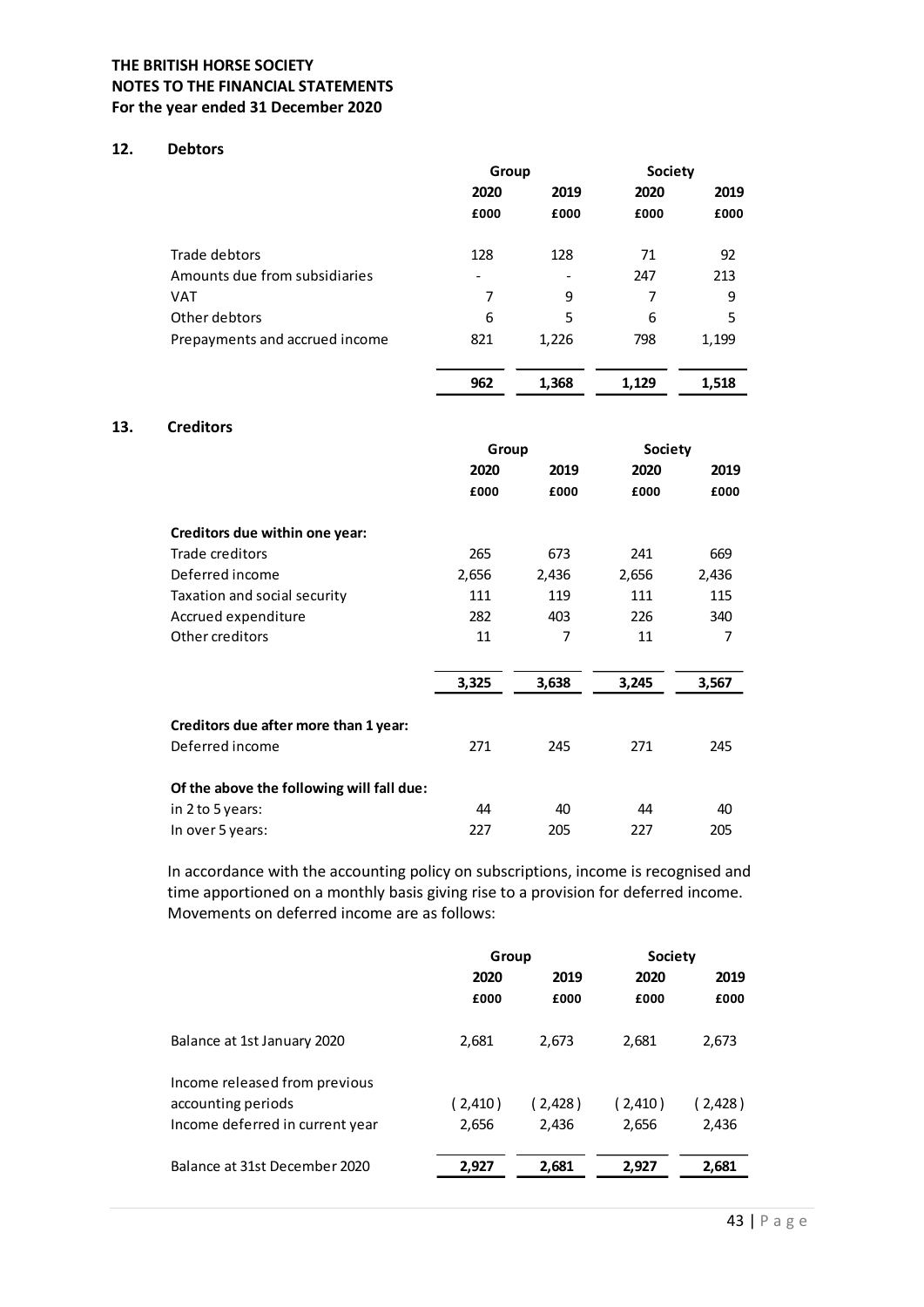#### 14. Share Capital

#### 15. Restricted Funds

| <b>Share Capital</b><br>The Society is a company limited by guarantee and as a result has no share capital. In the<br>event of the Society being wound up, each person, who is a member at the time, or has<br>ceased to be a member within one year of that date, is liable to contribute to the Society<br>such amount as the Society may require, not exceeding two pounds sterling. |                           |                          |                          |                                         |                             |
|-----------------------------------------------------------------------------------------------------------------------------------------------------------------------------------------------------------------------------------------------------------------------------------------------------------------------------------------------------------------------------------------|---------------------------|--------------------------|--------------------------|-----------------------------------------|-----------------------------|
|                                                                                                                                                                                                                                                                                                                                                                                         |                           |                          |                          |                                         |                             |
|                                                                                                                                                                                                                                                                                                                                                                                         |                           |                          |                          |                                         |                             |
| <b>Restricted Funds</b><br><b>Group and Society</b>                                                                                                                                                                                                                                                                                                                                     | At 1st<br>January<br>2020 | Income                   | Expenditure              | <b>Transfers</b><br>between<br>reserves | At 31st<br>December<br>2020 |
|                                                                                                                                                                                                                                                                                                                                                                                         | £000                      | £000                     | £000                     | £000                                    | £000                        |
| 2026 Sport England                                                                                                                                                                                                                                                                                                                                                                      | 14                        | 71                       | (84)                     |                                         | 1                           |
| <b>Access Fighting</b>                                                                                                                                                                                                                                                                                                                                                                  | 53                        | $\overline{\phantom{a}}$ | (5)                      | $\blacksquare$                          | 48                          |
| <b>Bodynfoel Award</b>                                                                                                                                                                                                                                                                                                                                                                  | 11                        |                          | $\blacksquare$           |                                         | 11                          |
| <b>Challenge Rides</b>                                                                                                                                                                                                                                                                                                                                                                  |                           | 12                       | (1)                      | $\overline{a}$                          | 11                          |
| Changing Lives Through                                                                                                                                                                                                                                                                                                                                                                  |                           |                          |                          |                                         |                             |
| Horses                                                                                                                                                                                                                                                                                                                                                                                  | 245                       | 81                       | (109)                    | $\overline{a}$                          | 217                         |
| Faith Hope and Charity                                                                                                                                                                                                                                                                                                                                                                  | 25                        | $\blacksquare$           | (5)                      | $\blacksquare$                          | 20                          |
| Forever for the Horse                                                                                                                                                                                                                                                                                                                                                                   | $\blacksquare$            | 15                       | (4)                      | (11)                                    | $\blacksquare$              |
| <b>Grass Sickness Biobank</b>                                                                                                                                                                                                                                                                                                                                                           |                           | 21                       | $\overline{\phantom{a}}$ | $\blacksquare$                          | 21                          |
| Hardship Fund                                                                                                                                                                                                                                                                                                                                                                           | $\overline{\phantom{a}}$  | 90                       | (15)                     | (75)                                    |                             |
| <b>Healthcare Clinics</b>                                                                                                                                                                                                                                                                                                                                                               | 31                        | $\overline{\phantom{m}}$ | $\blacksquare$           | -                                       | 31                          |
| <b>Helping Horses</b>                                                                                                                                                                                                                                                                                                                                                                   | 33                        | 6                        | (11)                     | $\overline{\phantom{a}}$                | 28                          |
| Helping Horses on the Move                                                                                                                                                                                                                                                                                                                                                              | 36                        |                          | (10)                     |                                         | 26                          |
| Hurst Legacy                                                                                                                                                                                                                                                                                                                                                                            | $\sim$                    | 388                      | $\overline{\phantom{a}}$ |                                         | 388                         |
| Irene Heppell York                                                                                                                                                                                                                                                                                                                                                                      | 13                        | ۰                        | (13)                     |                                         | $\blacksquare$              |
| Livery Yard Project                                                                                                                                                                                                                                                                                                                                                                     | 11                        |                          | (11)                     |                                         |                             |
| <b>Paths for Communities</b>                                                                                                                                                                                                                                                                                                                                                            | 58                        | 29                       | (16)                     |                                         | $71\,$                      |
| Responsible Breeding                                                                                                                                                                                                                                                                                                                                                                    | 21                        |                          | (1)                      |                                         | 20                          |
| Road Safety                                                                                                                                                                                                                                                                                                                                                                             |                           | 23                       | (14)                     |                                         | 9                           |
| <b>Saddlers Training</b>                                                                                                                                                                                                                                                                                                                                                                | 10                        |                          |                          | $\blacksquare$                          | $10\,$                      |
| Welfare and Horse Rescue                                                                                                                                                                                                                                                                                                                                                                | $10\,$                    | $\overline{\phantom{a}}$ | (4)                      | (6)                                     |                             |
| Year of the Horse                                                                                                                                                                                                                                                                                                                                                                       | 15                        | $\overline{\phantom{m}}$ | (2)                      | (13)                                    |                             |
| Other funds:                                                                                                                                                                                                                                                                                                                                                                            |                           |                          |                          |                                         |                             |
| All balances of £10,000 or less                                                                                                                                                                                                                                                                                                                                                         |                           |                          |                          |                                         |                             |
| or less than £10,000 income                                                                                                                                                                                                                                                                                                                                                             | 67                        | 6                        | (4)                      | (2)                                     | 67                          |
|                                                                                                                                                                                                                                                                                                                                                                                         | 653                       |                          |                          |                                         |                             |

Access Fighting Fund was set up to engage in legal proceedings on behalf of all equestrians. Bodynfoel Award Fund and the interest thereon finances the annual award to an individual who has done the most in the previous 12 months to forward the Society's objectives. Challenge Rides Fund was created for welfare assistance and training.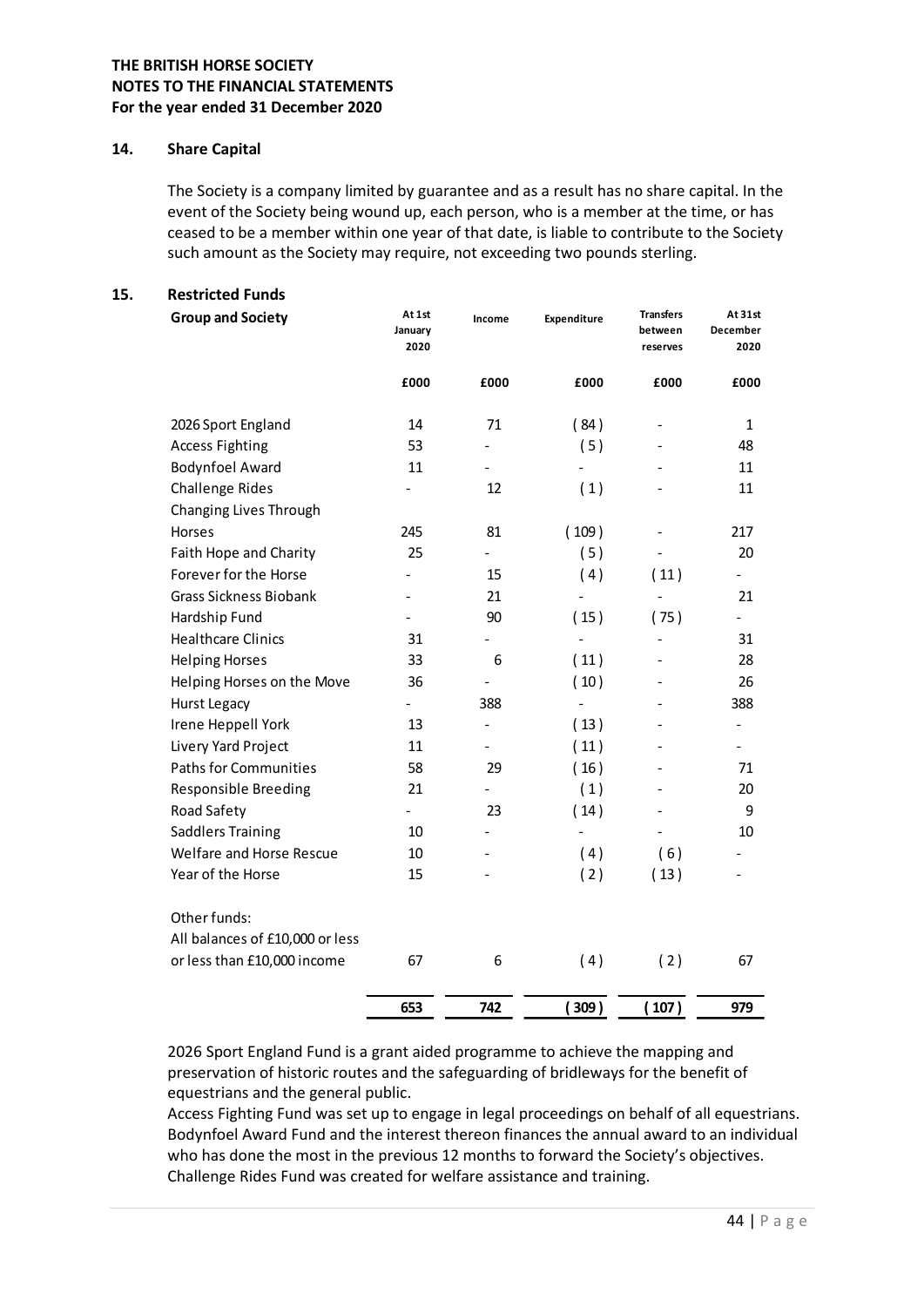#### 15. Restricted Funds (continued)

Changing Lives through Horses aims to improve the lives of young people who are disengaged and at risk of becoming excluded, using horses as the inspiration for change. Faith, Hope and Charity Fund supports Faith, Hope and Charity and 'other ponies like them' Forever for the Horse Fund is to support tackling specific equine welfare, education and access issues as they arise.

Grass Sickness Biobank Fund finances a programme of research into equine grass sickness. Hardship Fund is established to support the wellbeing and welfare of horses and ponies in BHS Approved Centres during, and as a consequence of, the global pandemic.

Healthcare Clinics Fund supports clinics as part of the BHS welfare programme. Helping Horses is designed to change the behaviour, through education, of people who do not look after their horses properly.

Helping Horses on the Move fund is a bespoke horse welfare vehicle funded by a grant from South Essex Insurance Brokers against which the depreciation of the vehicle is charged. Hurst Legacy is a specific legacy for bridleway improvement in the Storrington area of West Sussex

Irene Heppell York Fund was established for the welfare of aged horses in the York area. Livery Yard Project Fund is to provide advice and support for recreational riders to keep them retained in equestrianism.

Paths for Communities Fund is for bringing equestrian routes into use.

Responsible Breeding is designed to tackle overbreeding through education.

Road Safety fund facilitates research of safety for the ridden or driven horse.

Saddlers Training Fund provides the annual grant for specific training activities held by the British Horse Society and other riding disciplines.

The Year of the Horse Development Fund encourages the use of the horse, to raise standards of riding and of horsemanship and, above all, to make certain that horses and ponies used and owned are not abused.

#### 16. Designated Funds

| egacy is a specific legacy for bridleway improvement in the Storrington area of West                                                                                                                                                                                                                                                                                                                                                                                                                                                                                                                                                                                                                                                                                    |                          |                          |                          |                  |  |
|-------------------------------------------------------------------------------------------------------------------------------------------------------------------------------------------------------------------------------------------------------------------------------------------------------------------------------------------------------------------------------------------------------------------------------------------------------------------------------------------------------------------------------------------------------------------------------------------------------------------------------------------------------------------------------------------------------------------------------------------------------------------------|--------------------------|--------------------------|--------------------------|------------------|--|
| eppell York Fund was established for the welfare of aged horses in the York area.<br>ard Project Fund is to provide advice and support for recreational riders to keep<br>tained in equestrianism.<br>or Communities Fund is for bringing equestrian routes into use.<br>sible Breeding is designed to tackle overbreeding through education.<br>ifety fund facilitates research of safety for the ridden or driven horse.<br>s Training Fund provides the annual grant for specific training activities held by the<br>Horse Society and other riding disciplines.<br>Ir of the Horse Development Fund encourages the use of the horse, to raise<br>ds of riding and of horsemanship and, above all, to make certain that horses and<br>used and owned are not abused. |                          |                          |                          |                  |  |
| <b>ited Funds</b><br><b>Group and Society</b>                                                                                                                                                                                                                                                                                                                                                                                                                                                                                                                                                                                                                                                                                                                           | At 1st                   | Expenditure              | <b>Transfers</b>         | At 31st          |  |
|                                                                                                                                                                                                                                                                                                                                                                                                                                                                                                                                                                                                                                                                                                                                                                         | January<br>2020          |                          | between<br>reserves      | December<br>2020 |  |
|                                                                                                                                                                                                                                                                                                                                                                                                                                                                                                                                                                                                                                                                                                                                                                         | £000                     | £000                     | £000                     | £000             |  |
| Access 2026                                                                                                                                                                                                                                                                                                                                                                                                                                                                                                                                                                                                                                                                                                                                                             | 10                       | (2)                      |                          | 8                |  |
| <b>Bursaries</b>                                                                                                                                                                                                                                                                                                                                                                                                                                                                                                                                                                                                                                                                                                                                                        | 172                      | (35)                     | -                        | 137              |  |
| Capital Reserve                                                                                                                                                                                                                                                                                                                                                                                                                                                                                                                                                                                                                                                                                                                                                         | 3,152                    | (60)                     | (3,092)                  |                  |  |
| Development Fund                                                                                                                                                                                                                                                                                                                                                                                                                                                                                                                                                                                                                                                                                                                                                        | 100                      | (79)                     |                          | 21               |  |
| <b>Education Booking Online</b>                                                                                                                                                                                                                                                                                                                                                                                                                                                                                                                                                                                                                                                                                                                                         | 366                      | (179)                    |                          | 187              |  |
| Fit for the Future                                                                                                                                                                                                                                                                                                                                                                                                                                                                                                                                                                                                                                                                                                                                                      | 54                       | (10)                     |                          | 44               |  |
| Forever for the Horse                                                                                                                                                                                                                                                                                                                                                                                                                                                                                                                                                                                                                                                                                                                                                   | 38                       | (23)                     | 11                       | 26               |  |
| <b>Government Action</b>                                                                                                                                                                                                                                                                                                                                                                                                                                                                                                                                                                                                                                                                                                                                                | 22                       | $\overline{\phantom{a}}$ | $\sim$                   | 22               |  |
| Hardship Fund                                                                                                                                                                                                                                                                                                                                                                                                                                                                                                                                                                                                                                                                                                                                                           | $\overline{\phantom{0}}$ | (542)                    | 607                      | 65               |  |
| <b>Healthcare Clinics</b>                                                                                                                                                                                                                                                                                                                                                                                                                                                                                                                                                                                                                                                                                                                                               | 8                        | (4)                      | $\overline{\phantom{a}}$ | 4                |  |
| Horse Accident Website                                                                                                                                                                                                                                                                                                                                                                                                                                                                                                                                                                                                                                                                                                                                                  | 9                        | (4)                      |                          | 5                |  |
| Paths for Communities                                                                                                                                                                                                                                                                                                                                                                                                                                                                                                                                                                                                                                                                                                                                                   | 30                       |                          | $\overline{\phantom{a}}$ | 30               |  |
| Ride By Your Side                                                                                                                                                                                                                                                                                                                                                                                                                                                                                                                                                                                                                                                                                                                                                       |                          |                          | 200                      | 200              |  |
| Sport England 2026                                                                                                                                                                                                                                                                                                                                                                                                                                                                                                                                                                                                                                                                                                                                                      | 5                        | (2)                      |                          | 3                |  |
|                                                                                                                                                                                                                                                                                                                                                                                                                                                                                                                                                                                                                                                                                                                                                                         | 3,966                    | (940)                    | (2,274)                  | 752              |  |
|                                                                                                                                                                                                                                                                                                                                                                                                                                                                                                                                                                                                                                                                                                                                                                         |                          |                          |                          |                  |  |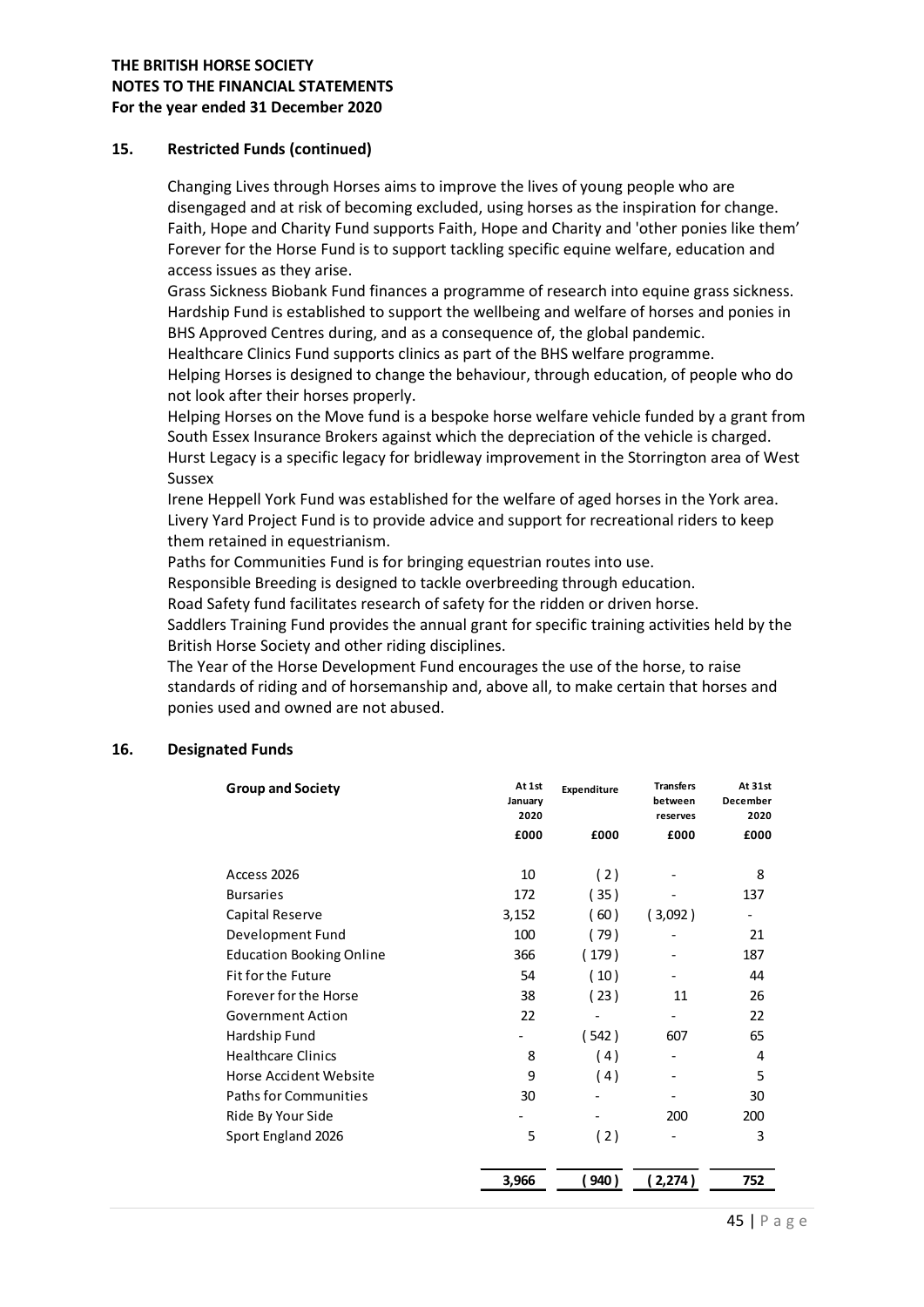#### 16. Designated Funds (continued)

Access 2026 Fund facilitates the obtaining and digitising of historical map evidence, the research of historic equestrian routes and the submission of definitive map modification orders.

Bursaries Fund is earmarked for the support of education and training bursary activity. Capital Reserve Fund represents an amount equal to the Net Book Value of the HQ Freehold Property.

Education Booking Online Fund is for the development of our web-based education offer. Forever for the Horse Fund is to support tackling specific equine welfare, education and access issues as they arise.

Government Action Fund provides for lobbying at national level.

Hardship Fund is established to support the wellbeing and welfare of horses and ponies in BHS Approved Centres during, and as a consequence of the global pandemic.

#### Transfers between reserves

## 17. Other Unrestricted Funds

| Group<br><b>Society</b><br>2020<br>2019<br>2020<br>2019<br>£000<br>£000<br>£000<br>£000<br>2,611<br>2,402<br>2,611<br>2,402<br>402<br>733<br>402<br>739<br>2,381<br>(193)<br>2,381<br>(193)<br>5,725<br>5,731<br>2,611<br>2,611 | Healthcare Clinics Fund was set aside is to deliver castration related activities.<br>Horse Accident Website Fund is for the improvement of information and functionality of the<br>Horse Accident website.<br>Paths for Communities Fund is for bringing equestrian routes into use.<br>Ride By Your Side Fund supports the promotion of the Society as a friendly, caring,<br>supportive presence for its members and stakeholders.<br>2026 Sport England Fund is designed to support the grant aided programme that operates<br>within restricted funds.<br><b>Transfers between reserves</b><br>The unrestricted, designated and restricted funds are reviewed regularly by senior<br>management and trustees. This exercise identifies where there is a relationship either within<br>or between funds. Designated funds are subject to reclassification and review as to ongoing<br>suitability. In particular, in 2020, the Capital Reserve Fund was transferred from Designated<br>Funds to Unrestricted Funds. |  |  |  |
|---------------------------------------------------------------------------------------------------------------------------------------------------------------------------------------------------------------------------------|-------------------------------------------------------------------------------------------------------------------------------------------------------------------------------------------------------------------------------------------------------------------------------------------------------------------------------------------------------------------------------------------------------------------------------------------------------------------------------------------------------------------------------------------------------------------------------------------------------------------------------------------------------------------------------------------------------------------------------------------------------------------------------------------------------------------------------------------------------------------------------------------------------------------------------------------------------------------------------------------------------------------------|--|--|--|
| <b>Charitable funds:</b><br>At 31 December 2019<br>Net income and expenditure<br>Transfers to and from designated and<br>restricted funds<br>At 31 December 2020                                                                | <b>Other Unrestricted Funds</b>                                                                                                                                                                                                                                                                                                                                                                                                                                                                                                                                                                                                                                                                                                                                                                                                                                                                                                                                                                                         |  |  |  |
|                                                                                                                                                                                                                                 |                                                                                                                                                                                                                                                                                                                                                                                                                                                                                                                                                                                                                                                                                                                                                                                                                                                                                                                                                                                                                         |  |  |  |
|                                                                                                                                                                                                                                 |                                                                                                                                                                                                                                                                                                                                                                                                                                                                                                                                                                                                                                                                                                                                                                                                                                                                                                                                                                                                                         |  |  |  |
|                                                                                                                                                                                                                                 |                                                                                                                                                                                                                                                                                                                                                                                                                                                                                                                                                                                                                                                                                                                                                                                                                                                                                                                                                                                                                         |  |  |  |
|                                                                                                                                                                                                                                 |                                                                                                                                                                                                                                                                                                                                                                                                                                                                                                                                                                                                                                                                                                                                                                                                                                                                                                                                                                                                                         |  |  |  |
|                                                                                                                                                                                                                                 |                                                                                                                                                                                                                                                                                                                                                                                                                                                                                                                                                                                                                                                                                                                                                                                                                                                                                                                                                                                                                         |  |  |  |
|                                                                                                                                                                                                                                 |                                                                                                                                                                                                                                                                                                                                                                                                                                                                                                                                                                                                                                                                                                                                                                                                                                                                                                                                                                                                                         |  |  |  |
|                                                                                                                                                                                                                                 |                                                                                                                                                                                                                                                                                                                                                                                                                                                                                                                                                                                                                                                                                                                                                                                                                                                                                                                                                                                                                         |  |  |  |
|                                                                                                                                                                                                                                 |                                                                                                                                                                                                                                                                                                                                                                                                                                                                                                                                                                                                                                                                                                                                                                                                                                                                                                                                                                                                                         |  |  |  |
|                                                                                                                                                                                                                                 |                                                                                                                                                                                                                                                                                                                                                                                                                                                                                                                                                                                                                                                                                                                                                                                                                                                                                                                                                                                                                         |  |  |  |
|                                                                                                                                                                                                                                 | Non-charitable trading funds:                                                                                                                                                                                                                                                                                                                                                                                                                                                                                                                                                                                                                                                                                                                                                                                                                                                                                                                                                                                           |  |  |  |
| At 31 December 2019<br>(88)<br>(36)                                                                                                                                                                                             |                                                                                                                                                                                                                                                                                                                                                                                                                                                                                                                                                                                                                                                                                                                                                                                                                                                                                                                                                                                                                         |  |  |  |
| (27)<br>(52)<br>Result for the year                                                                                                                                                                                             |                                                                                                                                                                                                                                                                                                                                                                                                                                                                                                                                                                                                                                                                                                                                                                                                                                                                                                                                                                                                                         |  |  |  |
| At 31 December 2020<br>(88)                                                                                                                                                                                                     |                                                                                                                                                                                                                                                                                                                                                                                                                                                                                                                                                                                                                                                                                                                                                                                                                                                                                                                                                                                                                         |  |  |  |
| (115)                                                                                                                                                                                                                           |                                                                                                                                                                                                                                                                                                                                                                                                                                                                                                                                                                                                                                                                                                                                                                                                                                                                                                                                                                                                                         |  |  |  |
| 46   Page                                                                                                                                                                                                                       |                                                                                                                                                                                                                                                                                                                                                                                                                                                                                                                                                                                                                                                                                                                                                                                                                                                                                                                                                                                                                         |  |  |  |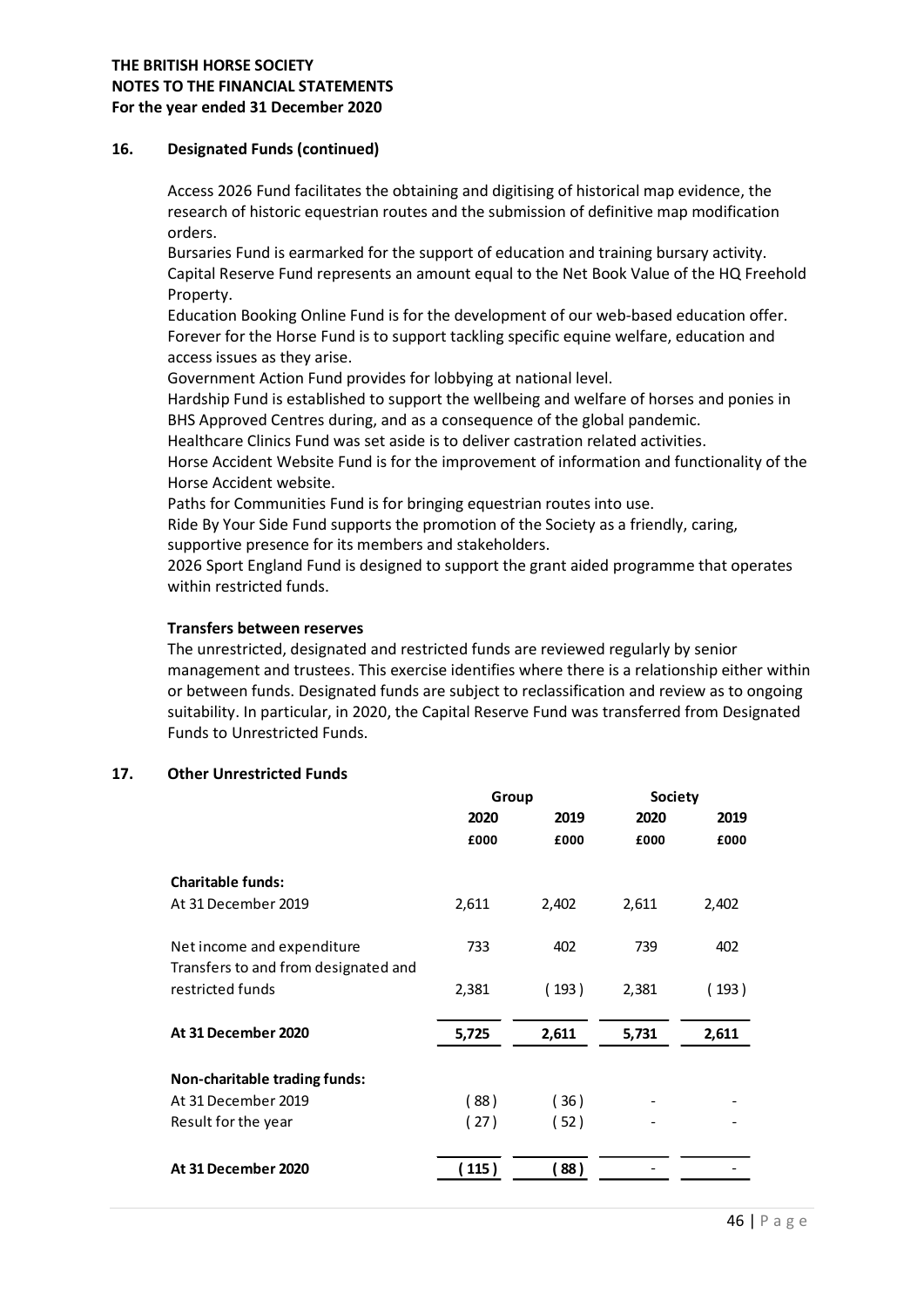## 18. Analysis of Group Net Assets between Funds

| <b>ITISH HORSE SOCIETY</b>                         |                     |                          |              |
|----------------------------------------------------|---------------------|--------------------------|--------------|
| TO THE FINANCIAL STATEMENTS                        |                     |                          |              |
| year ended 31 December 2020                        |                     |                          |              |
|                                                    |                     |                          |              |
| Analysis of Group Net Assets between Funds         |                     |                          |              |
|                                                    | <b>Unrestricted</b> | Restricted               | <b>Total</b> |
|                                                    | funds               | funds                    | funds        |
|                                                    | £000                | £000                     | £000         |
| Fund balances at 31 December 2020 are              |                     |                          |              |
| represented by:                                    |                     |                          |              |
|                                                    |                     |                          |              |
| Intangible fixed assets                            | 374                 |                          | 374          |
| Tangible fixed assets                              | 3,127               | $\overline{\phantom{a}}$ | 3,127        |
| Fixed asset investments                            | 2,876               | $\overline{\phantom{a}}$ | 2,876        |
| Term deposits and current asset investments        | 1,500               | $\overline{\phantom{a}}$ | 1,500        |
| Cash at bank and in hand                           | 1,013               | 979                      | 1,992        |
| Other current assets                               | 1,068               | $\blacksquare$           | 1,068        |
| Creditors                                          | (3,596)             | $\overline{\phantom{a}}$ | (3,596)      |
|                                                    |                     |                          |              |
| <b>Total net assets</b>                            | 6,362               | 979                      | 7,341        |
|                                                    |                     |                          |              |
|                                                    |                     |                          |              |
| <b>Financial Commitments</b>                       |                     |                          |              |
|                                                    |                     |                          |              |
|                                                    |                     | 2020                     | 2019         |
| <b>Operating lease commitments</b>                 |                     | £000                     | £000         |
| The total future minimum lease payments under non- |                     |                          |              |
| cancellable operating leases are as follows:       |                     |                          |              |
|                                                    |                     |                          |              |
|                                                    |                     |                          |              |

#### 19. Financial Commitments

|                                    | 2020 | 2019 |
|------------------------------------|------|------|
| <b>Operating lease commitments</b> | £000 | £000 |

## Group and Society

#### Payments within one year:

| Plant and machinery                | 143 | 155 |
|------------------------------------|-----|-----|
|                                    | 143 | 155 |
| Payments within two to five years: |     |     |
| Plant and machinery                | 177 | 209 |
|                                    | 177 | 209 |

#### Payments after more than five years:

There are no payments due after more than five years.

#### Capital Commitments

There were no capital commitments at 31 December 2020